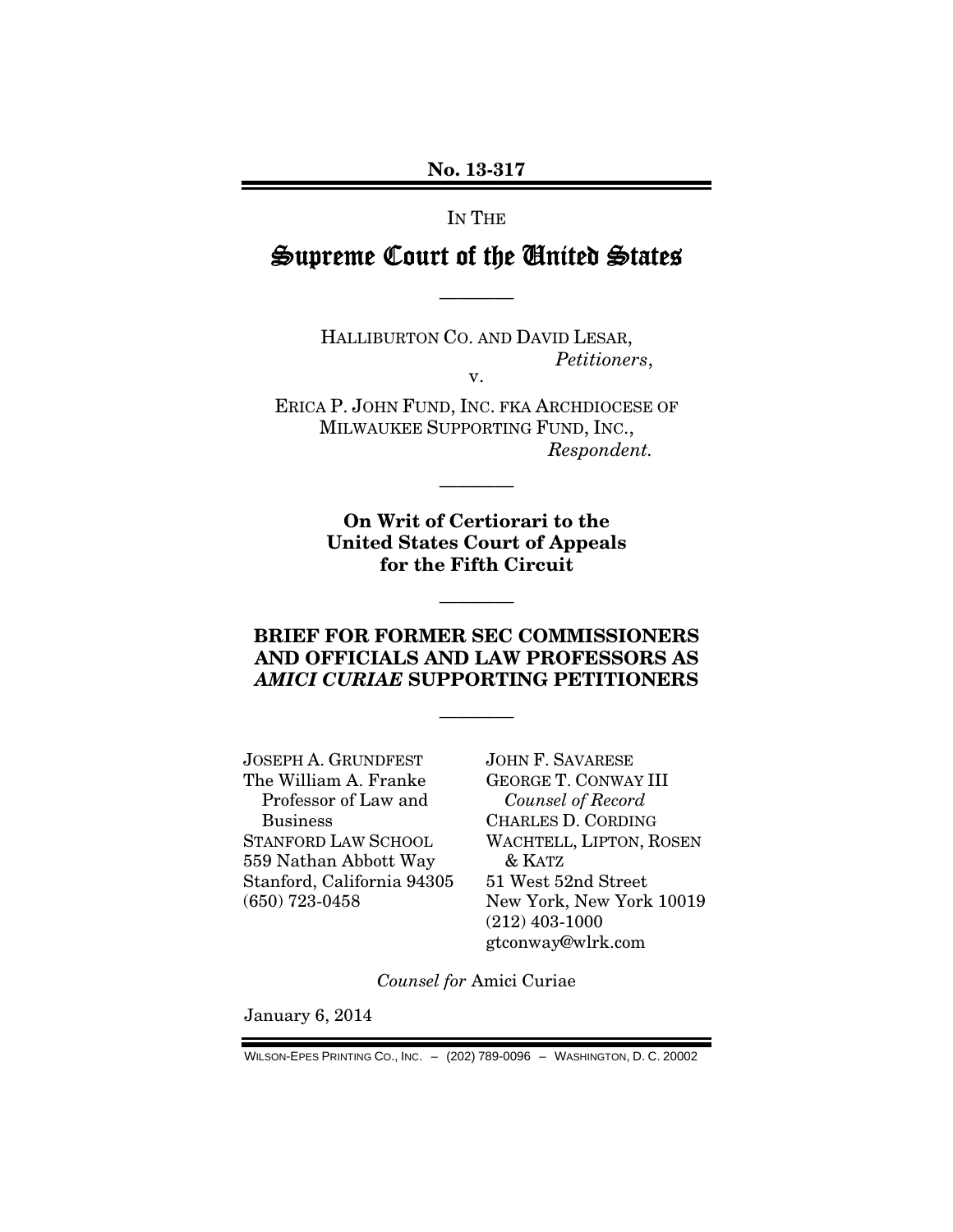### QUESTION PRESENTED

Whether, in light of the fact that Section 18(a) of the Securities Exchange Act of 1934, the closest express analogue to the judicially created private right of action under Section 10(b) of that Act, requires a showing of actual reliance for the recovery of damages, the same showing should be required for the recovery of damages under Section 10(b).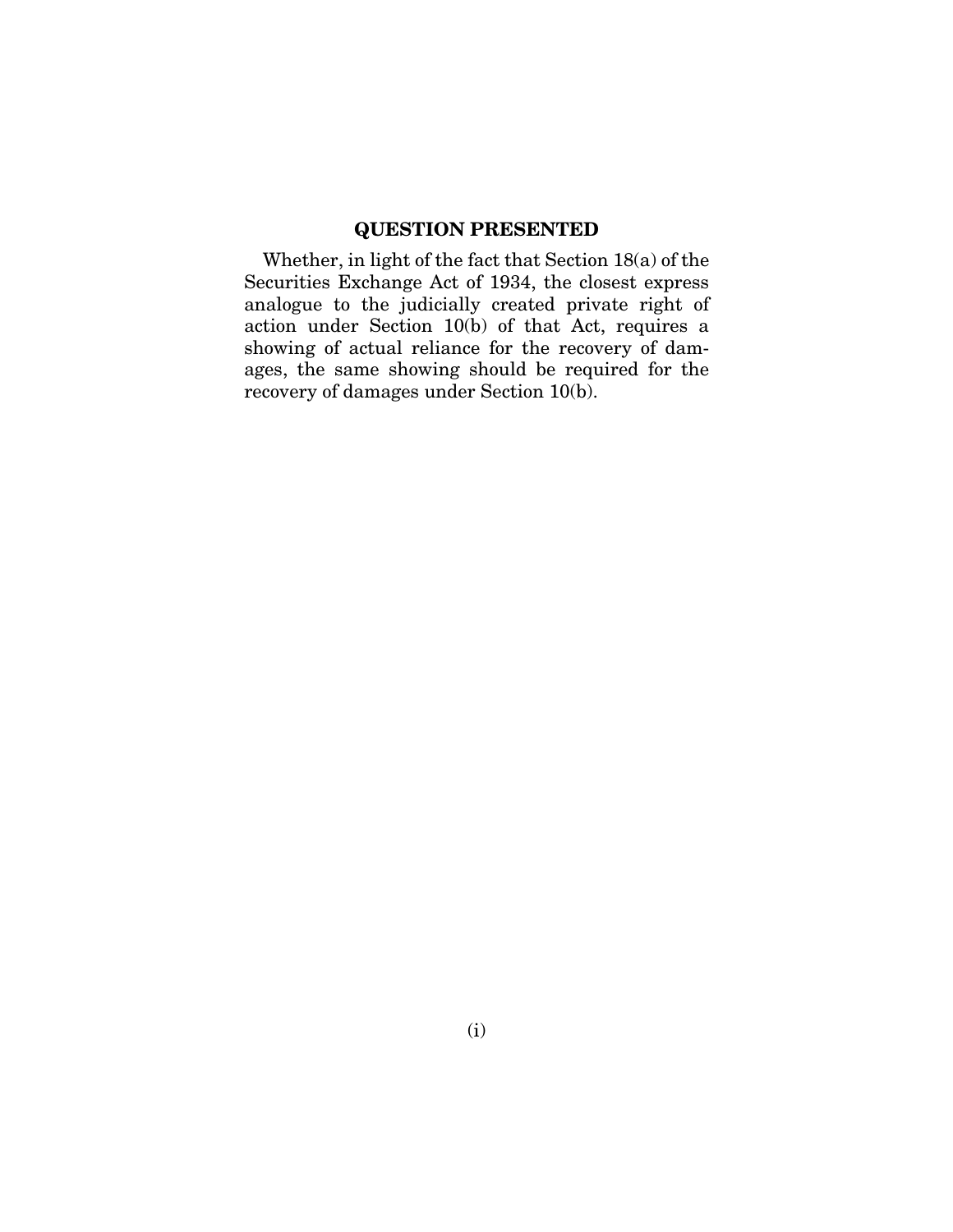### TABLE OF CONTENTS

| ×<br>×<br>۰.<br>۰, |
|--------------------|
|--------------------|

|                                                                                                                        | $\mathbf{i}$            |
|------------------------------------------------------------------------------------------------------------------------|-------------------------|
| TABLE OF AUTHORITIES                                                                                                   | $\overline{\mathbf{V}}$ |
| INTEREST OF AMICI CURIAE                                                                                               | 1                       |
|                                                                                                                        | 3                       |
|                                                                                                                        | 9                       |
|                                                                                                                        | 13                      |
| I. PRIVATE PLAINTIFFS SEEKING<br>DAMAGES UNDER SECTION 10(b)<br>SHOULD BE REQUIRED TO PROVE<br>ACTUAL RELIANCE         | 13                      |
| A. To define elements of the judicially<br>created right under Section 10(b), the<br>Court looks to the most analogous | 13                      |
| B. Section $18(a)$ of the 1934 Act is the<br>express right most analogous to<br>the judicially created Section 10(b)   | 15                      |
| C. Section 18(a) expressly requires proof                                                                              | 19                      |
| D. The legislative history of the 1934 Act<br>confirms that Congress would have<br>rejected a presumption of reliance  | 20                      |
| E. Basic's presumption is de facto<br>irrebuttable, and has effectively<br>dispensed with the element of               |                         |
| reliance under Section 10(b).                                                                                          | 22                      |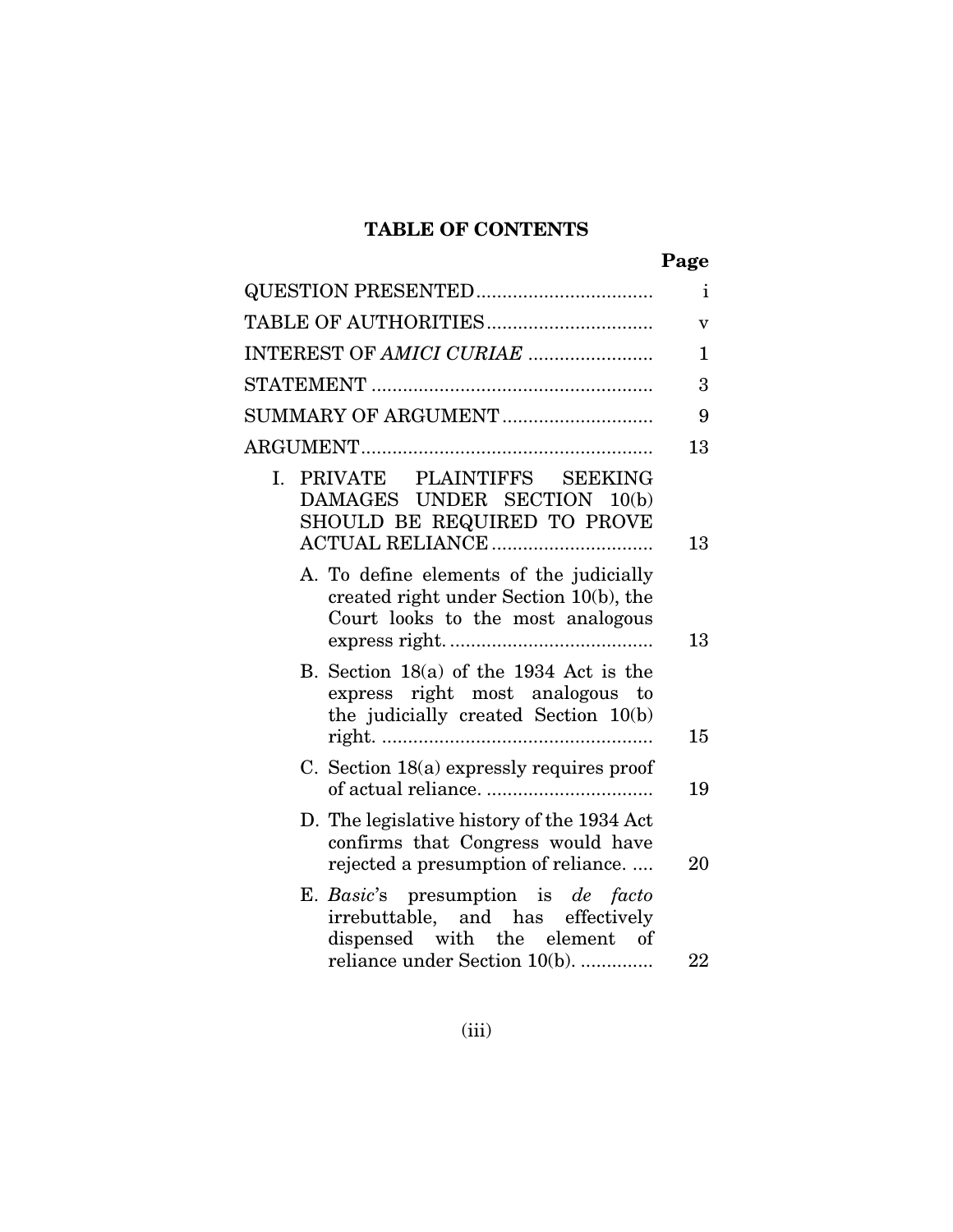### TABLE OF CONTENTS—Continued

### Page

| II. STARE DECISIS AND CONGRES-    |    |
|-----------------------------------|----|
| SIONAL INACTION DO NOT PRE-       |    |
| CLUDE REQUIRING PROOF OF          |    |
| <b>ACTUAL RELIANCE IN SECTION</b> |    |
|                                   | 26 |
|                                   | 26 |
|                                   | 29 |
|                                   | 35 |

iv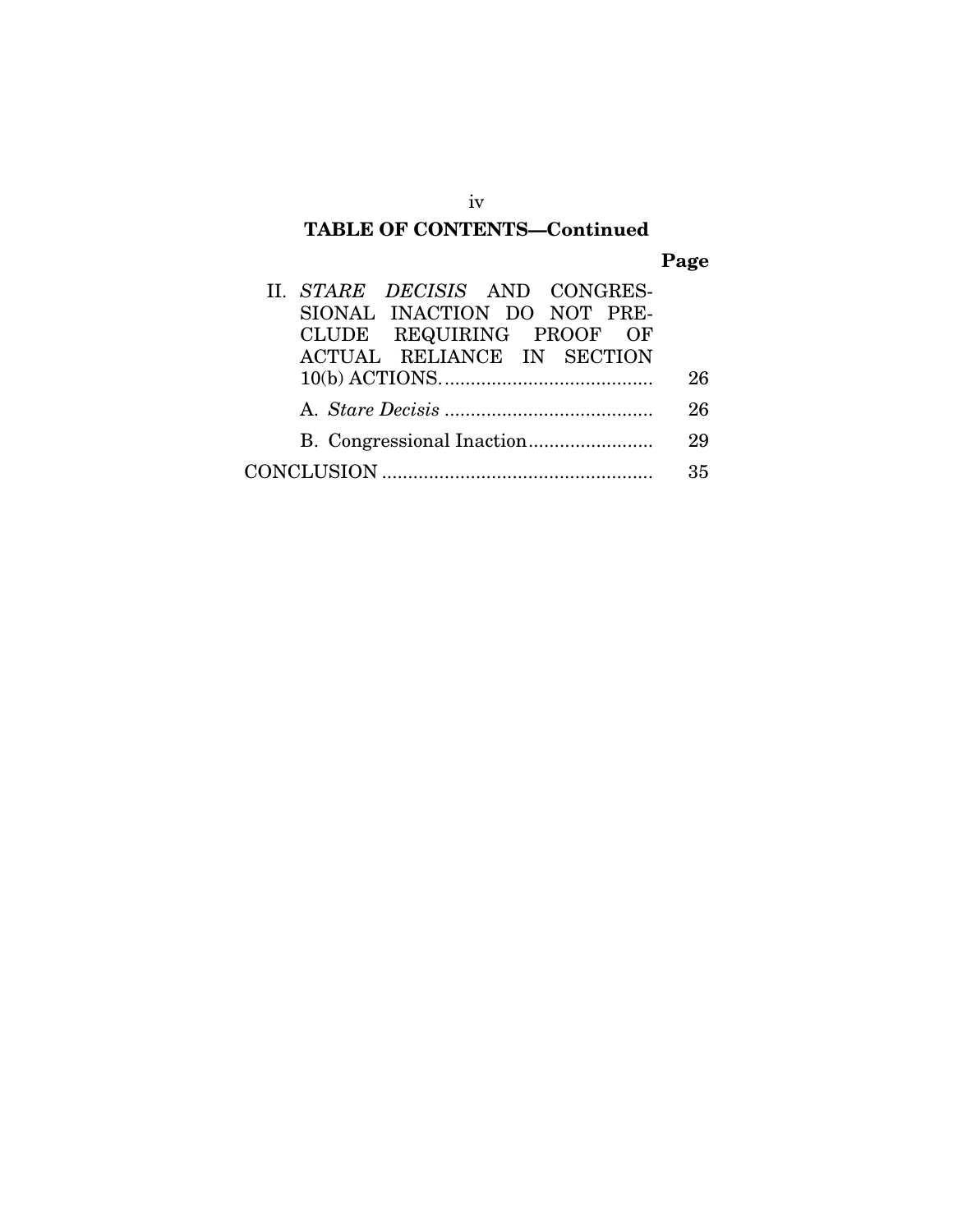### TABLE OF AUTHORITIES

| Cases<br>Page(s)                                                                          |
|-------------------------------------------------------------------------------------------|
| Affiliated Ute Citizens v. United States,<br>29                                           |
| Alexander v. Sandoval,                                                                    |
| Amgen Inc. v. Conn. Ret. Plans<br>& Trust Funds,<br>133 S. Ct. 1184 (2013) 22, 23, 29, 31 |
| Baretge v. Barnett,<br>8                                                                  |
| Basic Inc. v. Levinson,                                                                   |
| Blackie v. Barrack,<br>524 F.2d 891 (9th Cir. 1975) 24, 25, 26                            |
| Blue Chip Stamps v. Manor Drug Stores,                                                    |
| Bruesewitz v. Wyeth LLC,<br>29                                                            |
| Cammer v. Bloom,<br>7                                                                     |
| Caraco Pharm. Labs., Ltd. v.<br>Novo Nordisk A/S,<br>31                                   |
| Cent. Bank of Denver, N.A. v. First Interstate<br>Bank of Denver, N.A.,                   |
| Citizens United v. FEC,                                                                   |

v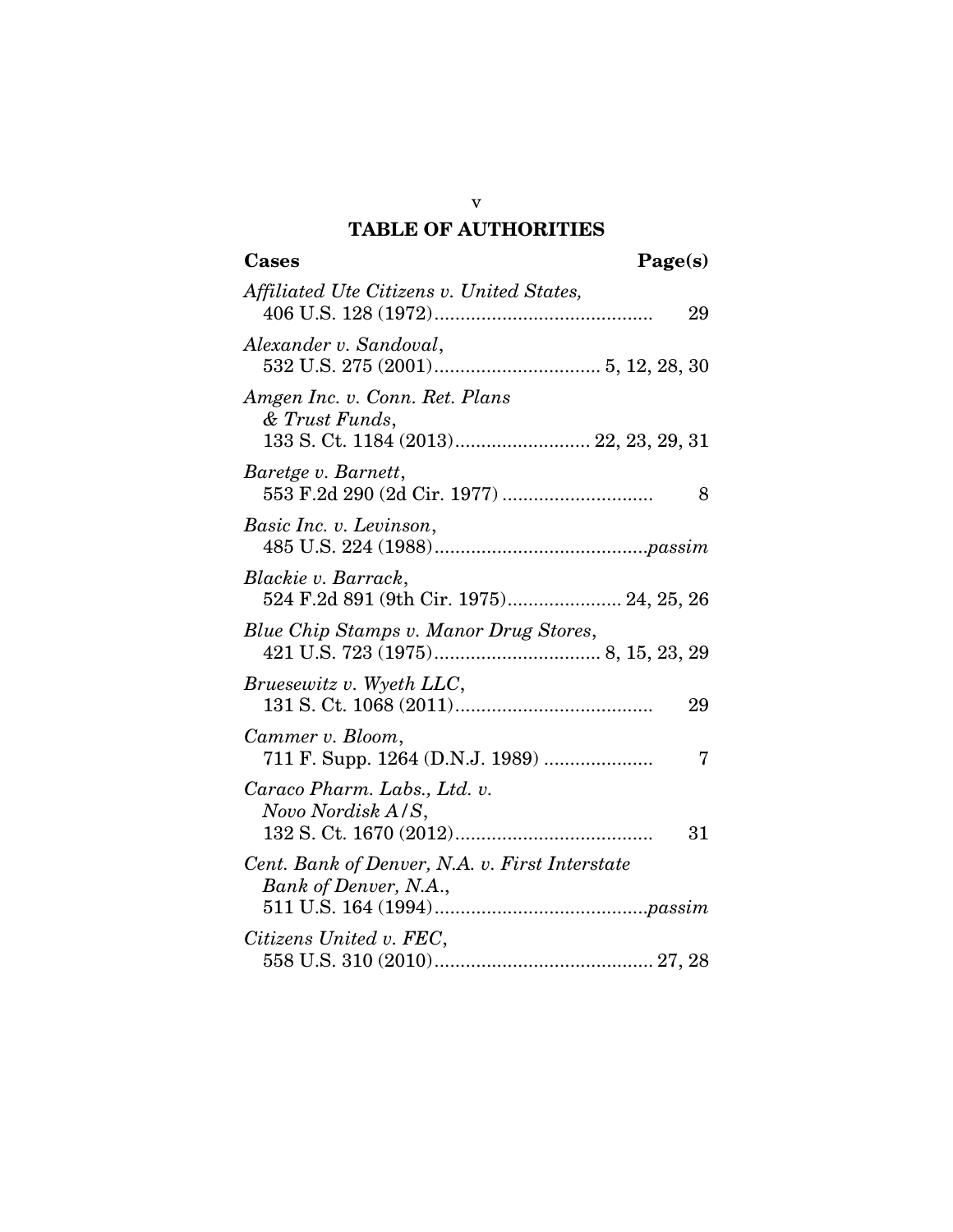| Cohen v. Stevanovich,<br>722 F. Supp. 2d 416 (S.D.N.Y. 2010)                              | 20 |
|-------------------------------------------------------------------------------------------|----|
| Conn. Ret. Plans & Trust Funds<br>v. Amgen Inc.,<br>660 F.3d 1170 (9th Cir. 2011), aff'd, | 25 |
| Conroy v. Ansikoff,                                                                       | 33 |
| Deutschman v. Beneficial Corp.,                                                           | 8  |
| Dura Pharm. Inc. v. Broudo,                                                               |    |
| Erica P. John Fund, Inc. v. Halliburton Co.,                                              |    |
| Ernst & Ernst v. Hochfelder,                                                              | 18 |
| FDA v. Brown & Williamson Tobacco Corp.,                                                  | 15 |
| GAMCO Investors, Inc. v. Vivendi, S.A.,<br>927 F. Supp. 2d 88 (S.D.N.Y. 2013) 25, 26      |    |
| Hagen v. Utah,                                                                            | 30 |
| Heit v. Weitzen,<br>402 F.2d 909 (2d Cir. 1968)  10, 19                                   |    |
| Helvering v. Hallock,                                                                     |    |
| Herman & MacLean v. Huddleston,<br>$459$ U.S. $375\,(1983)$                               | 16 |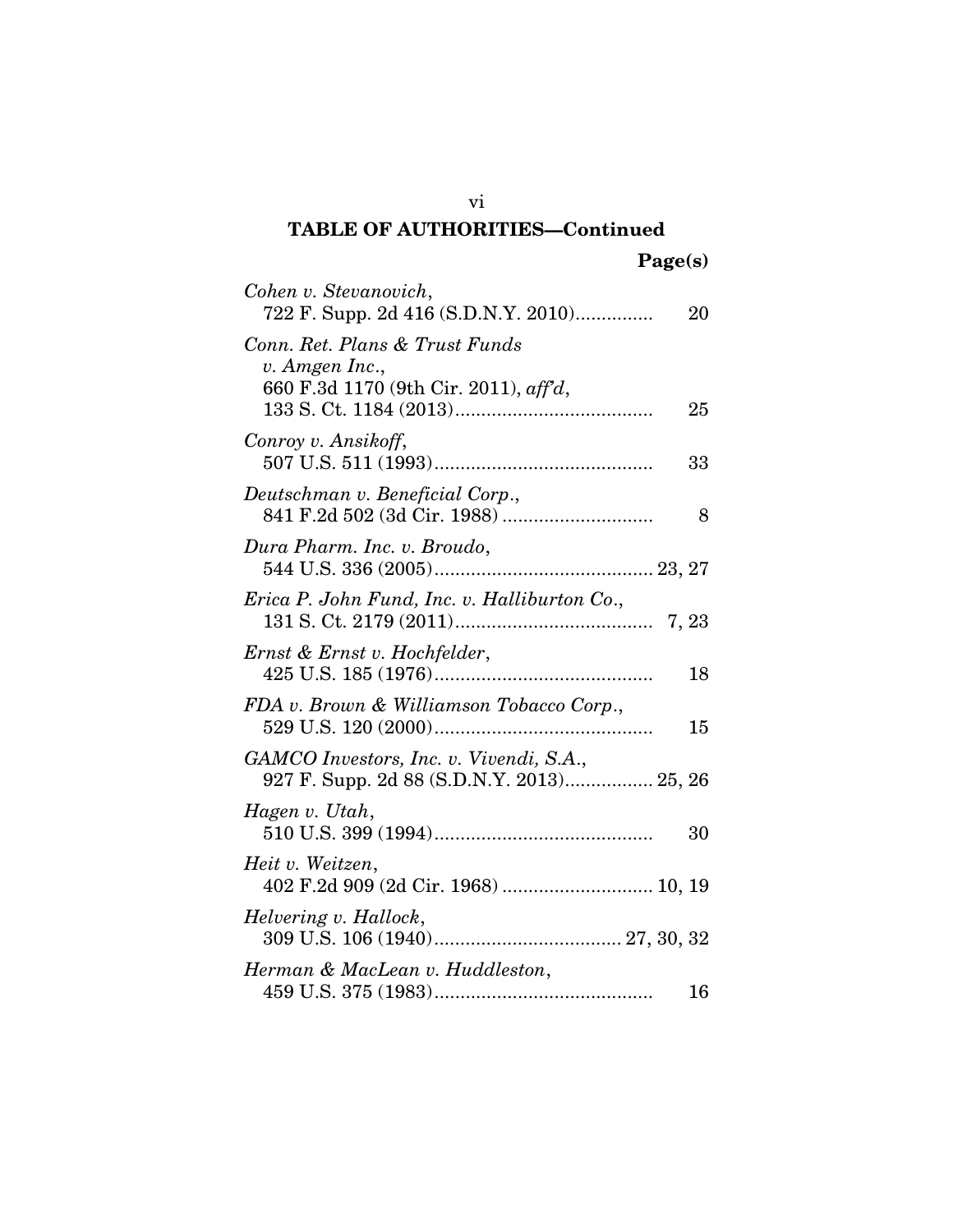| In re Alstom SA Sec. Litig.,<br>406 F. Supp. 2d 433 (S.D.N.Y. 2005) 10, 19 |
|----------------------------------------------------------------------------|
| In re LTV Sec. Litig.,<br>88 F.R.D. 134 (N.D. Tex. 1980) 23, 26            |
| In re Pfizer Inc. Sec. Litig.,<br>25                                       |
| In re Safeguard Scientifics,<br>25                                         |
| In re WorldCom, Inc. Sec. Litig.,<br>219 F.R.D. 267 (S.D.N.Y. 2003)<br>25  |
| Int'l Bhd. of Teamsters v. United States,<br>30                            |
| Janus Capital Grp., Inc. v. First<br><i>Derivative Traders,</i>            |
| J.I. Case Co. v. Borak,<br>5                                               |
| Johnson v. Transp. Agency, Santa Clara Cty.,                               |
| Joseph v. Wiles,<br>17                                                     |
| Lampf, Pleva, Lipkind, Prupis & Petigrow v.<br>Gilbertson,                 |
| Leegin Creative Leather Prods., Inc.<br>v. PSKS, Inc.,                     |

vii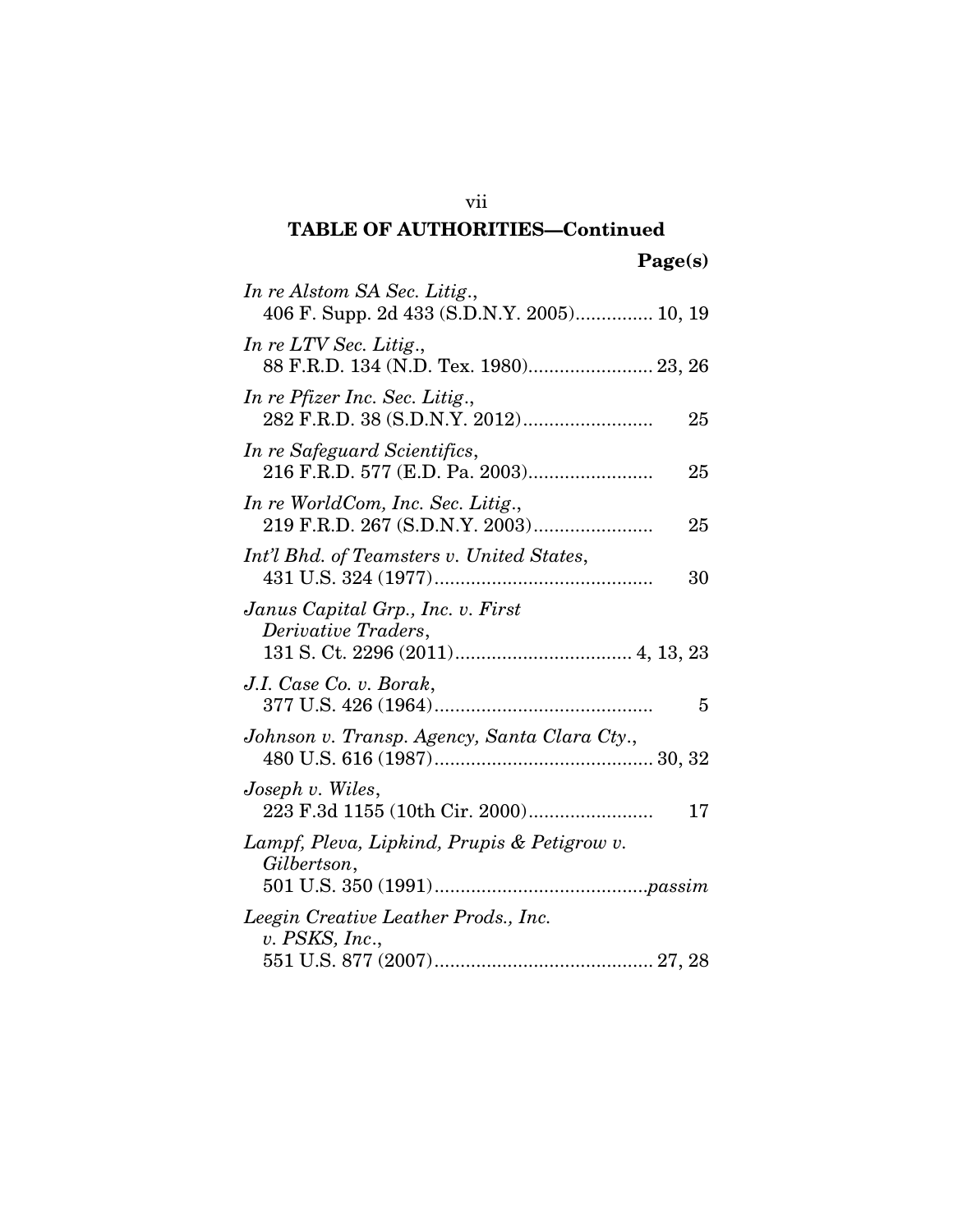| Lockhart v. United States,<br>31                                |
|-----------------------------------------------------------------|
| Matrixx Initiatives, Inc. v. Siracusano,<br>23                  |
| Merrill Lynch, Pierce, Fenner & Smith Inc.<br>v. Dabit,<br>33   |
| Morrison v. Nat'l Austl. Bank Ltd.,                             |
| 13                                                              |
| Musick, Peeler & Garrett v. Emp'rs Ins.<br>of Wausau,           |
| Oscar Mayer & Co. v. Evans,<br>29                               |
| Patterson v. McLean Credit Union,                               |
| Payne v. Tennessee,                                             |
| PBGC v. LTV Corp.,                                              |
| Pearson v. Callahan,                                            |
| Rapanos v. United States,<br>547 U.S. 715 (2006) 12, 30, 31, 34 |
| Ross v. A.H. Robins Co.,<br>607 F.2d 545 (2d Cir. 1979)  10, 19 |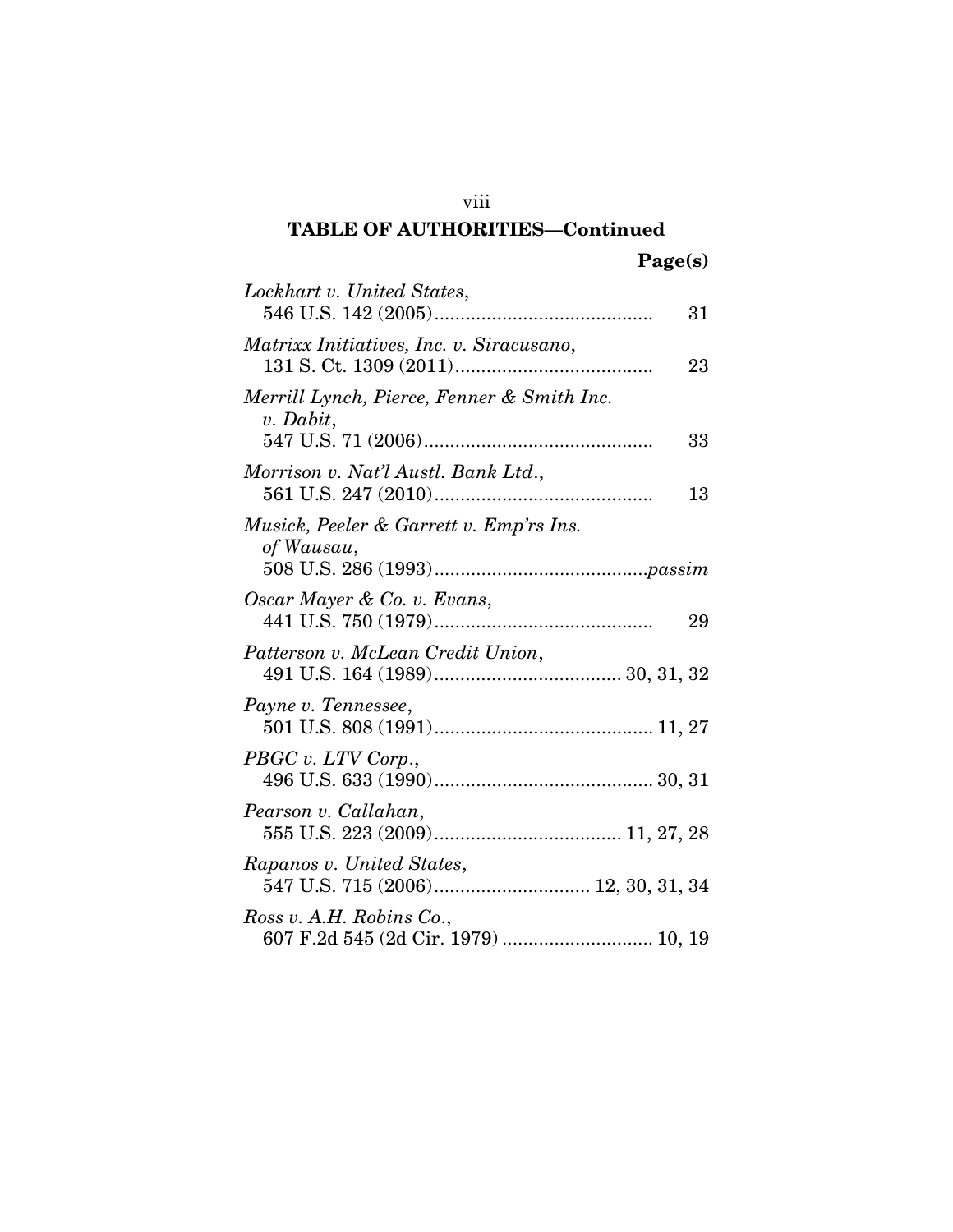| Saddle Rock Partners v. Hiatt,<br>No. 96 Civ. 9474, 2000 WL 1182793 | 25 |
|---------------------------------------------------------------------|----|
| Smith v. Allwright,                                                 | 27 |
| Solid Waste Agency v. United States Army<br>Corps of Eng'rs,        |    |
| State Oil Co. v. Kahn,                                              |    |
| Stoneridge Inv. Partners, LLC v.<br>Scientific-Atlanta, Inc.,       |    |
| Unger v. Amedisys, Inc.,                                            |    |
| United States v. Craft,                                             | 31 |
| United States v. Price,                                             | 30 |
| <b>Statutes and Rules</b>                                           |    |

| Private Securities Litigation Reform Act of |  |
|---------------------------------------------|--|
| 1995, Pub. L. No. 104–67, 109 Stat. 737     |  |
|                                             |  |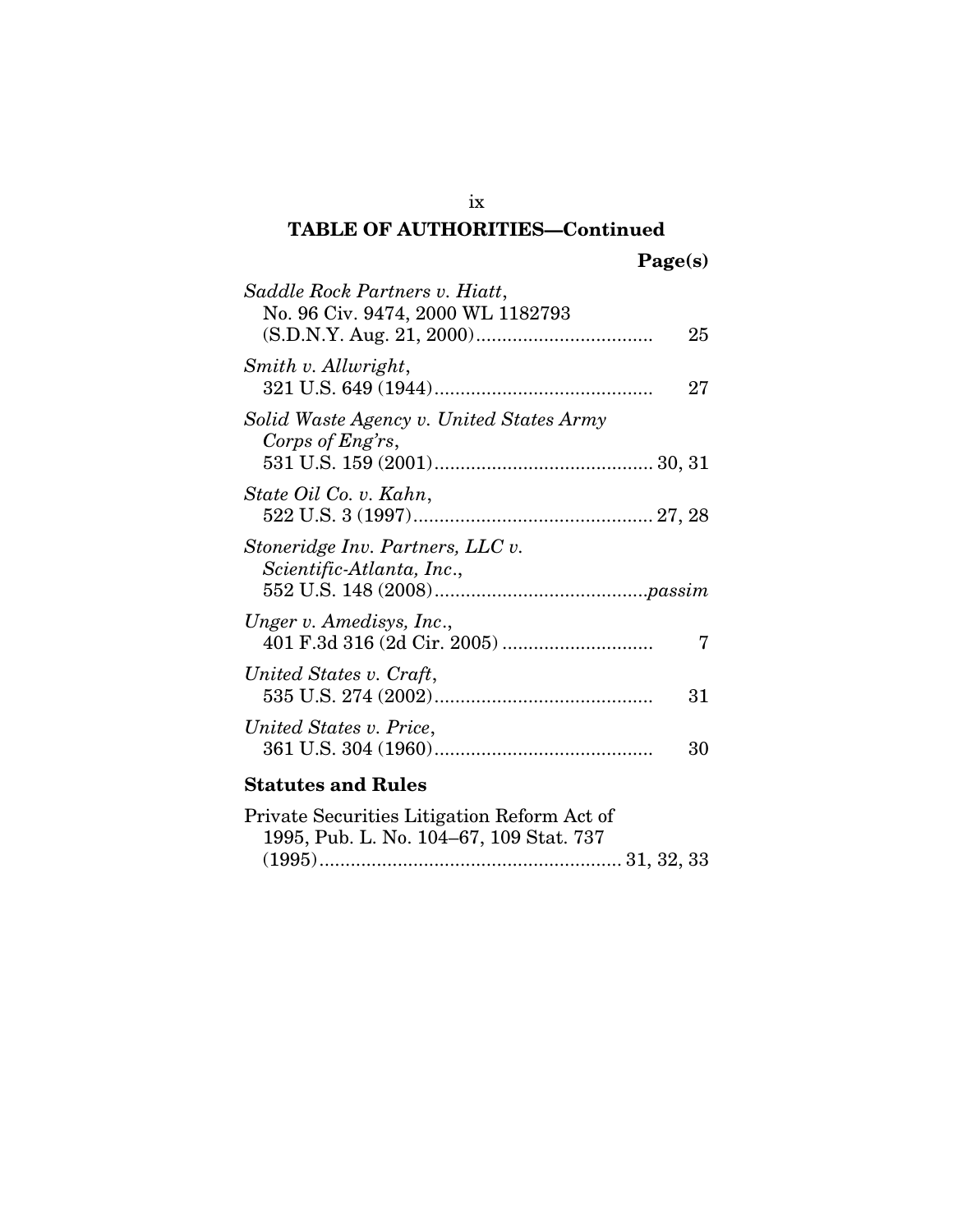Page(s)

| Securities Act of 1933, 15 U.S.C. § 77a et seq.:                                                       |          |
|--------------------------------------------------------------------------------------------------------|----------|
|                                                                                                        | 17       |
|                                                                                                        |          |
|                                                                                                        | 16       |
|                                                                                                        |          |
|                                                                                                        | 16       |
|                                                                                                        | 17       |
|                                                                                                        | 16       |
|                                                                                                        | 17       |
| Securities Exchange Act of 1934,<br>15 U.S.C. § 78a et seq.:                                           |          |
|                                                                                                        | 17       |
|                                                                                                        |          |
|                                                                                                        |          |
| § 10(b), 15 U.S.C. § 78j(b)                                                                            |          |
|                                                                                                        | 17<br>17 |
| § 16(b), 15 U.S.C. § 78p(b)                                                                            |          |
|                                                                                                        | 17       |
|                                                                                                        |          |
|                                                                                                        | 17       |
|                                                                                                        | 17       |
|                                                                                                        | 34       |
| Securities Litigation Uniform Standards Act of<br>1998, Pub. L. No. 105-353, 112 Stat. 3227<br>(1998): |          |
|                                                                                                        | 33       |
| 17 C.F.R.:                                                                                             |          |
|                                                                                                        |          |

x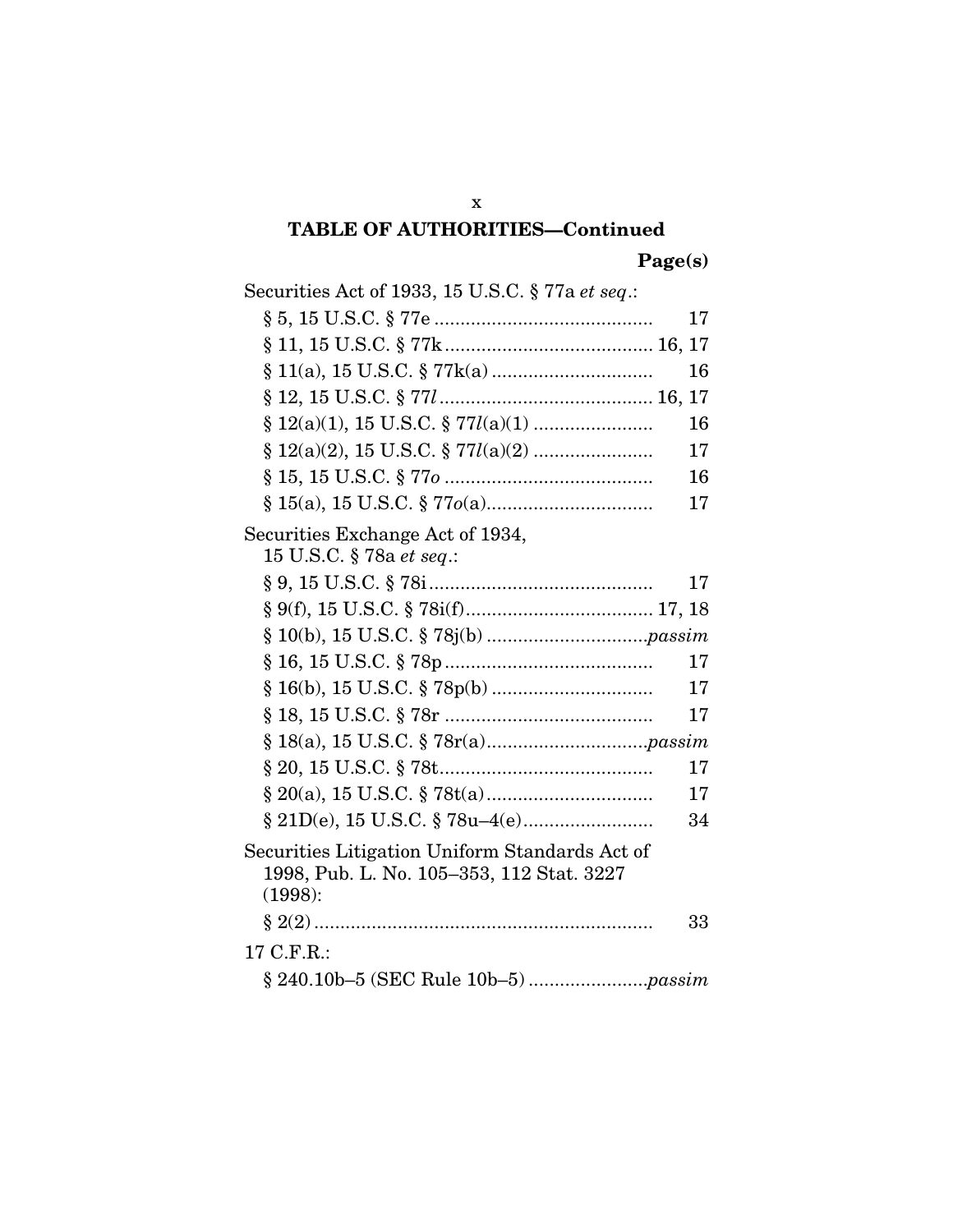|  |  |  | 0. O |  |
|--|--|--|------|--|
|--|--|--|------|--|

### Other Authorities

| 6  | Applebaum, Binyamin, <i>Economists Clash</i><br>on Theory, but Will Still Share the Nobel, N.Y.<br>TIMES, Oct. 14, 2013, available at                                                                                 |
|----|-----------------------------------------------------------------------------------------------------------------------------------------------------------------------------------------------------------------------|
|    | Bajaj, Mukesh, Mazumdar, Sumon C. &<br>McLaughlin, Daniel A., Assessing Market<br>Efficiency for Reliance on the Fraud-on-<br>the-Market Doctrine After Wal-Mart and<br>Amgen (Dec. 12, 2013), available at           |
| 7  | $http://bit.ly/1kdBQfm$                                                                                                                                                                                               |
|    |                                                                                                                                                                                                                       |
|    |                                                                                                                                                                                                                       |
| 24 | Cooper, Roger A., Bunda, Matthew M. &<br>Shults, Anthony M., Rebutting the<br>Presumption of Reliance in Securities<br>Class Actions, N.Y.L.J., June 10, 2013,<br><i>available at http://bit.ly/19Cfonj</i>           |
| 32 | THE FEDERALIST NO. 62 (C. Rossiter ed. 1961)                                                                                                                                                                          |
|    | Ferillo, Paul A., Dunbar, Frederick C. &<br>Tabak, David, The "Less Than" Efficient<br>Capital Markets Hypothesis: Requiring<br>More Proof from Plaintiffs in Fraud-on-the-<br>Market Cases, 78 ST. JOHN'S L. REV. 81 |
| 7  |                                                                                                                                                                                                                       |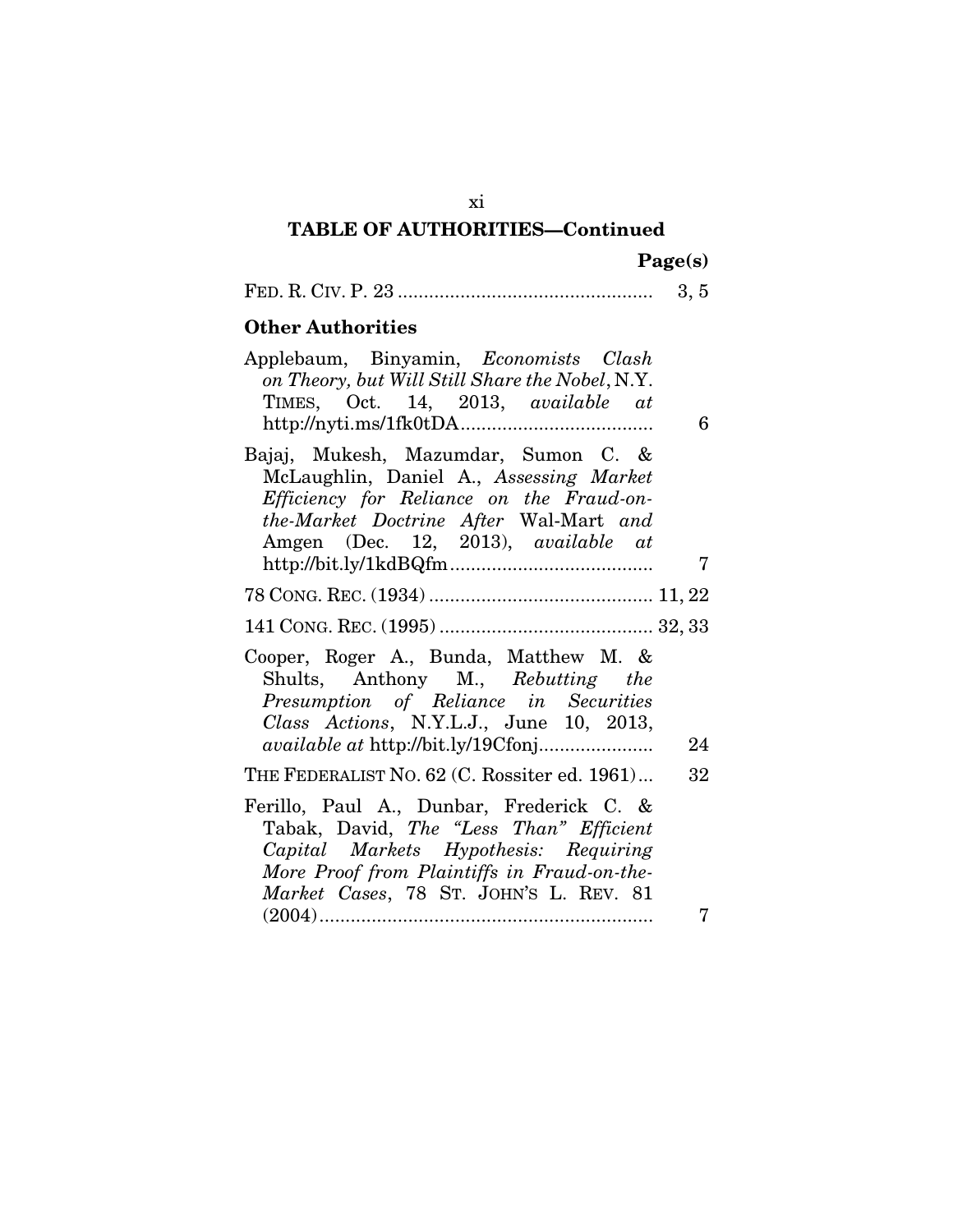|  | Page(s) |
|--|---------|
|  |         |

| Grundfest, Joseph A., Damages and Reliance<br>Under Section $10(b)$ of the Exchange Act (Rock<br>Ctr. for Corp. Governance Working Paper No.<br>150, 2013), 69 BUS. LAW. (forthcoming Feb.<br>2014), available at http://bit.ly/IgUL9Upassim |      |
|----------------------------------------------------------------------------------------------------------------------------------------------------------------------------------------------------------------------------------------------|------|
| Hall, Patrick, The Plight of the Private<br>Securities Litigation Reform Act in the Post-<br>Enron Era: The Ninth Circuit's Interpretation<br>of Materiality in Employer-Teamster v.<br>America West, 2004 BYU L. REV. 863                   | 24   |
| 4 HAZEN, THOMAS LEE, TREATISE ON THE LAW OF<br>SECURITIES REGULATION (6th ed. 2013)                                                                                                                                                          | 20   |
|                                                                                                                                                                                                                                              | 33   |
| H.R. 1058, 104th Cong. (Mar. 8, 1995), <i>available</i>                                                                                                                                                                                      |      |
| Langevoort, Donald C., Basic at Twenty:<br>Rethinking Fraud on the Market, 2009 WIS. L.                                                                                                                                                      | 7, 9 |
| Nobelprize.org, Press Release, The Prize in<br>Economic Sciences 2013, http://bit.ly/19Qa7Ka                                                                                                                                                 | 6    |
| Oldham, Jeffrey L., Taking "Efficient Markets"<br>out of the Fraud-on-the-Market Doctrine After<br>the Private Securities Litigation Reform Act,<br>97 Nw. U. L. REV. 995 (2003)  24, 33, 34                                                 |      |
|                                                                                                                                                                                                                                              | 33   |
|                                                                                                                                                                                                                                              | 21   |
|                                                                                                                                                                                                                                              | 22   |

xii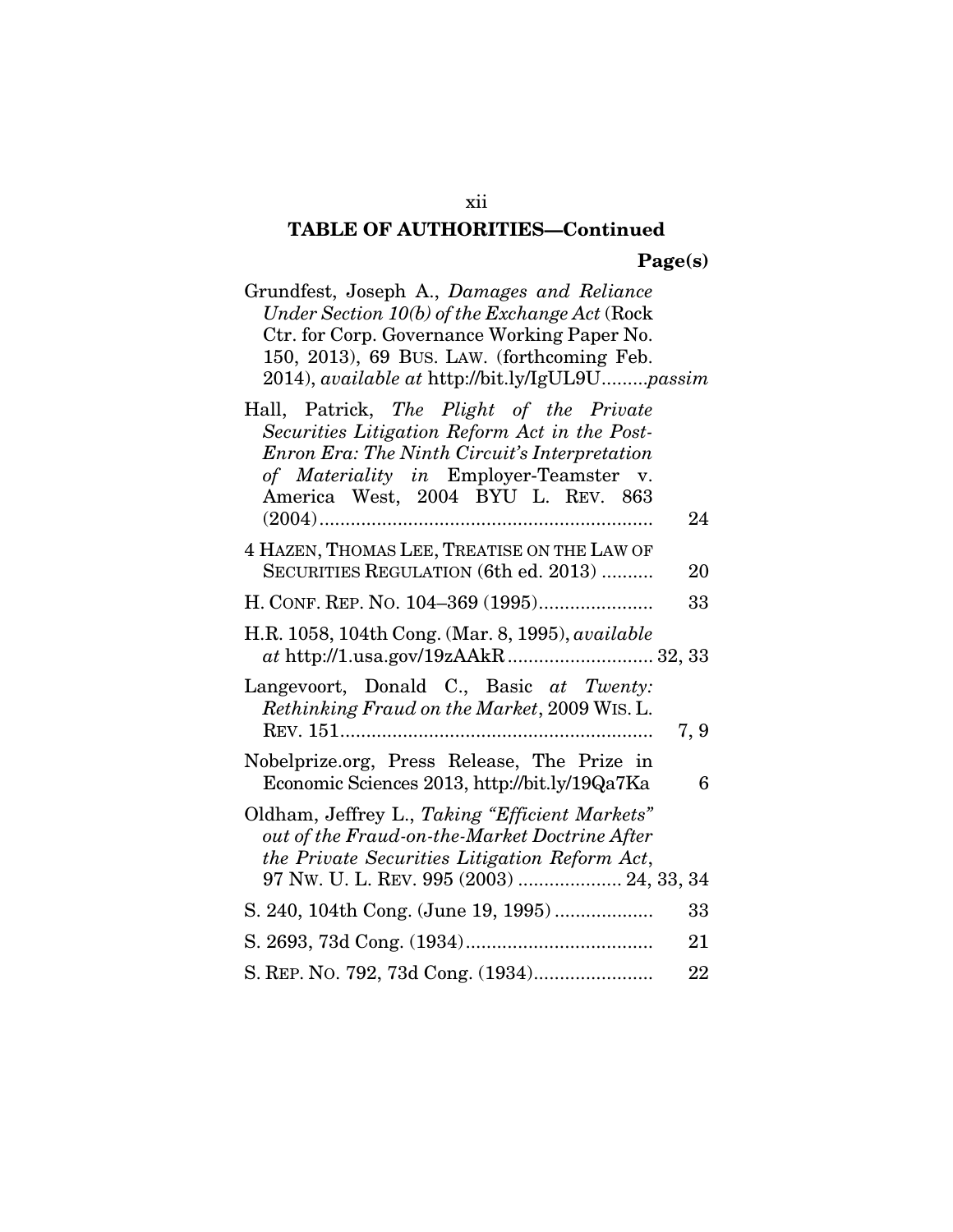| SCOTT, DAVID L., WALL STREET WORDS (3d ed.                                                                                                                                           | 8  |
|--------------------------------------------------------------------------------------------------------------------------------------------------------------------------------------|----|
| Scudder, Michael Y., Comment, The<br><b>Implications of Market-Based Damages Caps</b><br><i>in Securities Class Actions, 92 Nw. U. L. REV.</i>                                       | 34 |
| Simmonds, Andrew R., Sagat, Kenneth A. &<br>Ronen, Joshua, Dealing with Anomalies,<br>Confusion and Contradiction in Fraud on the<br>Market Securities Class Actions, 81 KY. L.J.    | 24 |
| Stock Exchange Regulation, Hearing on H.R.<br>7852 and 8720, before the H. Comm. on<br>Interstate and Foreign Commerce, 73d Cong.                                                    | 21 |
| Weiss, Elliot J. & Beckerman, John S., Let the<br>Money Do the Monitoring: How Institutional<br>Investors Can Reduce Agency Costs in<br>Securities Class Actions, 104 YALE L.J. 2053 |    |
|                                                                                                                                                                                      | 94 |

xiii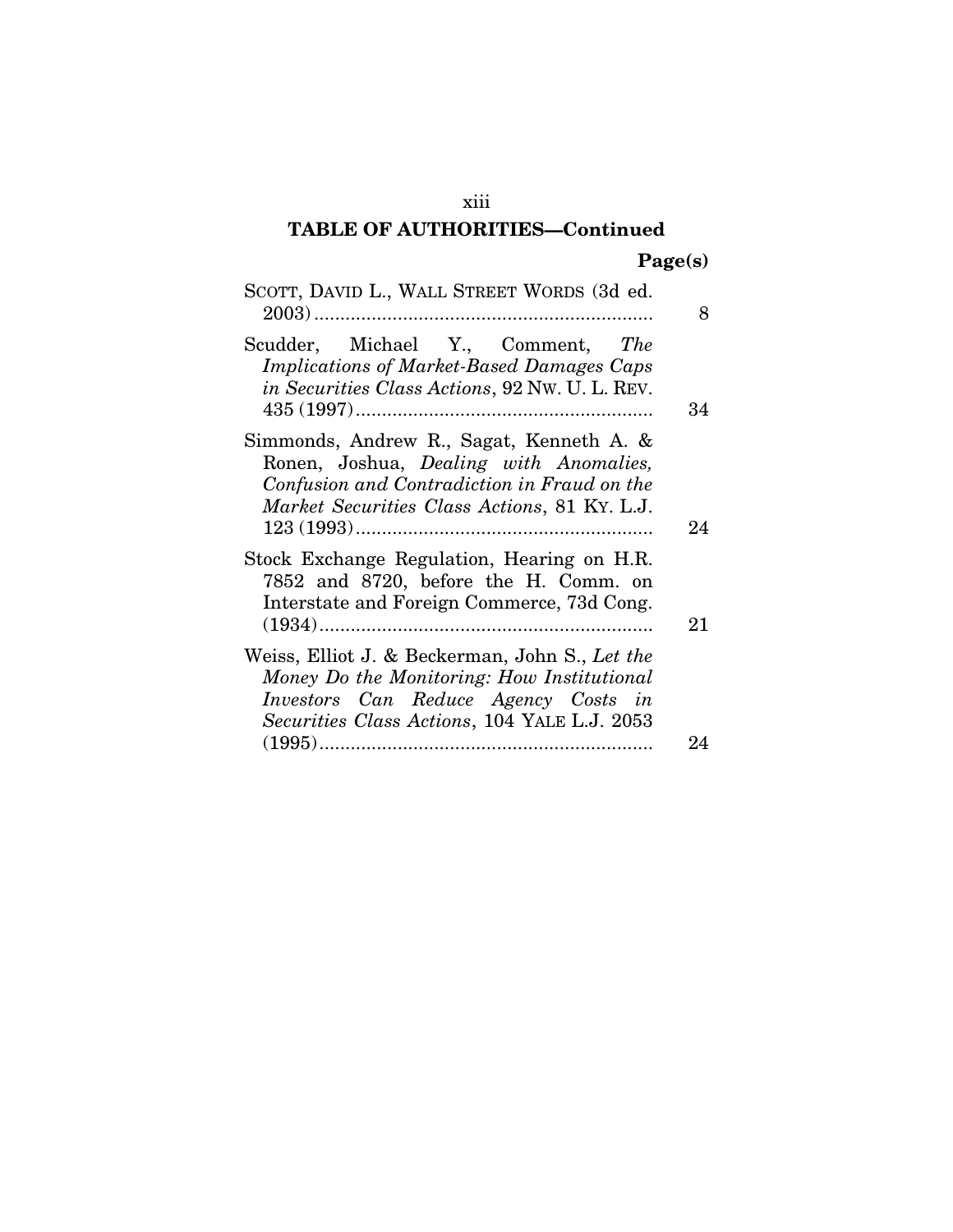#### IN THE

### Supreme Court of the United States ————

#### No. 13-317

————

HALLIBURTON CO. AND DAVID LESAR, *Petitioners*,

v.

ERICA P. JOHN FUND, INC. FKA ARCHDIOCESE OF MILWAUKEE SUPPORTING FUND, INC., *Respondent.* 

————

On Writ of Certiorari to the United States Court of Appeals for the Fifth Circuit

### BRIEF FOR FORMER SEC COMMISSIONERS AND OFFICIALS AND LAW PROFESSORS AS *AMICI CURIAE* SUPPORTING PETITIONERS

————

### INTEREST OF *AMICI CURIAE*<sup>1</sup>

————

*Amici curiae* are former Commissioners and officials of the United States Securities and Exchange Commission, as well as prominent law professors whose scholarship and teaching focuses on the federal securities laws. This brief reflects the consensus of the

1

<sup>&</sup>lt;sup>1</sup> No counsel for a party authored this brief in whole or in part, and no person or entity, other than *amici curiae* or their counsel, contributed money to fund its preparation or submission. All parties have filed letters granting blanket consent to the filing of *amicus curiae* briefs.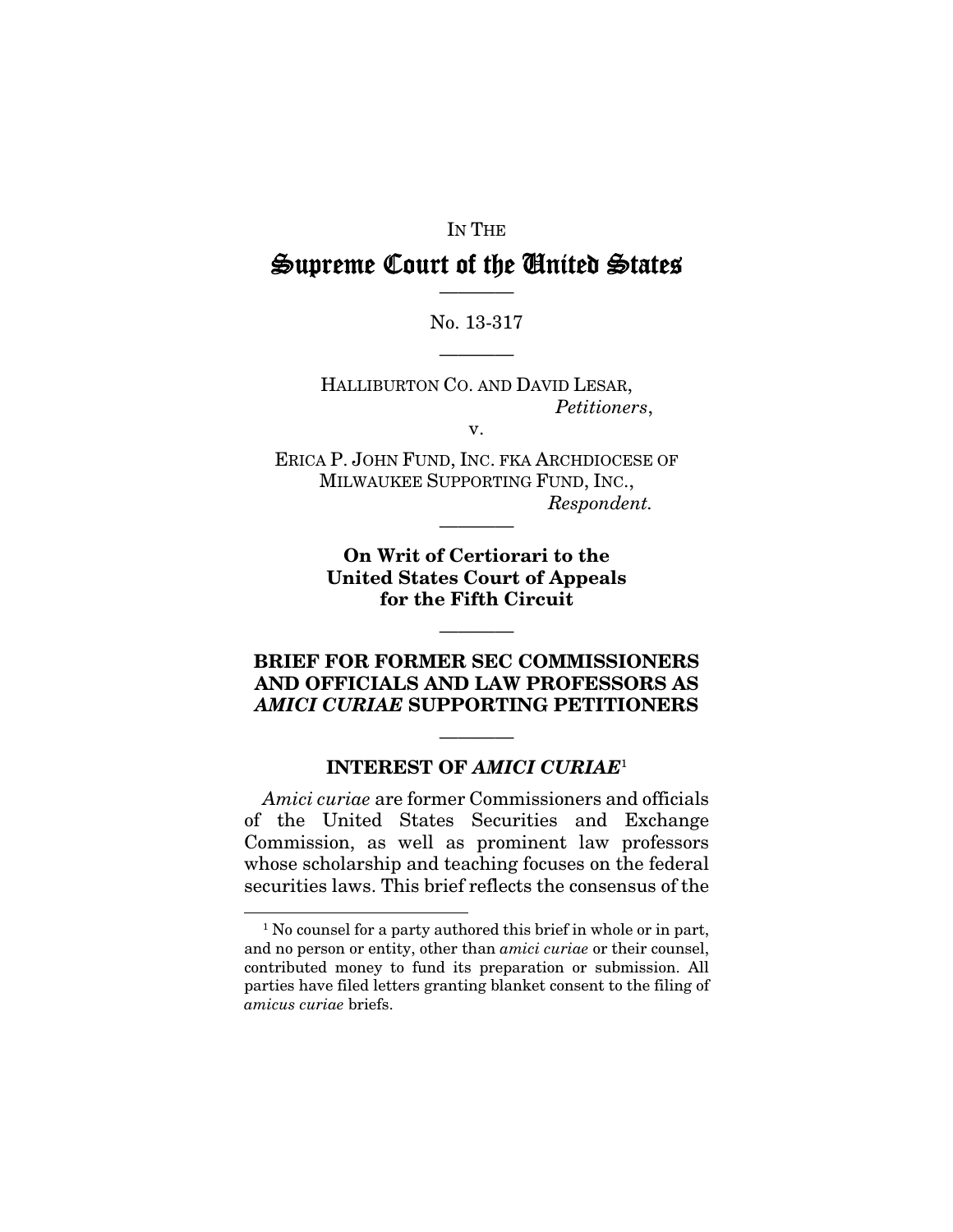*amici* that this Court should reverse the decision below and hold that plaintiffs seeking damages pursuant to the judicially created private right of action under Section 10(b) of the Securities Exchange Act of 1934 must demonstrate actual reliance, as is required by Section 18(a) of the Act, the most analogous express private right that existed under the securities laws in 1934. Each individual *amicus*, however, may not endorse every argument made in this brief.2 *Amici* are listed below in alphabetical order:

The Honorable Paul S. Atkins served as a Commissioner of the SEC from 2002 to 2008.

Professor Stephen M. Bainbridge is the William D. Warren Distinguished Professor of Law at the University of California, Los Angeles School of Law.

Brian G. Cartwright served as General Counsel of the SEC from 2006 to 2009.

Elizabeth Cosenza is Associate Professor of Law and Ethics, Fordham University.

Richard A. Epstein is the Peter and Kirsten Bedford Senior Fellow at the Hoover Institution.

Professor Allen Ferrell is the Greenfield Professor of Securities Law at Harvard Law School.

The Honorable Edward H. Fleischman served as a Commissioner of the SEC from 1986 to 1992.

The Honorable Joseph A. Grundfest is the William A. Franke Professor of Law and Business at Stanford

<sup>2</sup> *Amici* do not here address the public policy concerns raised by any decision that limits or overturns *Basic*, and observe that these issues can be considered by Congress in the wake of any decision reached by this Court.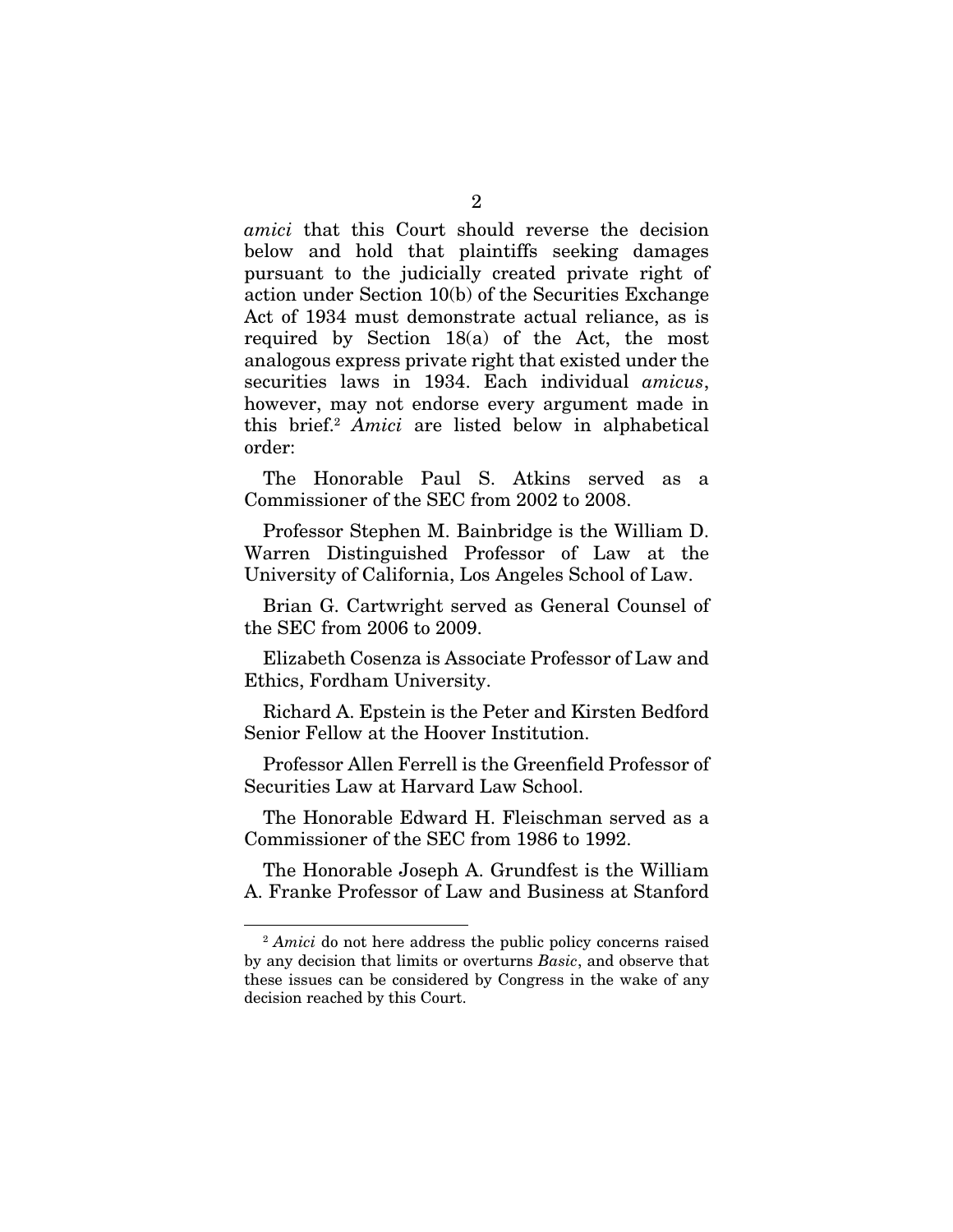Law School and served as a Commissioner of the SEC from 1985 to 1990.

Professor M. Todd Henderson is a Professor of Law at the University of Chicago Law School.

Professor Richard W. Painter is the S. Walter Richey Professor of Corporate Law at the University of Minnesota Law School.

Professor Kenneth E. Scott is the Ralph M. Parsons Professor of Law and Business, Emeritus, at Stanford Law School.

The Honorable Steven Wallman served as a Commissioner of the SEC from 1994 to 1997.

#### **STATEMENT**

At issue in this case is the most powerful engine of civil liability ever established in American law: the fraud-on-the-market presumption of reliance under Section 10(b) of the Securities Exchange Act of 1934. That presumption serves as the foundation of a massive, multibillion-dollar litigation industry, and its impact, along with the controversy it has created, has been remarkable.

But just as remarkable was how the presumption came about. Not by an act of Congress. The fraud-onthe-market presumption was instead created by a bare majority of a bare quorum of this Court in *Basic Inc. v. Levinson*, 485 U.S. 224 (1988). A judicially created presumption, tacked on to a judicially created right of action, the majority's holding lacked any foundation in the statute's text, and defied its legislative history. The decision rested instead upon two judicial policy preferences. First, treating Rule 23's certification prerequisites as a "problem," *id.* at 242, the four-Justice majority constructed *Basic*'s presumption to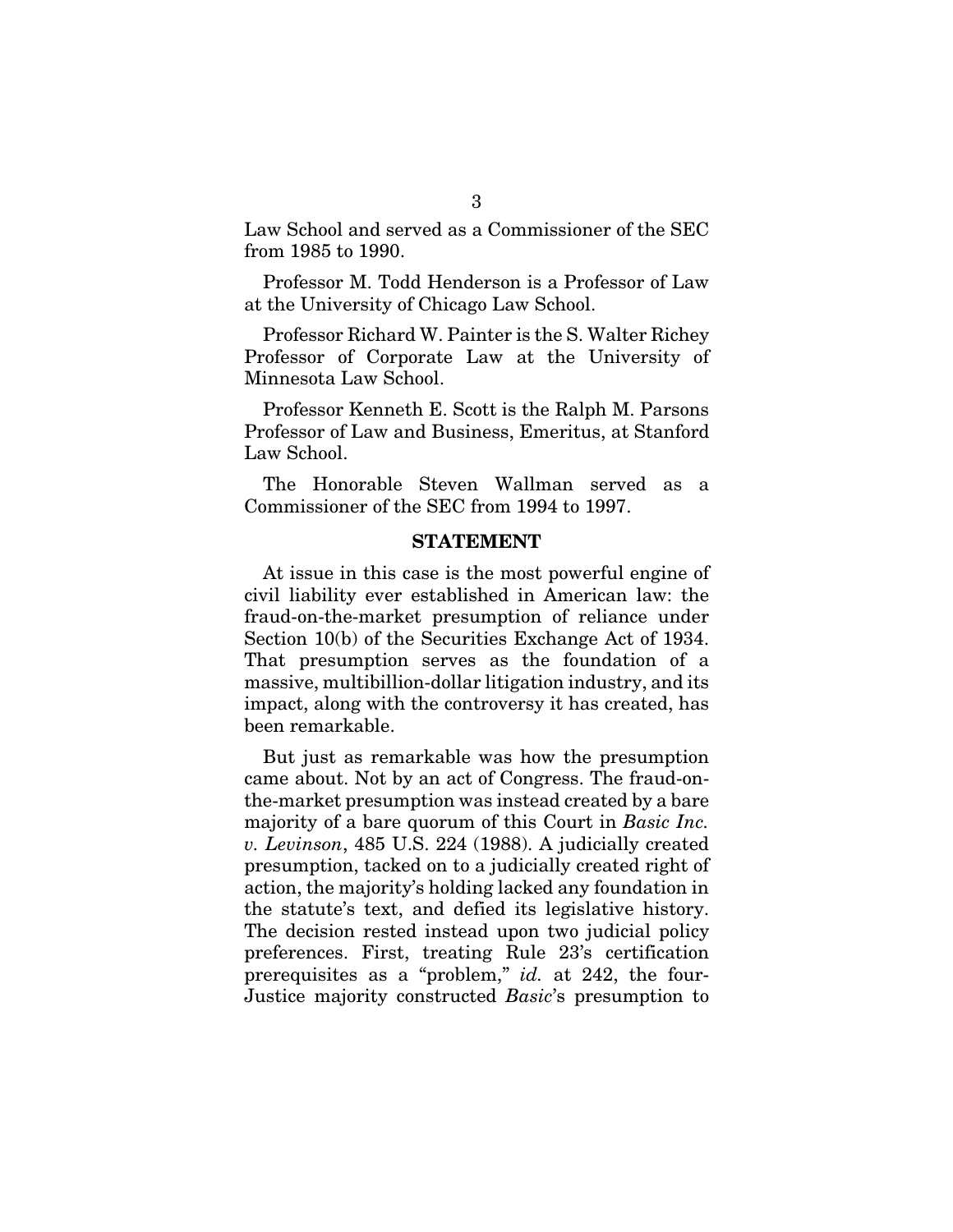advance its preference for securities class actions. Second, the majority endorsed a then-novel economic theory, the efficient capital markets hypothesis, and adopted it as the foundation for *Basic*'s new rule.

These judicial policy choices have produced a litigation leviathan of which the Congress that passed the 1933 and 1934 Acts, and even the Court in *Basic*, could not possibly have conceived. Even though every Justice ever to have addressed the question has agreed that reliance is essential to a Section 10(b) claim, *Basic*'s fraud-on-the-market presumption has effectively eliminated that element from Section 10(b) class-action litigation. The presumption was ostensibly intended to be rebuttable, but the experience of the past twenty-five years teaches that it is, as a practical matter, *ir*rebuttable, particularly in class actions.

*Basic* produced this outcome even though the text and structure of the Exchange Act, along with its legislative history, make clear that private plaintiffs in Section 10(b) actions should be required to demonstrate actual reliance. That policy judgment, made explicitly by Congress, should control here.

1. The private right of action under Section 10(b) is, of course, vestigial. "Although the existence of the private right is now settled," *Janus Capital Grp., Inc. v. First Derivative Traders*, 131 S. Ct. 2296, 2303 (2011), this Court has "made no pretense that it was Congress' design to provide the remedy afforded," *Lampf, Pleva, Lipkind, Prupis & Petigrow v. Gilbertson*, 501 U.S. 350, 359 (1991). Federal judges created the Section 10(b) private right under an "*ancien regime*" of law "that held sway [over] 40 years ago," a regime under which they indulged "the habit of venturing beyond Congress's intent" to better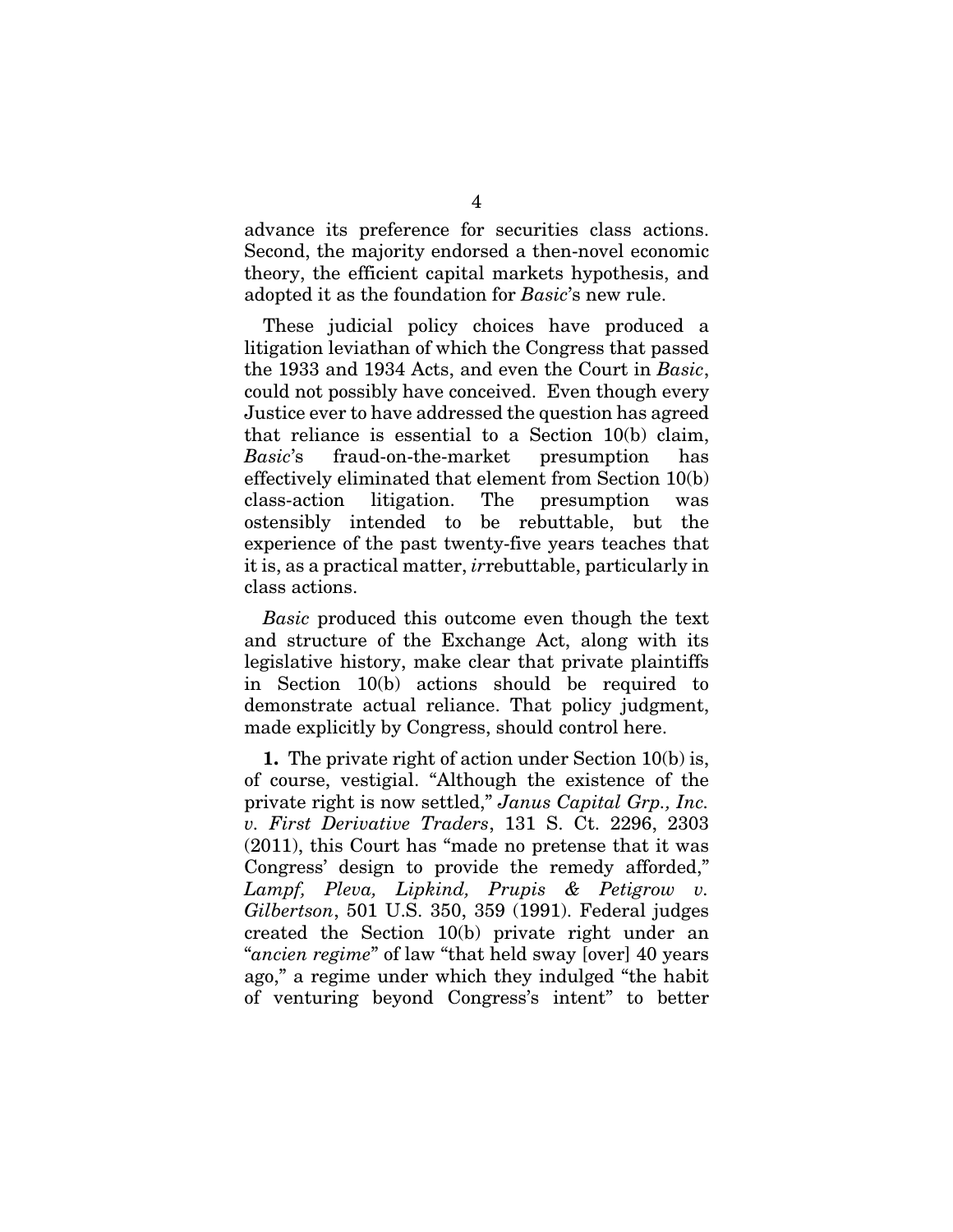effectuate, in their own policy calculations, "'the congressional purpose' expressed by a statute." *Alexander v. Sandoval*, 532 U.S. 275, 287 (2001) (quoting *J.I. Case Co. v. Borak*, 377 U.S. 426, 433 (1964)). The Court has long since "sworn off [that] habit," and has "abandoned … [the] method for discerning and defining causes of action" that gave rise to the inferred Section 10(b) right. *Ibid.* Today, "[p]olicy considerations cannot override [this Court's] interpretation of the text and structure of the [Securities Exchange] Act." *Cent. Bank of Denver, N.A. v. First Interstate Bank of Denver, N.A.*, 511 U.S. 164, 188 (1994).

The Court's 4-2 decision in *Basic* sprang from that earlier, policy-driven mode of statutory interpretation. *Basic* relied not on the text or structure of the federal securities laws, but instead embodied two judicial policy judgments. The first was that compliance with "Federal Rules of Civil Procedure  $23(a)(2)$  and  $(b)(3)$ " posed a "'problem'" because "[r]equiring proof of individualized reliance from each member of the proposed plaintiff class effectively would have prevented respondents from proceeding with a class action, since individual issues then would have overwhelmed the common ones." *Basic*, 485 U.S. at 242*.* The fraudon-the-market presumption "provided 'a practical resolution to the problem'" created by Rule 23. *Ibid.*

The second judicial policy judgment in *Basic* was a belief in the utility and correctness, as a substitute for the traditional element of reliance in fraud actions, of what was then "a mere babe" of an economic theory, *id.* at 250 (White, J., dissenting)—the efficient capital markets hypothesis. "Recent empirical studies have tended to confirm … that the market price of shares traded on well-developed markets reflects all publicly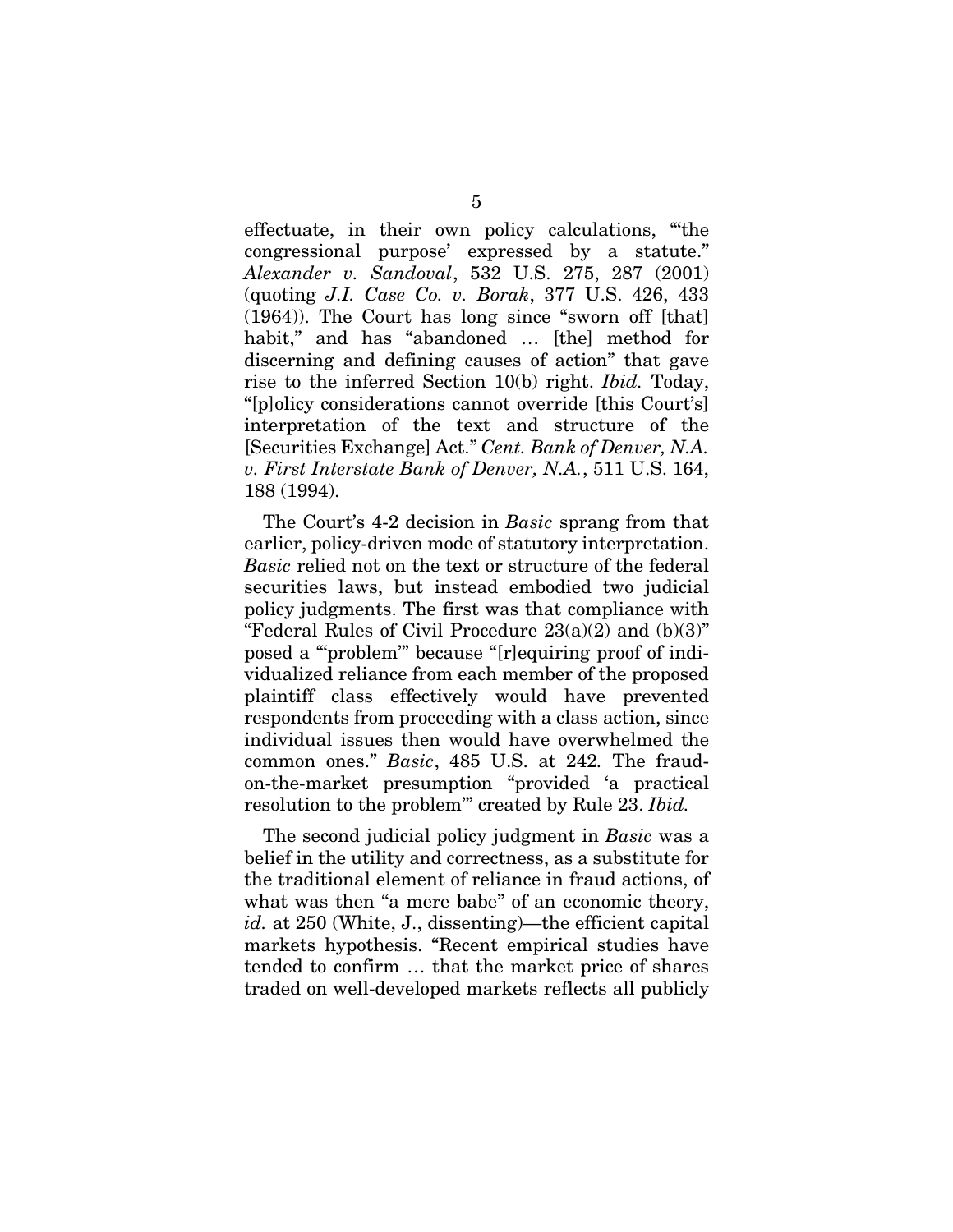available information, and, hence, any material misrepresentations." *Id.* at 246. In dissent, Justice White presciently warned that the Court, "with no staff economists, no experts schooled in the 'efficientcapital-market-hypothesis,' no ability to test the validity of empirical market studies, [was] not well equipped to embrace novel constructions of a statute based on contemporary microeconomic theory." *Id.* at 253 (White, J., dissenting).

2. As foresightful as he was, even Justice White could not have anticipated how contested the efficient markets hypothesis would become twenty-five years later. In October 2013, the Royal Swedish Academy of Sciences awarded the Nobel Memorial Prize in Economic Sciences to the "leading proponents of *opposing* views" of that theory—one, the theory's "author," the other, its "most influential critic."3 A vigorous "debate over market efficiency" today "splits leading scholars," and it is not one that this Court, or any court, could competently referee: the controversy "is nuanced and complex, and it implicates fine points of econometrics and finance theory."4

Whatever its merits as an economic theory, however, the efficient markets hypothesis was never designed to prove causation or reliance in securities cases, or to be applied by judges and juries. Forcing

-

<sup>3</sup> Binyamin Applebaum, *Economists Clash on Theory, but Will Still Share the Nobel*, N.Y. TIMES, Oct. 14, 2013 (emphasis added), *available at* http://nyti.ms/1fk0tDA; *see* Nobelprize.org, Press Release, The Prize in Economic Sciences 2013 (Oct. 14, 2013), http://bit.ly/19Qa7Ka.

<sup>4</sup> Joseph A. Grundfest, *Damages and Reliance Under Section 10(b) of the Exchange Act*, at 60 (Rock Ctr. for Corp. Governance Working Paper No. 150, 2013), 69 BUS. LAW. (forthcoming Feb. 2014), *available at* http://bit.ly/IgUL9U.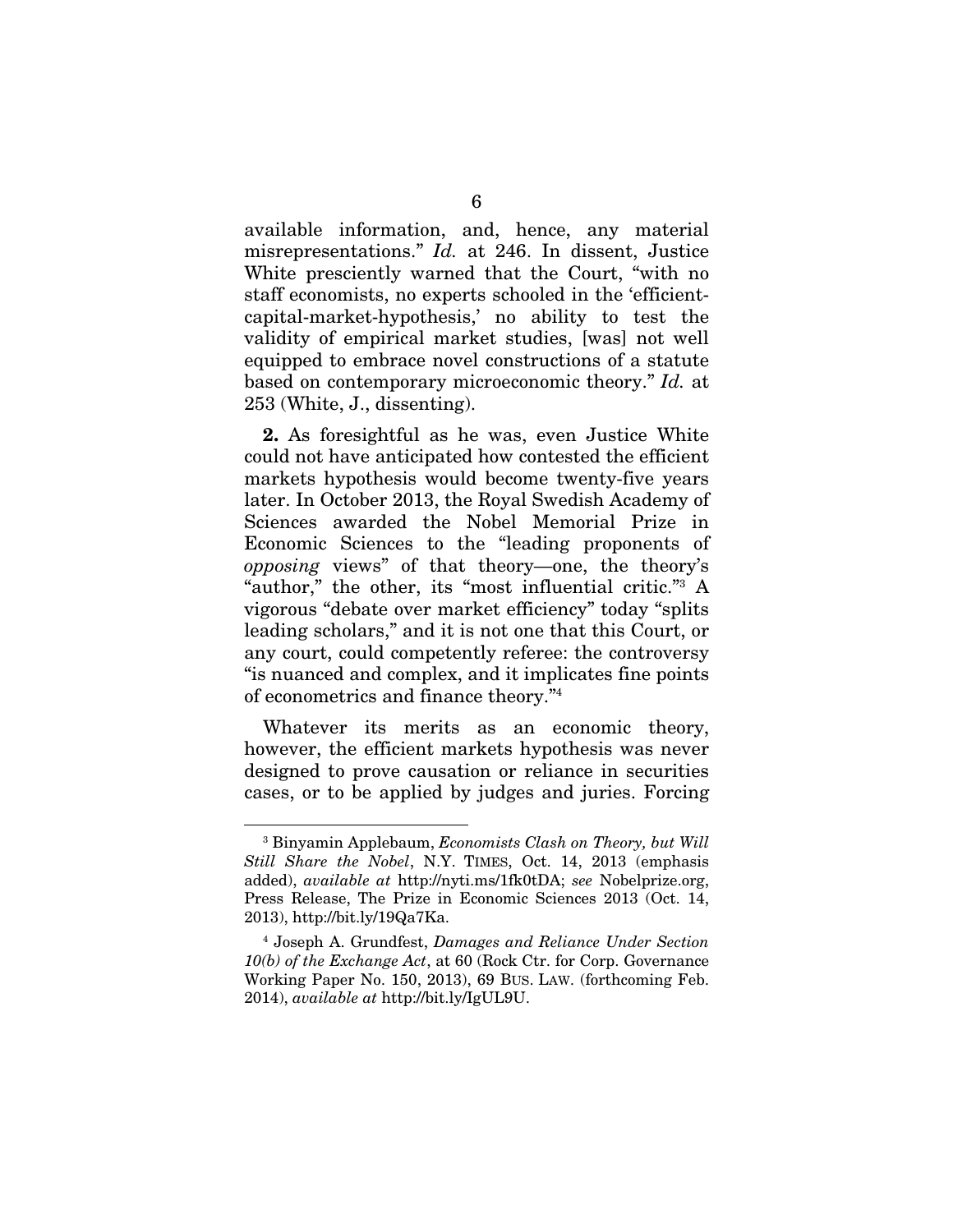courts to wrestle with the hypothesis's implications, moreover, has yielded exactly what Justice White foretold: the "[c]onfusion and contradiction in court rulings" that is "inevitable when traditional legal analysis is replaced with economic theorization by the federal courts." *Basic*, 485 U.S. at 252 (White, J., dissenting).

For example, under *Basic*, plaintiffs must prove "that the stock traded in an efficient market." *Erica P. John Fund, Inc. v. Halliburton Co.*, 131 S. Ct. 2179, 2185 (2011). But just what does that mean? Lower courts have produced varying multi-factor tests—with five or eight factors, depending on the venue.<sup>5</sup> "The jumble is evident."<sup>6</sup> "Courts have varied in their application of these factors,"7 resulting in a "massive hodgepodge of cases and outcomes" that has left "plaintiffs and defendants … at a loss when it comes to establishing or rebutting the fraud on the market theory's presumption of reliance."8 "The law is confused, and in flux."9

-

<sup>5</sup> *See*, *e.g.*, *Unger v. Amedisys, Inc.*, 401 F.3d 316, 323 (5th Cir. 2005) (eight); *Cammer v. Bloom*, 711 F. Supp. 1264, 1286–87 (D.N.J. 1989) (five).

<sup>6</sup> Donald C. Langevoort, Basic *at Twenty: Rethinking Fraud on the Market*, 2009 WIS. L. REV. 151, 167.

<sup>7</sup> Mukesh Bajaj, Sumon C. Mazumdar & Daniel A. McLaughlin, *Assessing Market Efficiency for Reliance on the Fraud-on-the-Market Doctrine After* Wal-Mart *and* Amgen, at 16 (Dec. 12, 2013), *available at* http://bit.ly/1kdBQfm.

<sup>8</sup> Paul A. Ferillo, Frederick C. Dunbar & David Tabak, *The "Less Than" Efficient Capital Markets Hypothesis: Requiring More Proof from Plaintiffs in Fraud-on-the-Market Cases*, 78 ST. JOHN'S L. REV. 81, 102 (2004).

<sup>9</sup> Langevoort, 2009 WIS. L. REV. at 154.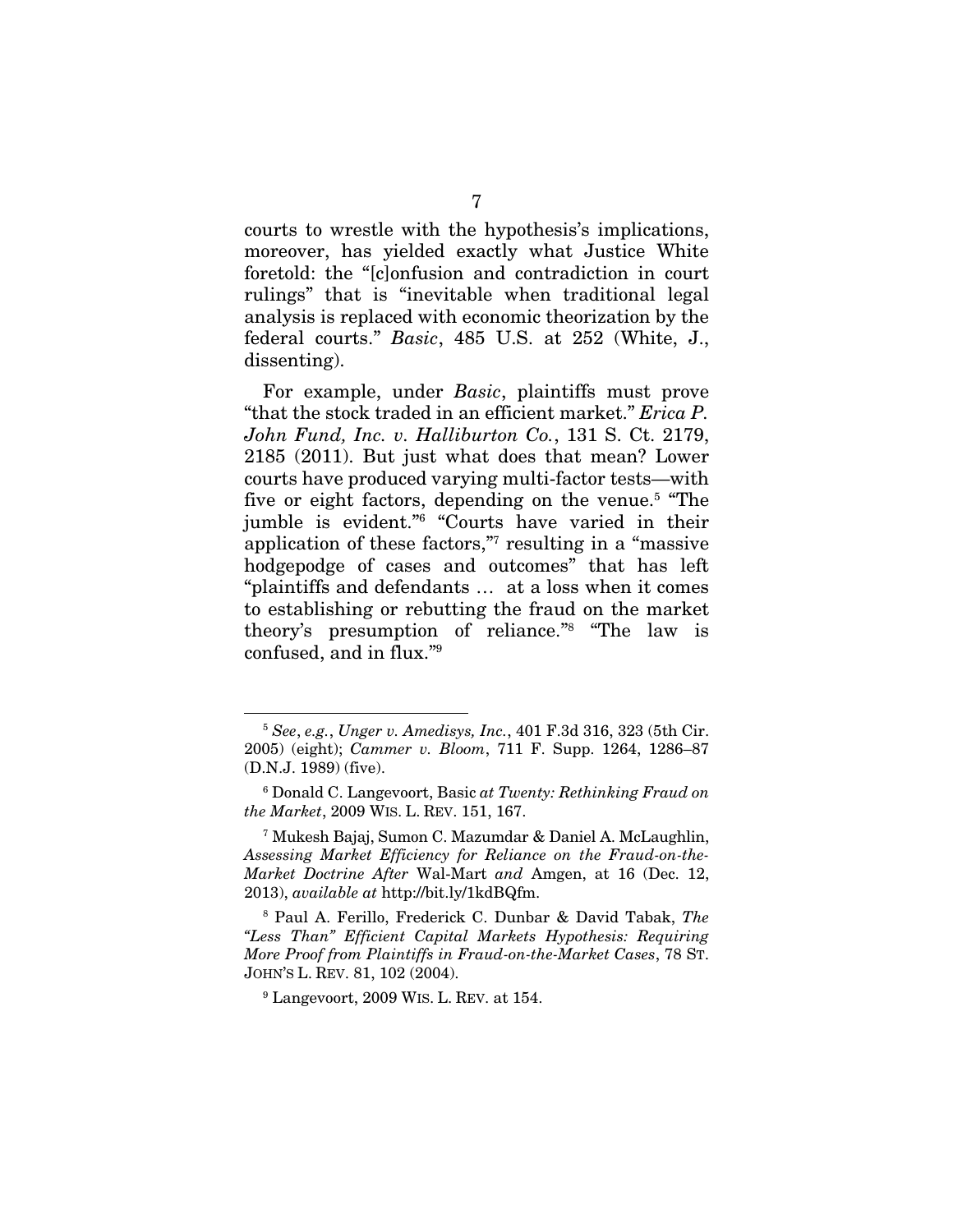Confusion and contradiction reign, most critically, over how *Basic*'s presumption can, if at all, be rebutted. The majority in *Basic* intended the presumption to be "rebuttable," 485 U.S. at 250; *see id.* at 248–49, but that promise has failed, and *Basic* has effectively dispensed with the requirement of reliance, *see* pp. 22–26, below. "A nonrebuttable presumption of reliance" has "effectively convert[ed] Rule 10b–5 into 'a scheme of investor's insurance'"—a result for which "[t]here is no support in the Securities Exchange Act, the Rule, or our cases …." *Basic*, 485 U.S. at 252 (White, J., dissenting; citations omitted).

*Basic*'s effective elimination of reliance under Section 10(b) has produced an explosion of liability. As defined by the courts, the Section 10(b) right imposes no requirement of contractual privity between plaintiff and defendant, and no requirement that the defendant have sold securities.<sup>10</sup> It thus embraces claims involving "secondary," or "aftermarket," trading—the trading of existing securities among investors in the open marketplace, as distinct from purchases from a corporate issuer in an initial offering.11

Given this feature of the judge-made Section 10(b) right, *Basic*'s reliance-eliminating, class-actionfacilitating presumption "substantially expands, if not creates, what is often staggering dollar exposure for

<sup>10</sup> *See*, *e.g.*, *Deutschman v. Beneficial Corp.*, 841 F.2d 502, 506 (3d Cir. 1988); *Baretge v. Barnett*, 553 F.2d 290, 291 (2d Cir. 1977); *cf. Blue Chip Stamps v. Manor Drug Stores*, 421 U.S. 723, 745 (1975). *But see Basic*, 485 U.S. at 261 (White, J., dissenting; "'[i]mposition of damages liability under Rule 10b–5 makes little sense … where a defendant is neither a purchaser nor a seller of securities"; citation omitted).

<sup>11</sup> *See* DAVID L. SCOTT, WALL STREET WORDS 8, 330 (3d ed. 2003).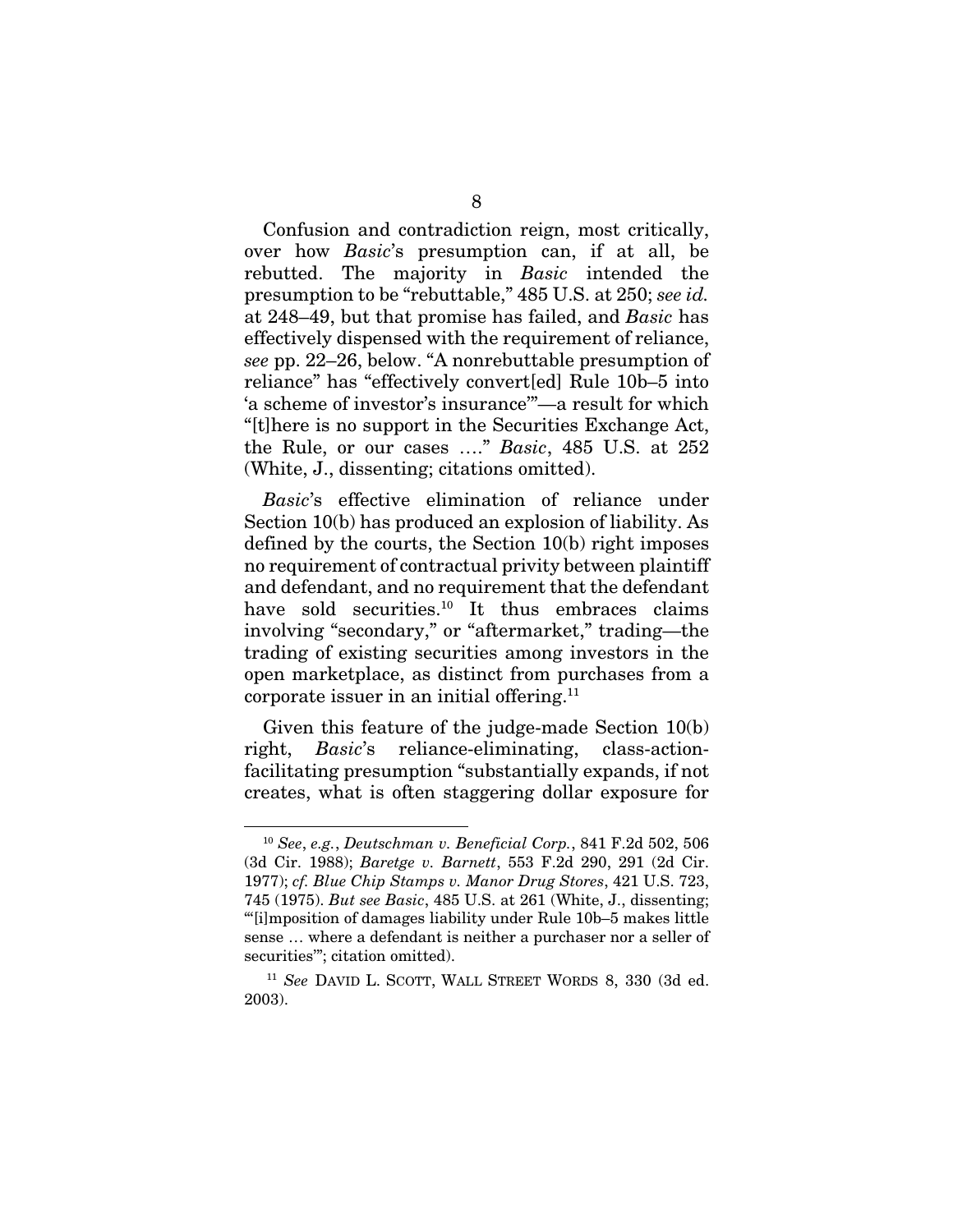the issuer and its shareholders."12 It subjects a corporate issuer and its executives to damages in favor of everyone who purchased a company's securities during extended periods of time. The dollar amounts are breathtaking: more than 3,050 private class-action securities-fraud lawsuits were filed between 1997 and 2012, generating settlements amounting to more than \$73.1 billion, including six of the ten largest settlements in class-action history, and yielding tens of billions in fees for plaintiffs' and defense counsel. Litigation under Section 10(b), and *Basic*'s relianceeliminating presumption, accounts for the lion's share of these amounts.13

And it all came about not from an act of Congress, but from a judicially invented rule, engrafted onto a judicially invented right of action.

#### SUMMARY OF ARGUMENT

This Court need not wade into the complex and highly technical debate over the efficient markets hypothesis to answer the question presented here. Instead, the Court can, and should, decide this case by applying well-established principles of statutory construction.

The Court has repeatedly explained that divining the elements of the judicially created private right requires "historical reconstruction." *Musick, Peeler & Garrett v. Emp'rs Ins. of Wausau*, 508 U.S. 286, 294 (1993). The Court tries "'to infer how the 1934 Congress would have addressed the issue[s] had the 10b–5 action been included as an express provision in the 1934 Act.'" *Cent. Bank of Denver, N.A. v. First* 

-

 $12$  Langevoort, 2009 WIS. L. REV. at 155–56.

<sup>13</sup> Grundfest, *Damages and Reliance*, at 1–2 & nn.1–5, 10.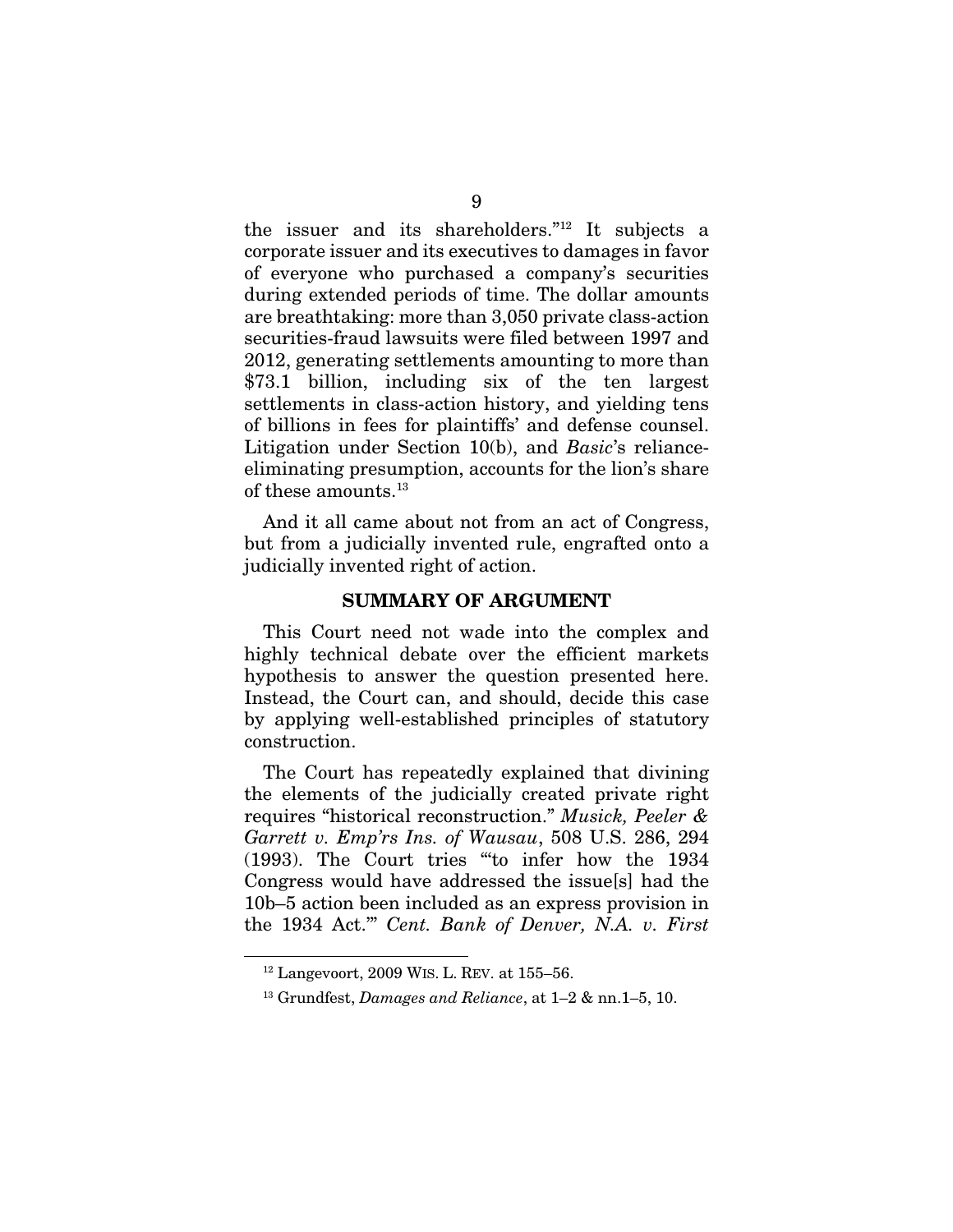*Interstate Bank of Denver, N.A.*, 511 U.S. 164, 173 (1994) (citation omitted). To do that, the Court consults "the express causes of action" in the securities laws, *id*. at 178, and borrows from the "most analogous" one, *Musick, Peeler*, 508 U.S. at 294.

Here, that "most analogous" provision is Section 18(a) of the Securities Exchange Act of 1934. Section 18(a) is the only express right of action in existence in 1934 that authorizes damages actions for misrepresentations or omissions that affect secondary, aftermarket trading. It is the only express right that provides a cause of action for damages in favor of openmarket purchasers and sellers against those (such as issuers or their executives) who allegedly made false or misleading statements, but did not transact with the plaintiffs—the quintessential Section 10(b) class claim today.

Section 18(a) explicitly states that plaintiffs must demonstrate that they transacted "in reliance upon such [false or misleading] statement[s]." 15 U.S.C. § 78r(a). They must, in other words, demonstrate actual, "eyeball" reliance.<sup>14</sup> Section  $18(a)$ 's legislative history, moreover, underscores the need for plaintiffs to demonstrate actual reliance for aftermarket fraud. As originally drafted, Section 18(a) contained *no* reliance requirement, but Congress rejected that noreliance version in the face of a torrent of criticism. As enacted, Section 18(a) thus prohibits recovery "unless the buyer bought the security with knowledge of the [false or misleading] statement and relied upon the

<sup>14</sup> *In re Alstom SA Sec. Litig.*, 406 F. Supp. 2d 433, 479 (S.D.N.Y. 2005); *see*, *e.g.*, *Ross v. A.H. Robins Co.*, 607 F.2d 545, 552 (2d Cir. 1979); *Heit v. Weitzen*, 402 F.2d 909, 916 (2d Cir. 1968).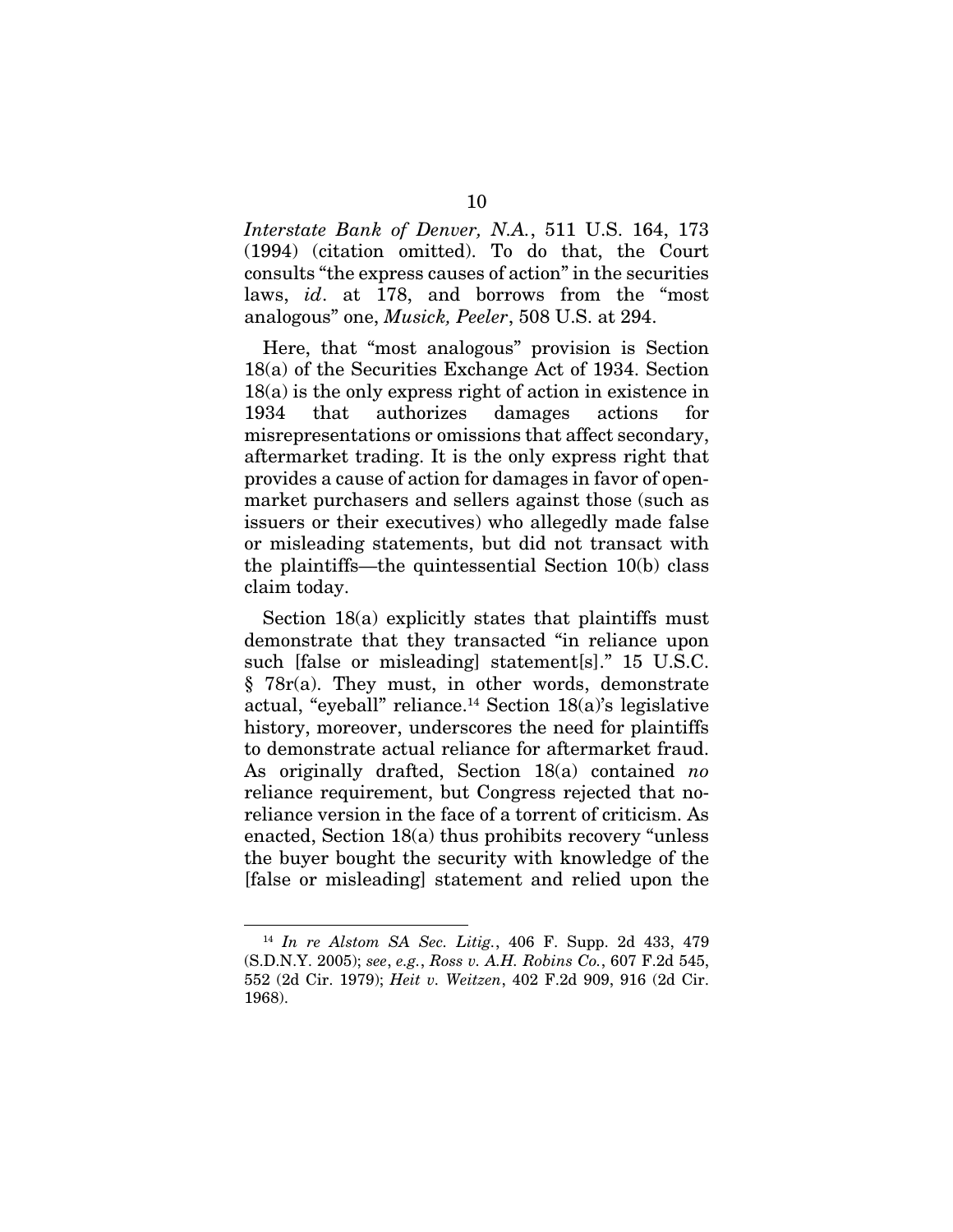statement." 78 CONG. REC. 7701 (1934) (statement of Rep. Sam Rayburn), *cited in Basic*, 485 U.S. at 258 (White, J., dissenting). The Court should construe the Section 10(b) right accordingly.

Neither *stare decisis* nor congressional inaction precludes this Court from adhering to Congress's expressed intent. *Stare decisis* does not bar an actual reliance requirement: the Court in *Basic* expressly reserved the question of "the proper measure of damages in litigation of this kind." 485 U.S. at 248 n.28. If that open question is answered, it also must be answered by looking to Section 18(a). And Section 18(a) gives the answer: only "damages *caused by … reliance*" on a false or misleading statement may be recovered. 15 U.S.C. § 78r(a) (emphasis added). Accordingly, *Basic* does not preclude a holding that actual reliance must be required here.

But *Basic*'s holding should not be given *stare decisis*  effect in any event. "'*[S]tare decisis* is not an inexorable command,'" *Pearson v. Callahan*, 555 U.S. 223, 233 (2009) (citation omitted), and "'this Court has never felt constrained to follow precedent,'" *Payne v. Tennessee*, 501 U.S. 808, 827 (1991) (citation omitted), with a decision so deeply flawed. The four-Justice opinion in *Basic* meets any number of classic criteria for overruling: among other things, it was badly reasoned, its underpinnings have been undermined by later cases, it was based upon perceptions about economic theory that are no longer beyond dispute, its shortcomings have been confirmed by experience, it has defied consistent application by lower courts, and, indeed, is unworkable. Any of these considerations make *Basic* eligible for abandonment; together, they all but require it.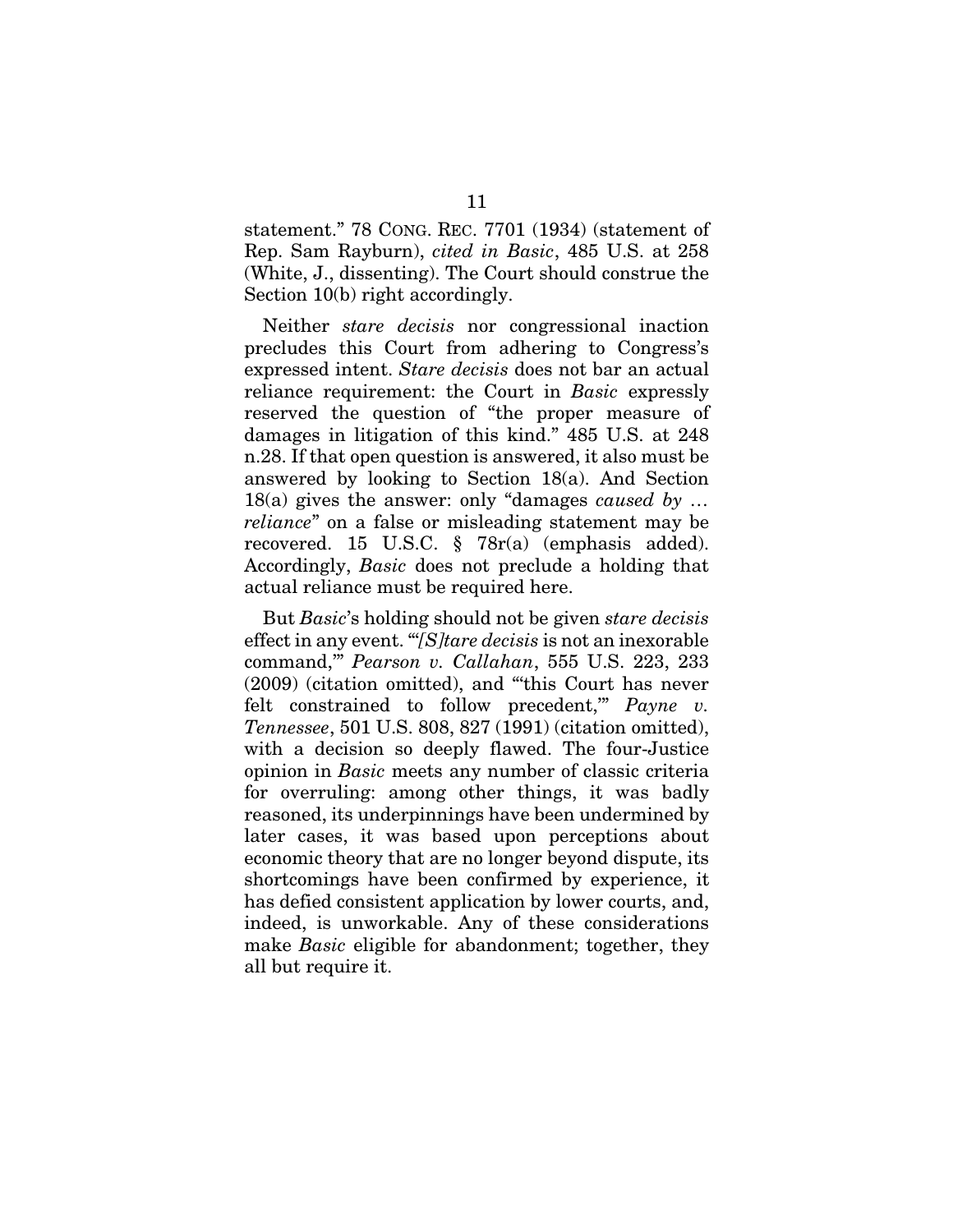Finally, the Court should not be deterred from following the Seventy-Third Congress's expressed intent by the suggestion that later Congresses, as reflected by their inaction, supposedly desired otherwise. This Court has repeatedly recognized that "congressional inaction … 'deserve[s] little weight in the interpretive process,'" *Alexander v. Sandoval*, 532 US. 275, 292 (2001) (quoting *Cent. Bank*, 511 U.S. at 187), and that "'Congress' failure to overturn a statutory precedent'" ordinarily does not provide a "'reason for this Court to adhere to it,'" *Cent. Bank*, 511 U.S. at 186 (citation omitted). In particular, "failed legislative proposals are 'a particularly dangerous ground on which to rest an interpretation of a prior statute,'" because "[i]t is 'impossible to assert with any degree of assurance that congressional failure to act represents' affirmative congressional approval of the [courts'] statutory interpretation." *Id.* at 187, 186 (citations omitted). That is exactly the case here. Instead of "reading the tea leaves of congressional inaction," *Rapanos v. United States*, 547 U.S. 715, 749 (2006) (plurality opinion), the Court should apply what Congress expressly enacted into law: a requirement of actual reliance.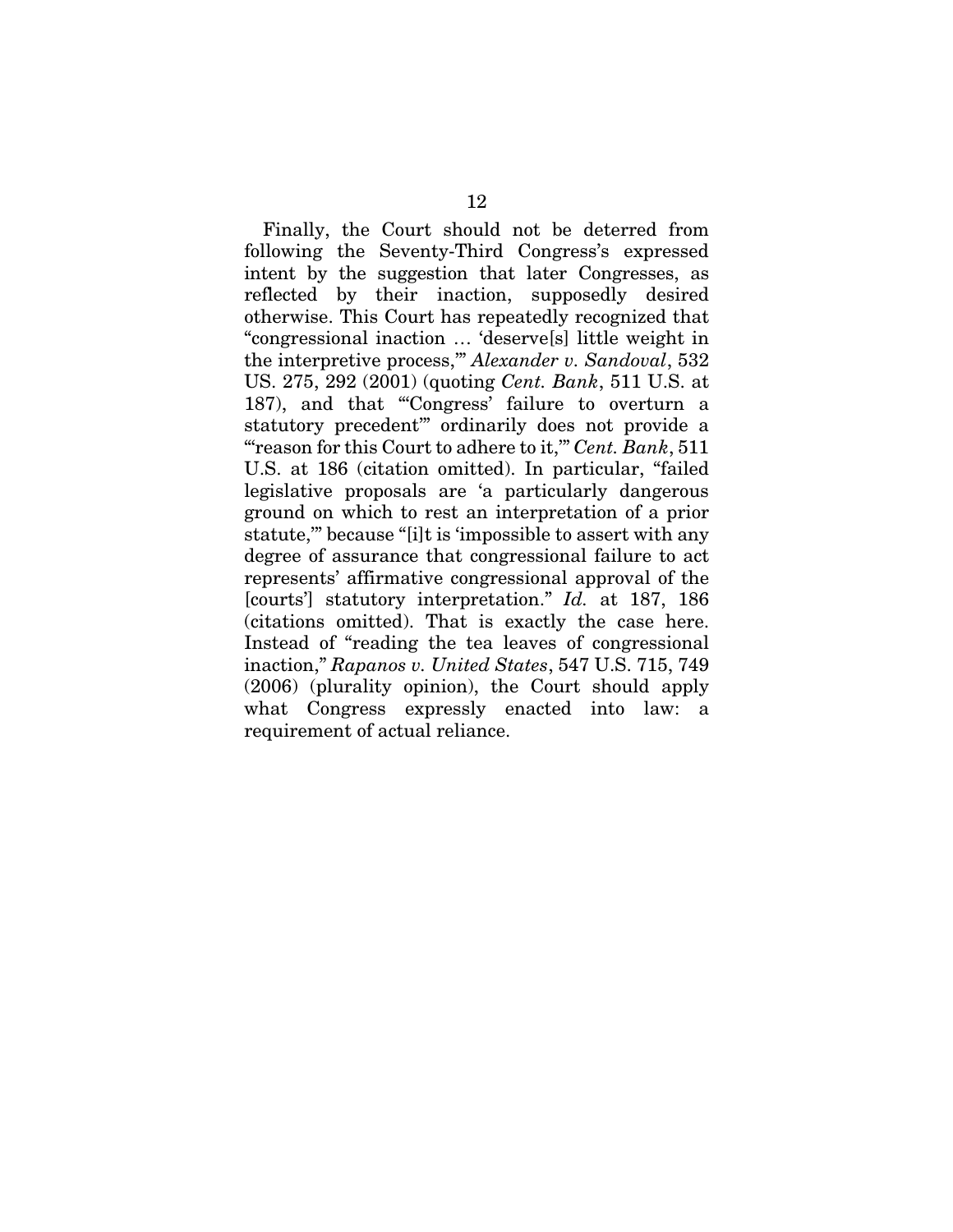#### ARGUMENT

### I. PRIVATE PLAINTIFFS SEEKING DAMAGES UNDER SECTION 10(b) SHOULD BE REQUIRED TO PROVE ACTUAL RELIANCE.

### A. To define elements of the judicially created right under Section 10(b), the Court looks to the most analogous express right.

 "The § 10(b) private cause of action is a judicial construct that Congress did not enact in the text of the relevant statutes." *Stoneridge Inv. Partners LLC v. Scientific-Atlanta, Inc.*, 552 U.S. 148, 164 (2008). The statute's text accordingly fails to address "the additional 'elements of the 10b–5 private liability scheme'" later fashioned by the courts. *Morrison v. Nat'l Austl. Bank Ltd.*, 561 U.S. 247, 130 S. Ct. 2869, 2881 n.5 (2010) (quoting *Cent. Bank*, 511 U.S. at 173). And because it never enacted a "private cause of action under § 10(b), Congress had no occasion to address how to … compute … liability arising from it." *Musick, Peeler*, 508 U.S. at 295.

Because the Section 10(b) right is thus one that "'Congress did not authorize when it first enacted the statute and did not expand when it revisited the law,'" this Court has become ever "mindful that we must give 'narrow dimensions'" to that right. *Janus Capital Grp., Inc. v. First Derivative Traders*, 131 S. Ct. 2296, 2302 (2011) (quoting *Stoneridge*, 552 U.S. at 167). Given the "'concern, grounded in separation of powers, that Congress rather than the courts controls the availability of remedies for violations of statutes,'" the Court has made clear that any doubt about the scope of the Section 10(b) right must be resolved "against its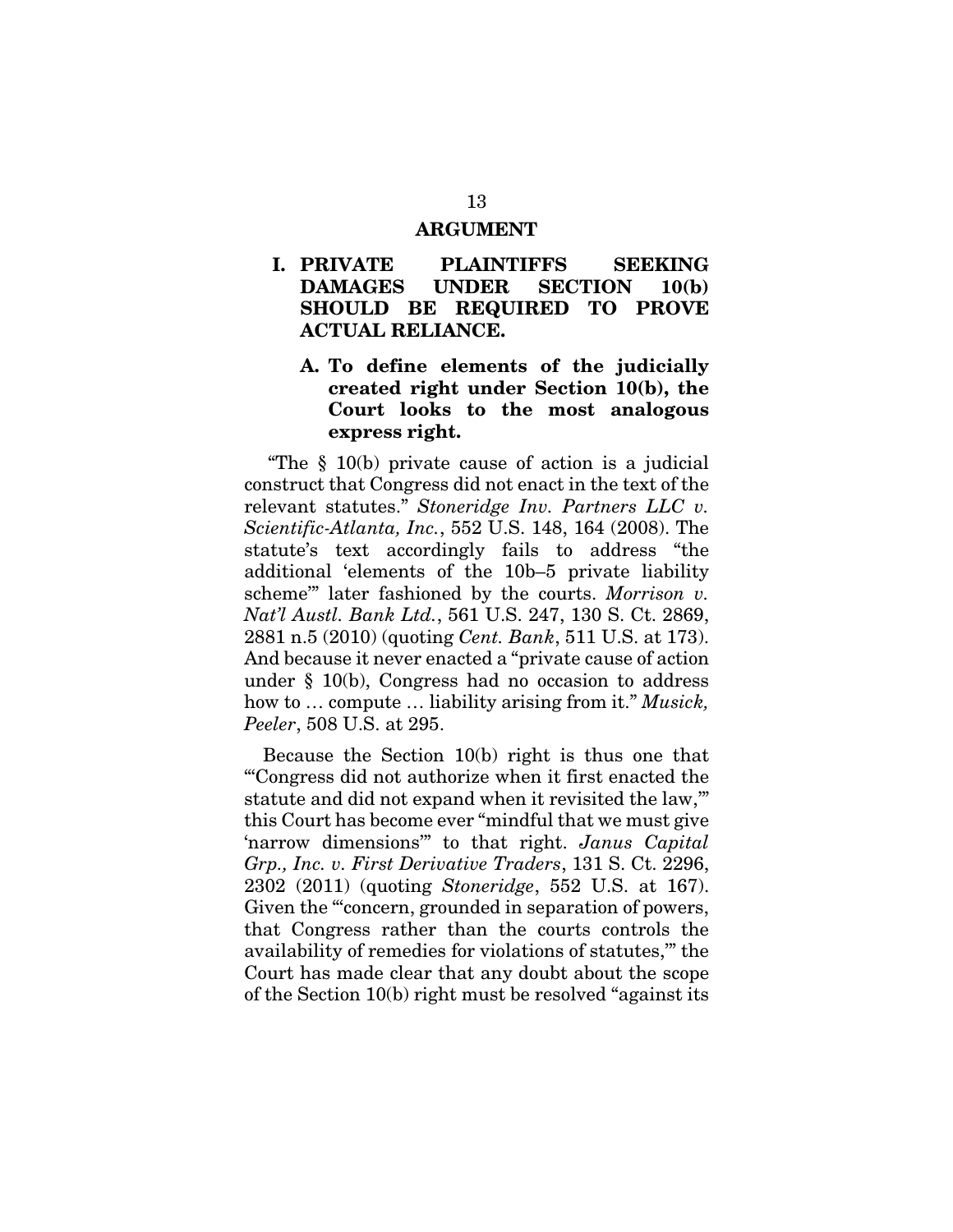expansion," and that any "decision to extend the cause of action is for Congress, not for us." *Stoneridge*, 552 U.S. at 165 (citation omitted). In particular, "any extension of these laws, to approach something closer to an investor insurance scheme, should come from Congress, and not from the courts." *Basic*, 485 U.S. at 256–57 (White, J., dissenting).

To define the elements of the judicially created Section 10(b) right in a manner that best approximates Congress's intent, the Court engages in "historical reconstruction." *Musick, Peeler*, 508 U.S. at 294. The Court is "faced with the awkward task," *Lampf, Pleva, Lipkind, Prupis & Petigrow v. Gilbertson*, 501 U.S. 350, 359 (1991), of answering a hypothetical question—of "attempt[ing] to infer 'how the 1934 Congress would have addressed the issue had the 10b–5 action been included as an express provision in the 1934 Act,'" *Cent. Bank*, 511 U.S. at 178 (quoting *Musick, Peeler*, 508 U.S. at 294).15

"For that inquiry," the Court "use[s] the express causes of action in the securities Acts as the primary model for the § 10(b) action," *ibid*.—"in particular, … those portions of the 1934 Act most analogous to the private 10b–5 right of action that is of judicial creation," *Musick, Peeler*, 508 U.S. at 294. "The reason is evident: Had the 73d Congress enacted a private § 10(b) right of action, it likely would have designed it in a manner similar to the other private rights of action in the securities Acts." *Cent. Bank*, 511 U.S. at 178. Indeed, there can be "no clearer indication of how Congress would have balanced the policy

<sup>&</sup>lt;sup>15</sup> For a more complete treatment of the history of this interpretive technique and its application to Section 10(b), see Grundfest, *Damages and Reliance*, at 19–33.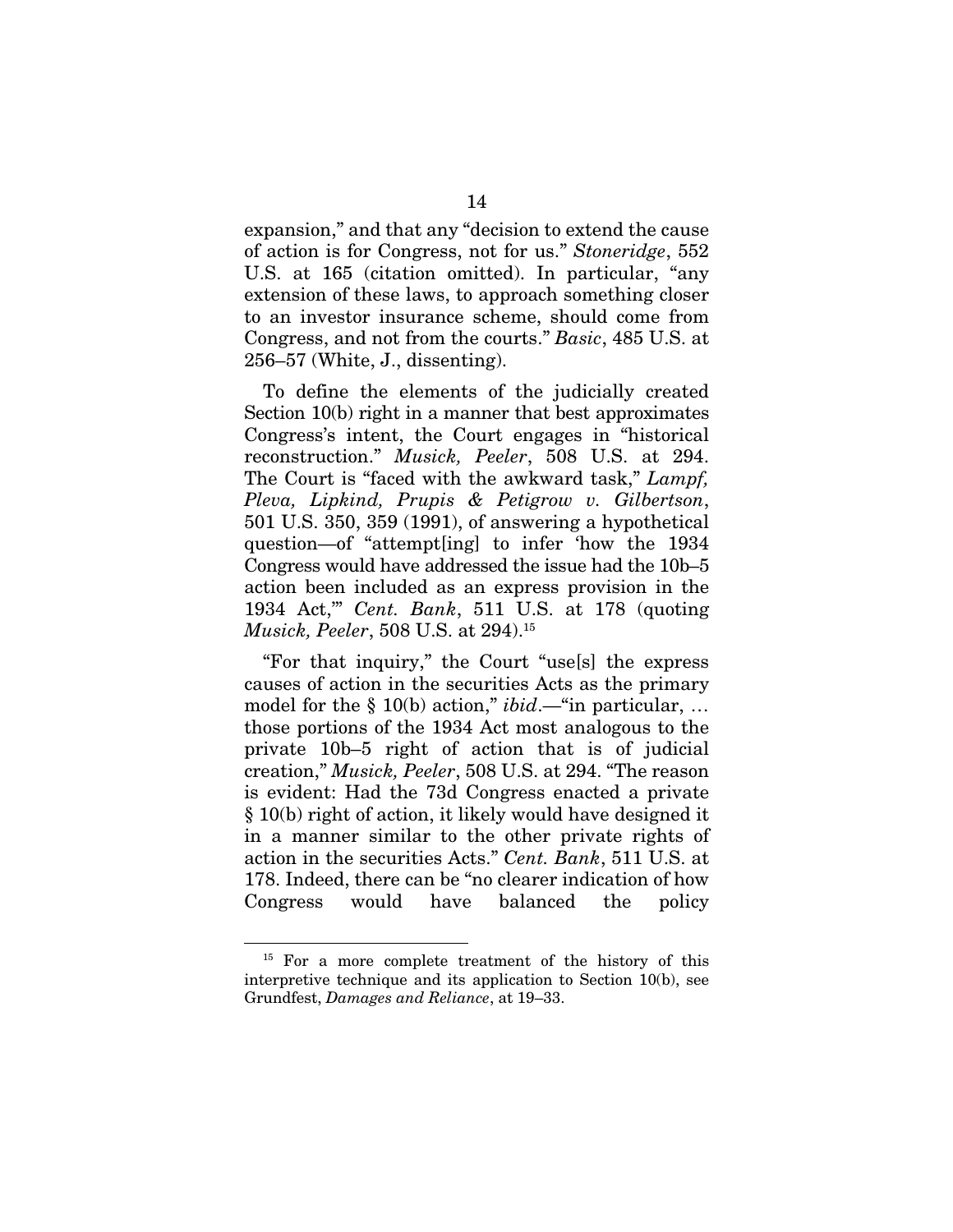considerations" involved "than the balance struck by the same Congress in limiting similar and related protections" in "the statute of origin." *Lampf, Pleva*, 501 U.S. at 359.

Drawing from an analogous express provision in this fashion promotes "a fundamental canon of statutory construction": that courts should construe a statute "as a symmetrical and coherent regulatory scheme, and fit, if possible, all parts into an harmonious whole." *FDA v. Brown & Williamson Tobacco Corp.*, 529 U.S. 120, 133 (2000) (citations and internal quotation marks omitted). As for the securities laws in particular, looking to comparable provisions "ensure[s] that the rules established to govern the 10b–5 action are symmetrical and consistent with the overall structure of the 1934 Act." *Musick, Peeler*, 508 U.S. at 294.

Most significantly here, the Court has found it "'anomalous to impute to Congress an intention to expand … a judicially implied cause of action beyond the bounds it delineated for comparable express causes of action.'" *Cent. Bank*, 511 U.S. at 180 (quoting *Blue Chip Stamps v. Manor Drug Stores*, 421 U.S. 723, 736 (1975)). Indeed, "in establishing limits for the 10b–5 action," one of the Court's "goals" has been "to ensure the action does not conflict with Congress' own express rights of action." *Musick, Peeler*, 508 U.S. at 295.

### B. Section 18(a) of the 1934 Act is the express right most analogous to the judicially created Section 10(b) right.

The provision "most analogous to the private 10b–5 right of action that is of judicial creation," *id*. at 294, is the express right contained in Section 18(a) of the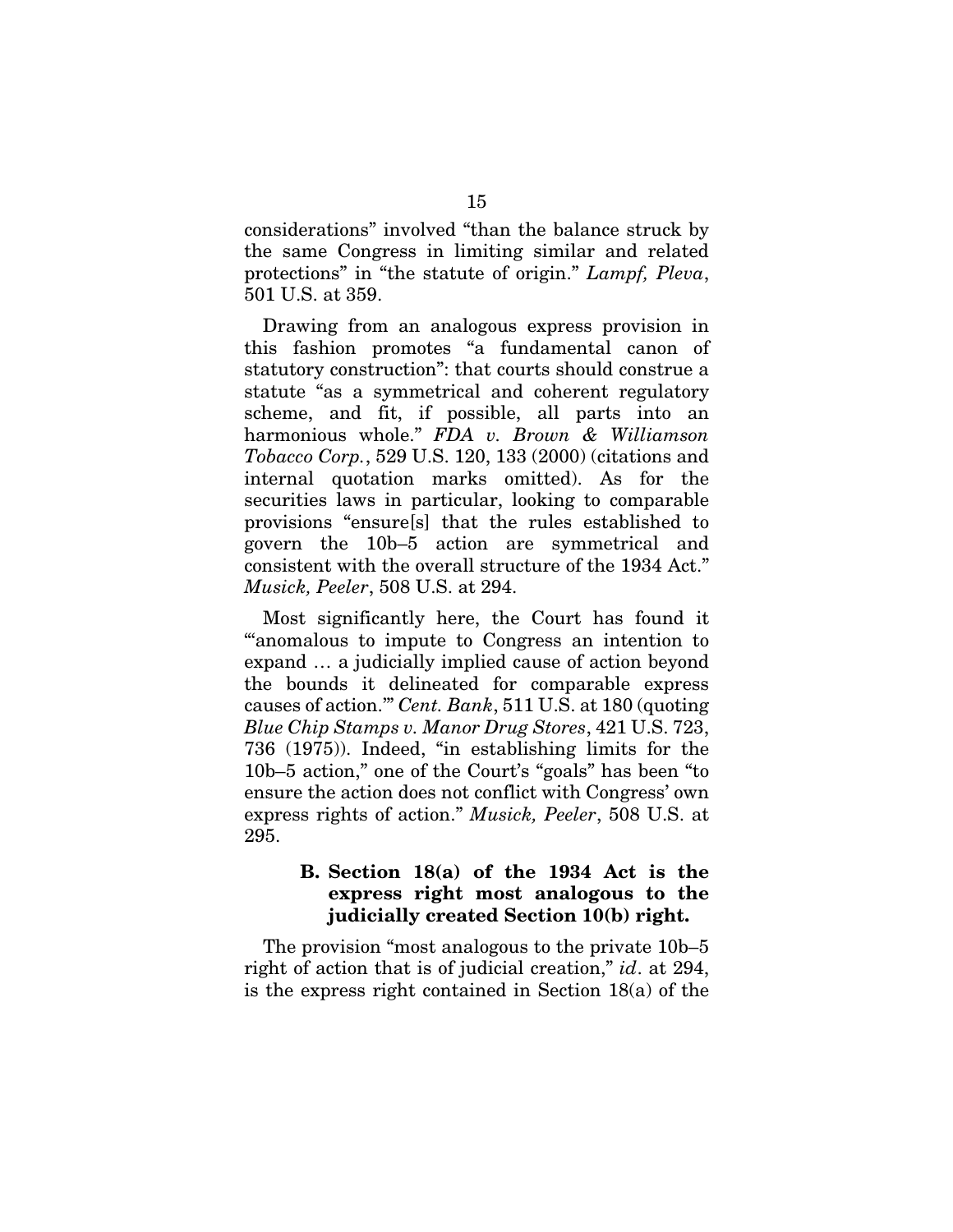Exchange Act. As this Court has observed, Section 18(a) "impose[s] liability upon defendants who stand in a position most similar to 10b–5 defendants." *Id*. at 296. In fact, Section 18(a) is the *only* express private right of action in the 1933 and 1934 Acts that provides an aftermarket damages remedy analogous to the judicially invented right under Section 10(b).

There are "eight express liability provisions contained in the 1933 and 1934 Acts," seven of which existed when those acts were originally enacted. *Id*. at 296.16 Three of those seven—Sections 11, 12, and 15 reside in the 1933 Act, 15 U.S.C. §§ 77k, 77*l*, 77*o*, and plainly do not resemble the inferred Section 10(b) right. Section 11 is "limited in scope." *Herman & MacLean v. Huddleston*, 459 U.S. 375, 382 (1983). "In contrast" to the "catchall" Section 10(b) right, which authorizes actions "by a purchaser or seller of '*any* security' against '*any* person' who has used '*any* manipulative or deceptive device or contrivance' in connection with the purchase or sale of a security," Section 11 only addresses registered securities offerings: it permits actions only "by a purchaser of a registered security … based on misstatements or omissions in a registration statement, and can only be brought against certain parties" involved in making a securities offering. *Ibid.* (emphasis in original; quoting 15 U.S.C. § 78j(b)); *see* 15 U.S.C. § 77k(a).

Section 12 is likewise limited in scope. Section  $12(a)(1)$  imposes liability only upon sellers of unregistered securities in violation of Section 5 of the Securities Act, and requires no misrepresentation or omission. *See* 15 U.S.C. § 77*l*(a)(1) ("Any person who

<sup>16</sup> For a more extensive analysis of these provisions, see Grundfest, *Damages and Reliance*, at 22–32.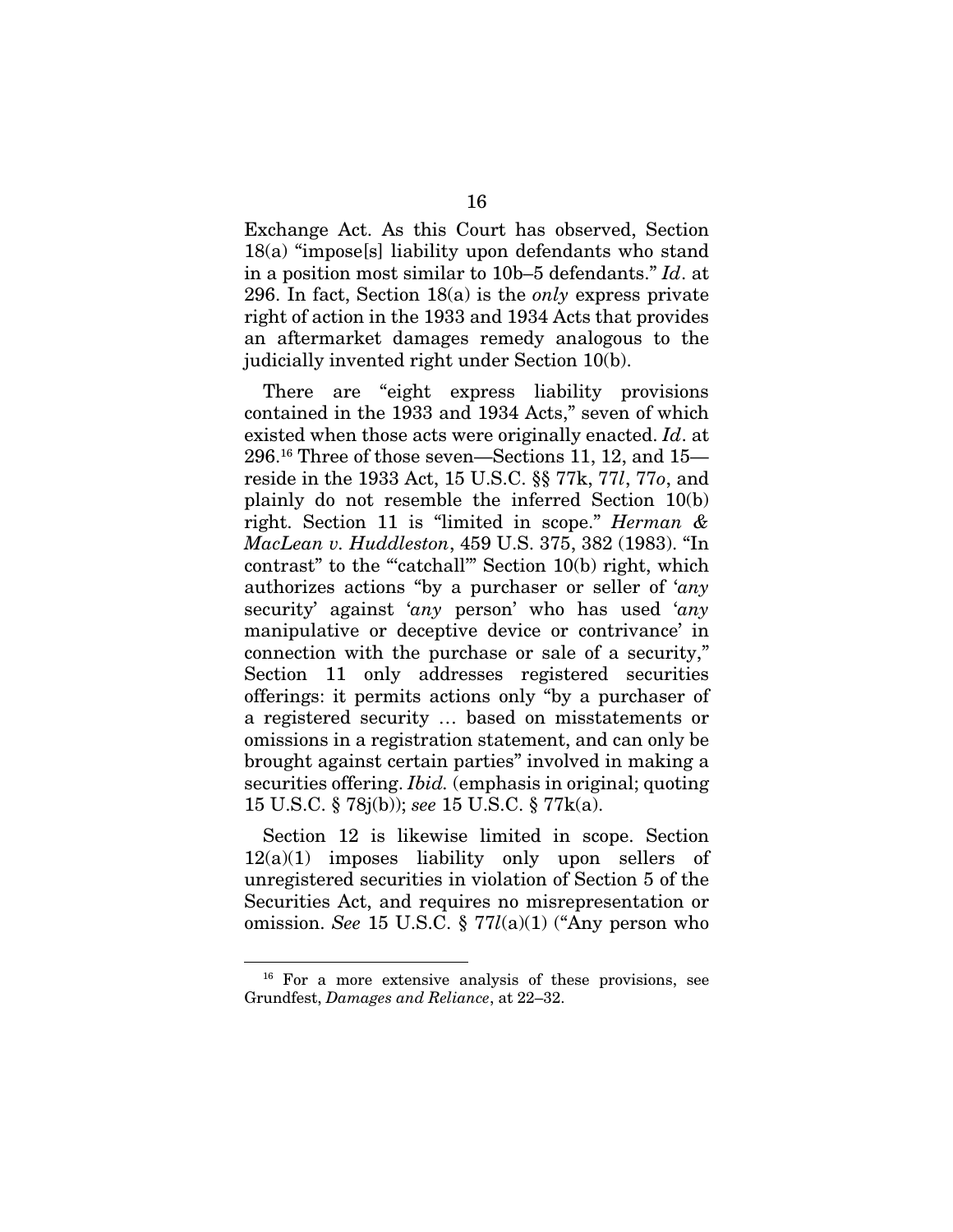… offers or sells a security in violation of section 77e of this title  $\ldots$  shall be liable  $\ldots$ "). Section 12(a)(2), which authorizes rescission or damages for sales made "by means of a prospectus or oral communication" that is materially false or misleading, 15 U.S.C. § 77*l*(a)(2), contains "an express privity requirement,"17 as it only imposes liability on those who "offer[] or sell[] a security," 15 U.S.C. § 77*l*(a)(2). It thus does not cover aftermarket trading. That sharply contrasts with Section 10(b), which applies to aftermarket trading, has no privity requirement, and does not limit liability to offerors or sellers of securities. Finally, Section 15(a) is the most limited right of all: it "impose[s] derivative liability only," *Musick, Peeler*, 508 U.S. at 296, on "person[s] who … control[] any person liable" under Section 11 or Section 12, 15 U.S.C. § 77*o*(a).

The remaining express rights are found in the Securities Exchange Act of 1934—Sections 9, 16, 18, and 20. 15 U.S.C. §§ 78i, 78p, 78r, 78t. Section 16(b) "regulates short-swing trading by owners, directors, and officers," *Cent. Bank*, 511 U.S. at 179 (citing 15 U.S.C. § 78p), does not address misstatements and omissions, and thus greatly "differs in focus from § 10(b)," *Lampf, Pleva*, 501 U.S. at 360 n.5. Section 20(a) of the 1934 Act, like Section 15(a) of the 1933 Act, only provides for "controlling person" derivative liability, 15 U.S.C. § 78t(a), and does not create primary liability, as does the judicially augmented Section 10(b). *See Musick, Peeler*, 508 U.S. at 296.

In contrast, as this Court explained when it "historical[ly] reconstruct[ed]" a contribution rule for Section 10(b), Sections 9(f) and 18(a) of the 1934 Act "impose liability upon defendants who stand in a

<sup>17</sup> *Joseph v. Wiles*, 223 F.3d 1155, 1161 (10th Cir. 2000).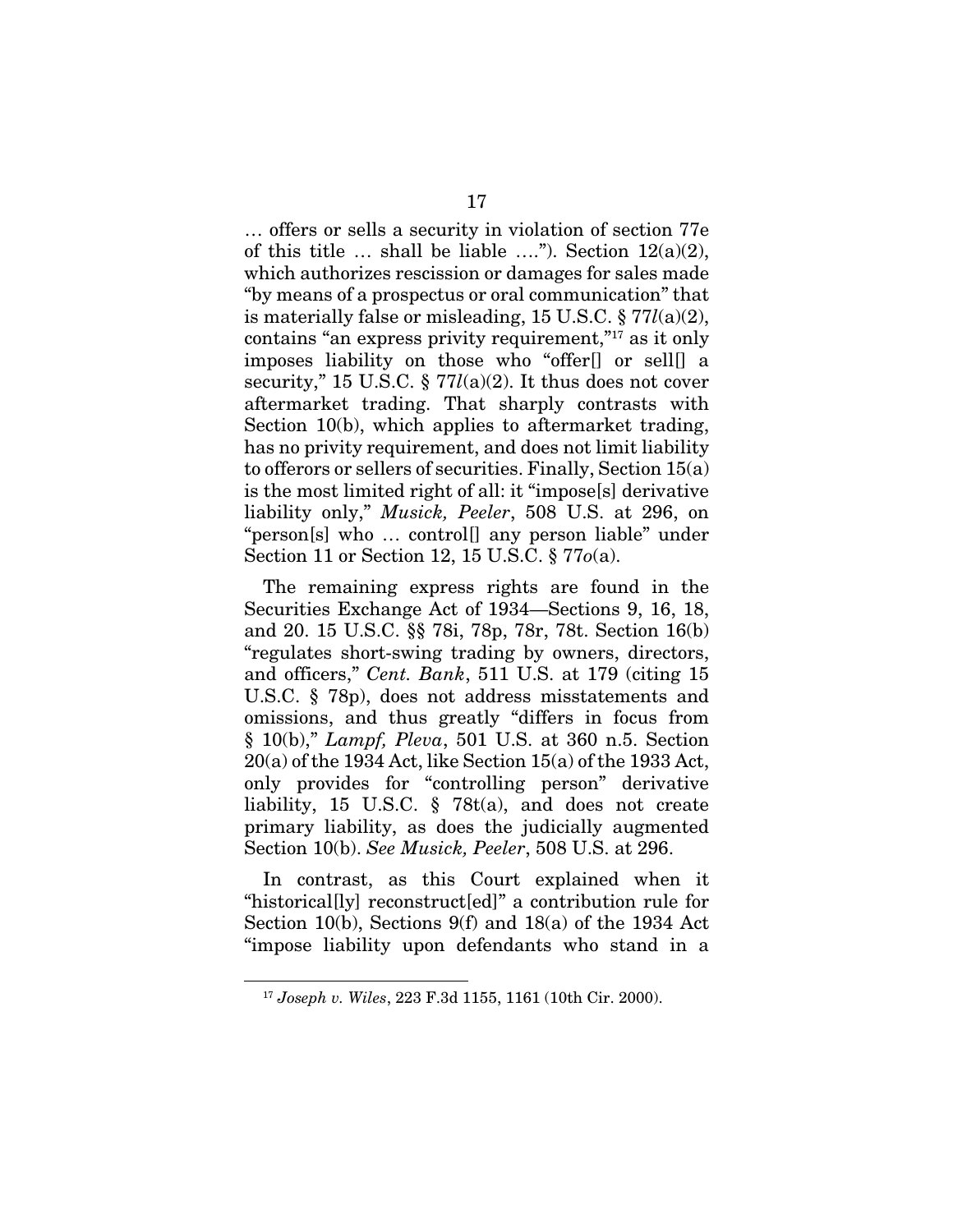position most similar to 10b–5 defendants." *Musick, Peeler*, 508 U.S at 294, 296. But as between Section 9(f) and Section 18(a), the latter is clearly the closer analogue to Section 10(b). Section 9(f) is narrowly and specifically targeted at "manipulative practices such as wash sales, matched orders, and the like," *Cent. Bank*, 511 U.S. at 179 (citing 15 U.S.C. § 78i), whereas Section 10(b) far more broadly reaches misrepresentations and omissions of material facts. Put another way, misrepresentations and omissions of fact that are unaccompanied by manipulative acts and practices—the heart and soul of modern class-action litigation under Section 10(b)—are actionable under Section 18(a), but not Section 9(f).

Accordingly, it is Section 18(a) that most closely approximates the reach of Section 10(b) and Rule 10b– 5. Section 18(a) provides that "[a]ny person" who "shall make or cause to be made" "any" materially "false or misleading" "statement in any application, report, or document filed" with the SEC "shall be liable to any person … who, in reliance upon such statement, shall have purchased or sold a security at a price which was affected by such statement, for damages caused by such reliance," if the person making the statement cannot show that she acted in "good faith and had no knowledge that such statement was false or misleading." 15 U.S.C. § 78r(a); *see Ernst & Ernst v. Hochfelder*, 425 U.S. 185, 211 n.31 (1976). Section 18(a) thus expressly provides for liability of issuers to aftermarket traders who rely on false statements made by the issuer that affect the price of the issuer's securities.

The parallel to the implied right under Section 10(b) is plain. Section 18(a) is the "[o]nly … express private right of action in existence as of the time of Section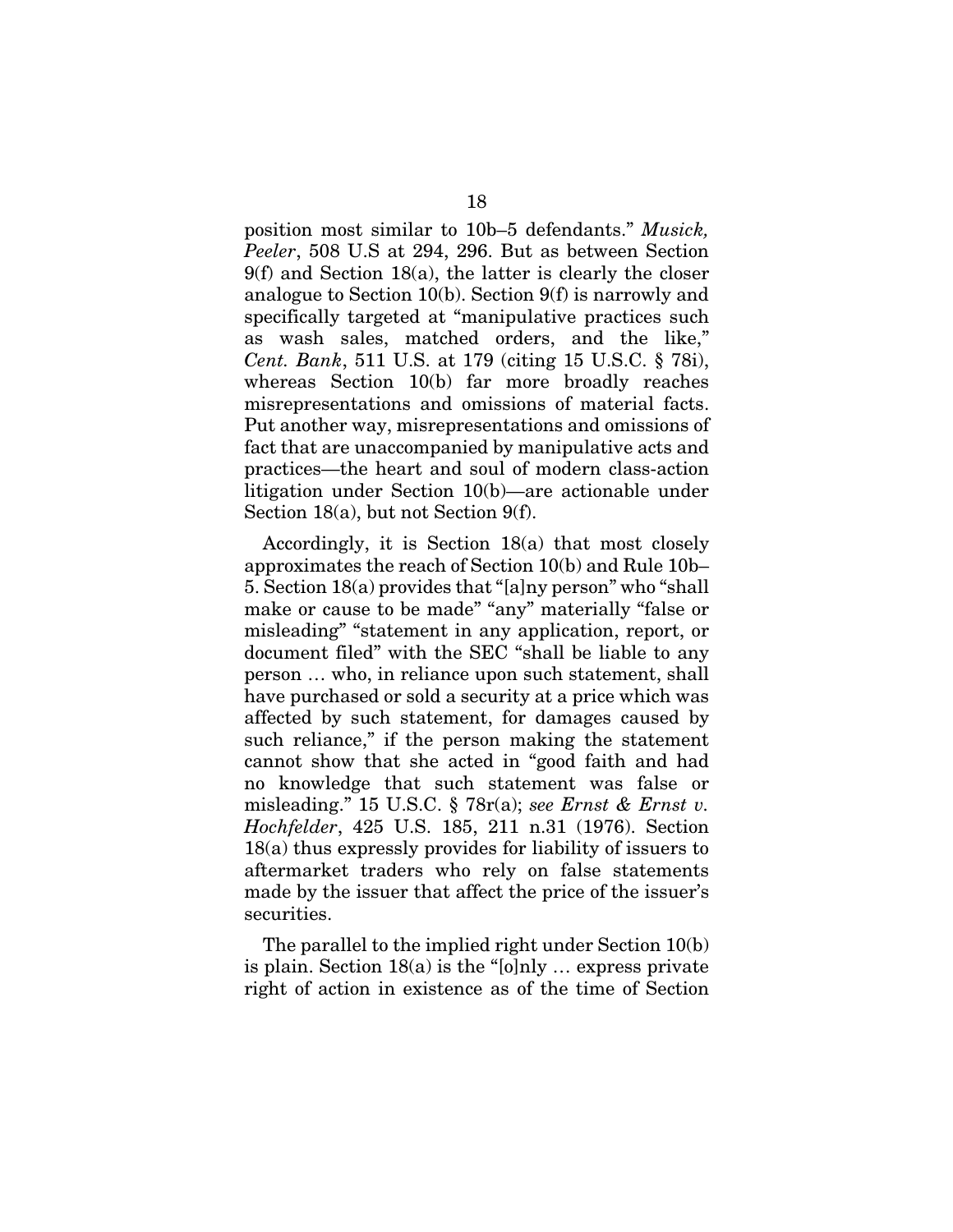10(b)'s enactment [that] addresses misrepresentations or omissions that affect aftermarket prices."18

#### C. Section 18(a) expressly requires proof of actual reliance.

Because Section 18(a) is the express right of action "most analogous to the private 10b–5 right of action that is of judicial creation," *Musick, Peeler*, 508 U.S. at 294, the Court must use that express right "as the primary model for the § 10(b) action," *Cent. Bank*, 511 U.S. at 178. So "in establishing limits for the 10b–5 action," *Musick, Peeler*, 508 U.S. at 295, the Court must look to the limits established by Congress in Section 18(a).

The most critical limitation that Congress placed on the express Section 18 right is that recovery can be had only by persons who buy or sell "*in reliance upon*" the allegedly false or misleading statement that affects the market price. 15 U.S.C. § 78r(a) (emphasis added). Given this unambiguous text, courts have consistently held that "Section 18 requires that a plaintiff establish knowledge of and reliance upon the alleged misstatements contained in any document filed with the SEC<sup>"19</sup>—in other words, ""eyeball' reliance," that the plaintiff "actually read and relied on the filed document."20 As a result, "constructive reliance is not sufficient" under Section  $18<sub>1</sub><sup>21</sup>$  and the fraud-on-the-

<sup>18</sup> Grundfest, *Damages and Reliance*, at 29.

<sup>19</sup> *Ross*, 607 F.2d at 552.

<sup>20</sup> *In re Alstom*, 406 F. Supp. 2d at 479 (citation omitted).

<sup>21</sup> *Heit*, 402 F.2d at 916.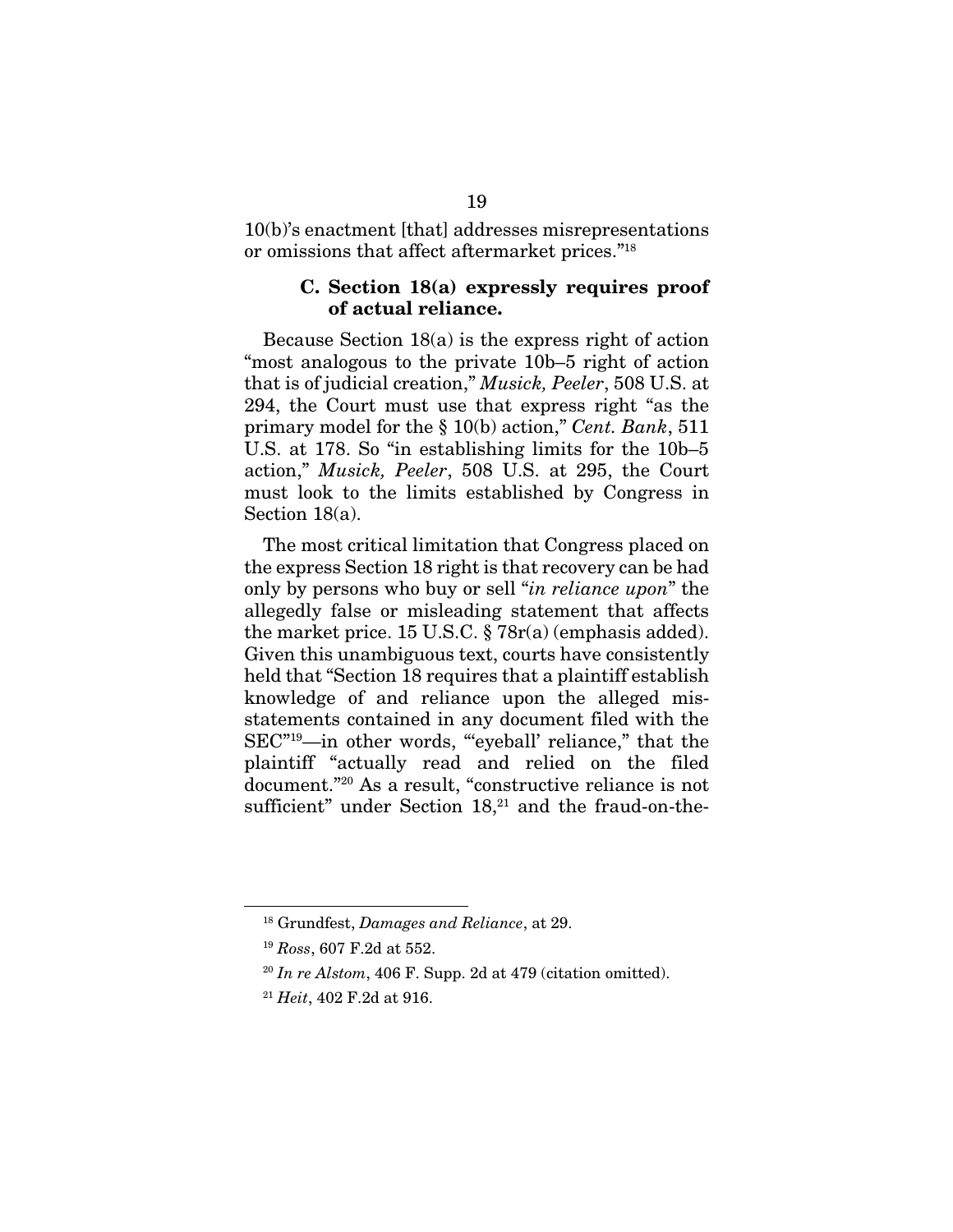market "presumption of reliance … is not available for Section 18 claims."<sup>22</sup>

It follows, then, that Section 18(a)'s requirement of actual reliance must also be a prerequisite for the recovery of damages under Section 10(b). That is the only reading of the statute that would "ensure the [Section 10(b)] action does not conflict with Congress' own express right[] of action" for damages in Section 18. *Musick, Peeler*, 508 U.S. at 295. Indeed, to hold otherwise would improperly "'expand … a judicially implied cause of action beyond the bounds [Congress] delineated for [the] comparable express cause[] of action'" in Section 18(a). *Cent. Bank*, 511 U.S. at 180 (citation omitted).

#### D. The legislative history of the 1934 Act confirms that Congress would have rejected a presumption of reliance.

The 1934 Act's legislative history leaves no doubt that, had the Seventy-Third Congress addressed the question, it would not have created a private Section 10(b) right unless that right required proof of actual reliance. That history further underscores that Congress would not have condoned a presumption of reliance, rebuttable or not.

The "initial draft" of the "predecessor" of Section 18 contained *no* reliance requirement, and Congress *rejected* that draft for that very reason. *Basic,* 485 U.S. at 257 (White, J., dissenting). That proto-Section 18 would have "allowed recovery by any plaintiff 'who shall have purchased or sold a security the price of

<sup>22</sup> *Cohen v. Stevanovich*, 722 F. Supp. 2d 416, 433 (S.D.N.Y. 2010); *see also*, *e.g.*, 4 THOMAS LEE HAZEN, TREATISE ON THE LAW OF SECURITIES REGULATION § 12.18[2] (6th ed. 2013).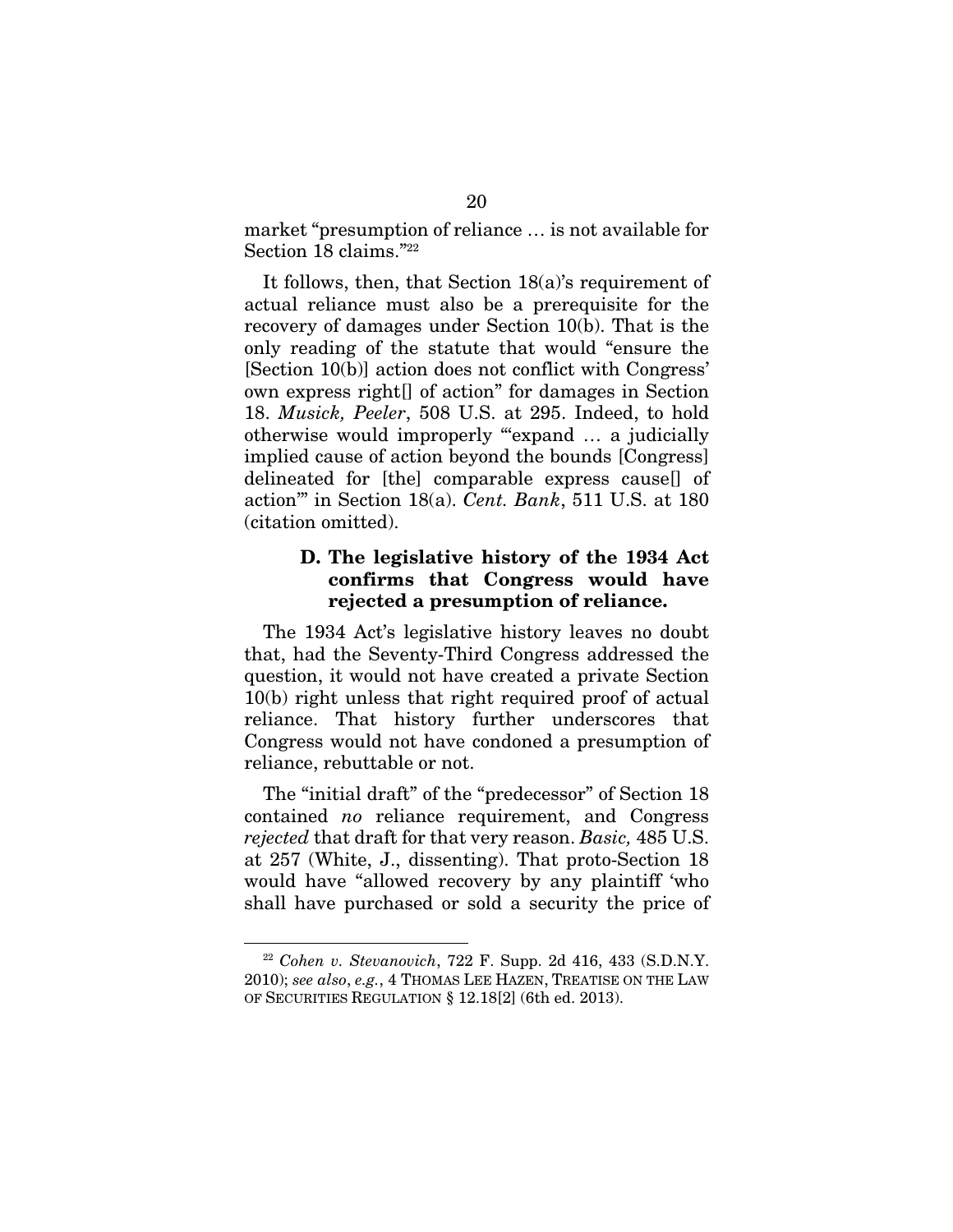which may have been affected by such [misleading] statement.'" *Ibid*. (White, J., dissenting; quoting S. 2693, 73d Cong. § 17(a) (1934)). It "would have permitted suits by plaintiffs based solely on the fact that the price of the securities they bought or sold was *affected* by a misrepresentation"—"a theory closely akin" to the fraud-on-the-market presumption of reliance. *Ibid*. (White, J., dissenting; emphasis in original).

But "in congressional hearings on the proposed Securities Exchange Act," witnesses "roundly criticized" the provision's failure to require reliance. *Id*. at 257 (White, J., dissenting). "The really objectionable feature of this provision," testified one stock-exchange president, "is that the civil penalties may be recovered by persons who have not relied upon the inaccurate or misleading statement"; "[t]he penalty provision leaves a wide open door for … blackmail," testified another.<sup>23</sup> Congress agreed, and inserted a strict requirement of reliance. As Sam Rayburn, then Chairman of the House Committee on Interstate and Foreign Commerce, explained:

The first provision of the bill as originally written was very much challenged on the ground that reliance should be required. This objection has been met. In other words, if a man bought a security following a prospectus that carried a false or misleading statement, he could not recover from the man who sold to him … unless the buyer bought the security with knowledge of the

<sup>&</sup>lt;sup>23</sup> Stock Exchange Regulation, Hearing on H.R. 7852 and 8720, before the H. Comm. on Interstate and Foreign Commerce, 73d Cong. 226, 262 (1934) (statements of Richard Whitney and Eugene Thompson); *see also Basic*, 485 U.S. at 258 n.8 (White, J., dissenting; citing this and other testimony).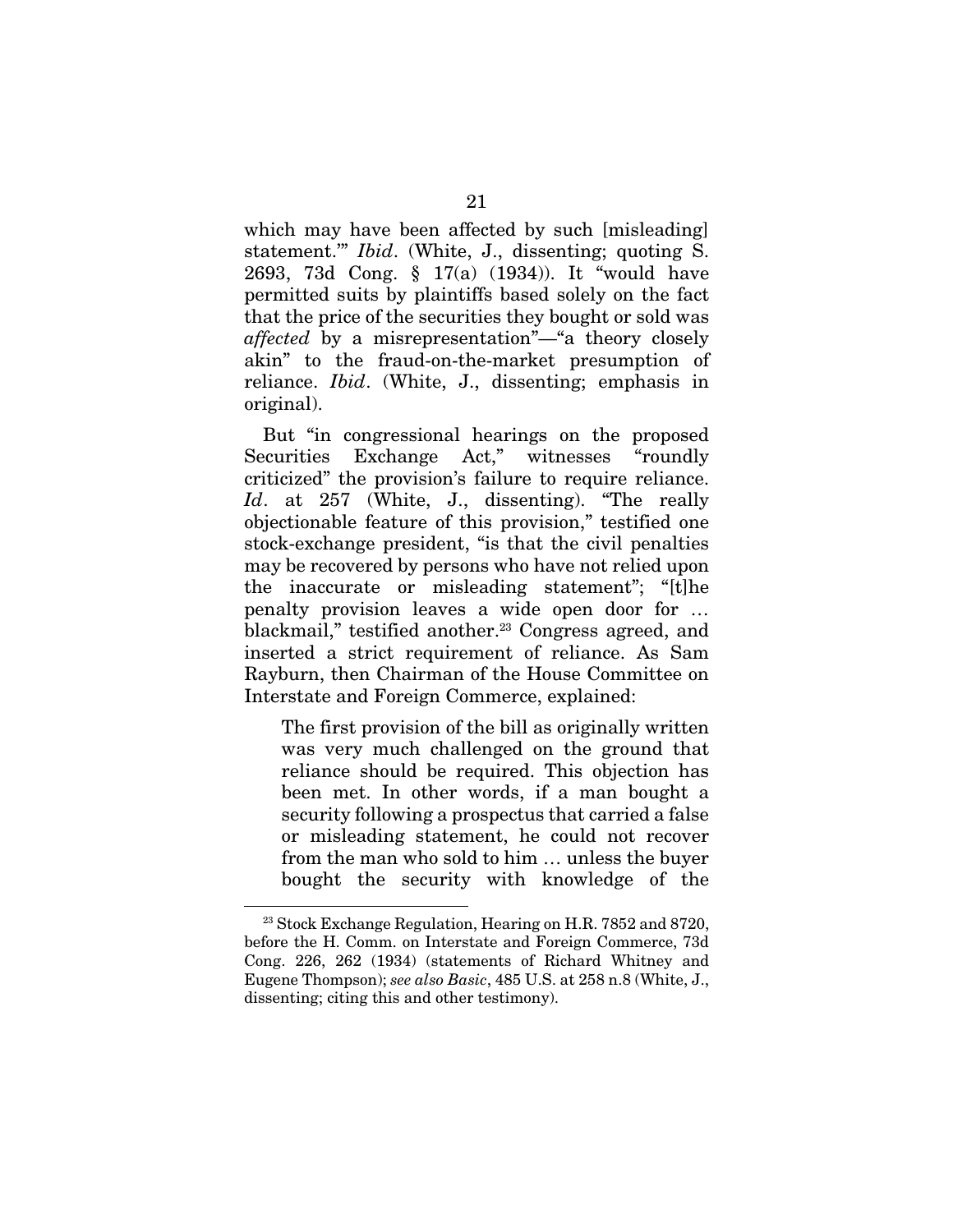statement and relied upon the statement. It seemed to us that this is as little as we could do.

78 CONG. REC. 7701 (1934), *quoted in part in Basic*, 485 U.S. at 258 (White, J., dissenting); *see also* 78 CONG. REC. 8040 (1934) (Rep. Rayburn).

Congress deliberately placed "the burden … on the plaintiff to show … the fact that the statement was false or misleading, and that he relied thereon to his damage." S. REP. NO. 792, 73d Cong. 13 (1934). "Congress thus anticipated meaningful proof of 'reliance' before civil recovery can be had under the Securities Exchange Act." *Basic*, 485 U.S. at 258 (White, J., dissenting). As a result, presuming reliance, even rebuttably, "negates congressional intent to the contrary expressed during adoption of the 1934 Act," and disregards the clear text of Section 18 that Congress enacted into law. *Ibid*. (White, J., dissenting). $24$ 

### E. *Basic*'s presumption is *de facto* irrebuttable, and has effectively dispensed with the element of reliance under Section 10(b).

*Basic*'s negation of congressional intent is exacerbated by the fact that its ostensibly rebuttable presumption is *de facto* irrebuttable, particularly in class actions.

An essential premise behind *Basic*'s fraud-on-themarket presumption was that "[t]he presumption … is 'just that'"—a presumption—"'and [can] be rebutted by appropriate evidence.'" *Amgen Inc. v. Conn. Ret. Plans & Trust Funds*, 133 S. Ct. 1184, 1193 (2013)

 $24$  For a further discussion of the legislative history, see Grundfest, *Damages and Reliance*, at 33–35.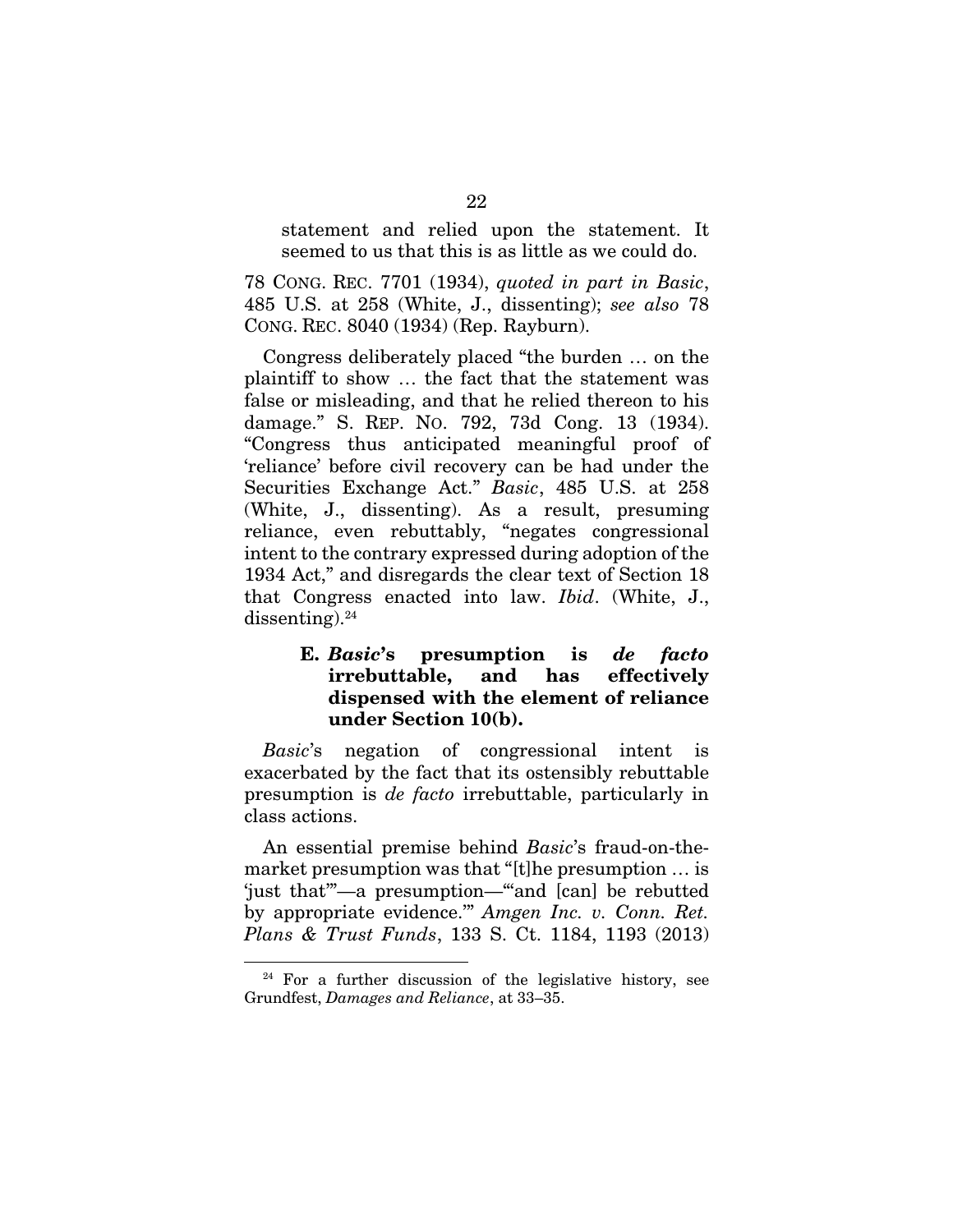(quoting *Erica P. John Fund, Inc. v. Halliburton Co.*, 131 S. Ct. 2179, 2185 (2011)); *see Basic*, 485 U.S. at 248–49. The Court intended the presumption to be rebuttable because reliance has always been a critical element of a private Section 10(b) action. "Reliance by the plaintiff upon the defendant's deceptive acts is an essential element of the § 10(b) private cause of action" because "[i]t ensures that, for liability to arise, the 'requisite causal connection between a defendant's misrepresentation and a plaintiff's injury' exists as a predicate for liability." *Stoneridge*, 552 U.S. at 159 (quoting *Basic*, 485 U.S. at 243). Indeed, every Justice who has ever considered the question, whether in the majority or in dissent, has agreed that reliance is an essential element of the inferred Section  $10(b)$  right.<sup>25</sup>

But *Basic*'s promise of rebuttability "r[a]ng[] hollow" from the start. *Basic*, 485 U.S. at 256 n.7 (White, J., dissenting). The lower courts that pioneered the presumption recognized that, "given [its] force," "attempt[s] to rebut the presumption … would likely be futile in the vast number of cases." *In re LTV Sec. Litig.*, 88 F.R.D. 134, 143 n.4 (N.D. Tex. 1980). The presumption "will undoubtedly be conclusive as to most of the class," these courts understood, and, at most, "a defendant may be able to defeat the showing of causation as to a few individual class members."

<sup>25</sup> *See*, *e.g.*, *Amgen*, 133 S. Ct. at 1192; *id.* at 1205 (Scalia, J., dissenting); *id.* at 1207–08 (Thomas, J., dissenting); *Janus*, 131 S. Ct. at 2301 n.3; *id.* at 2309 (Breyer, J., dissenting); *Erica P. John Fund*, 131 S. Ct. at 2184–85; *Matrixx Initiatives, Inc. v. Siracusano*, 131 S. Ct. 1309, 1317 (2011); *Stoneridge*, 552 U.S. at 157, 159; *id.* at 170–71 (Stevens, J., dissenting); *Dura Pharm., Inc. v. Broudo*, 544 U.S. 336, 341–42 (2005); *Cent. Bank*, 511 U.S. at 178, 180; *Basic*, 485 U.S. at 243; *id.* at 251 (White, J., dissenting); *Blue Chip Stamps*, 421 U.S. at 770 (Blackmun, J., dissenting).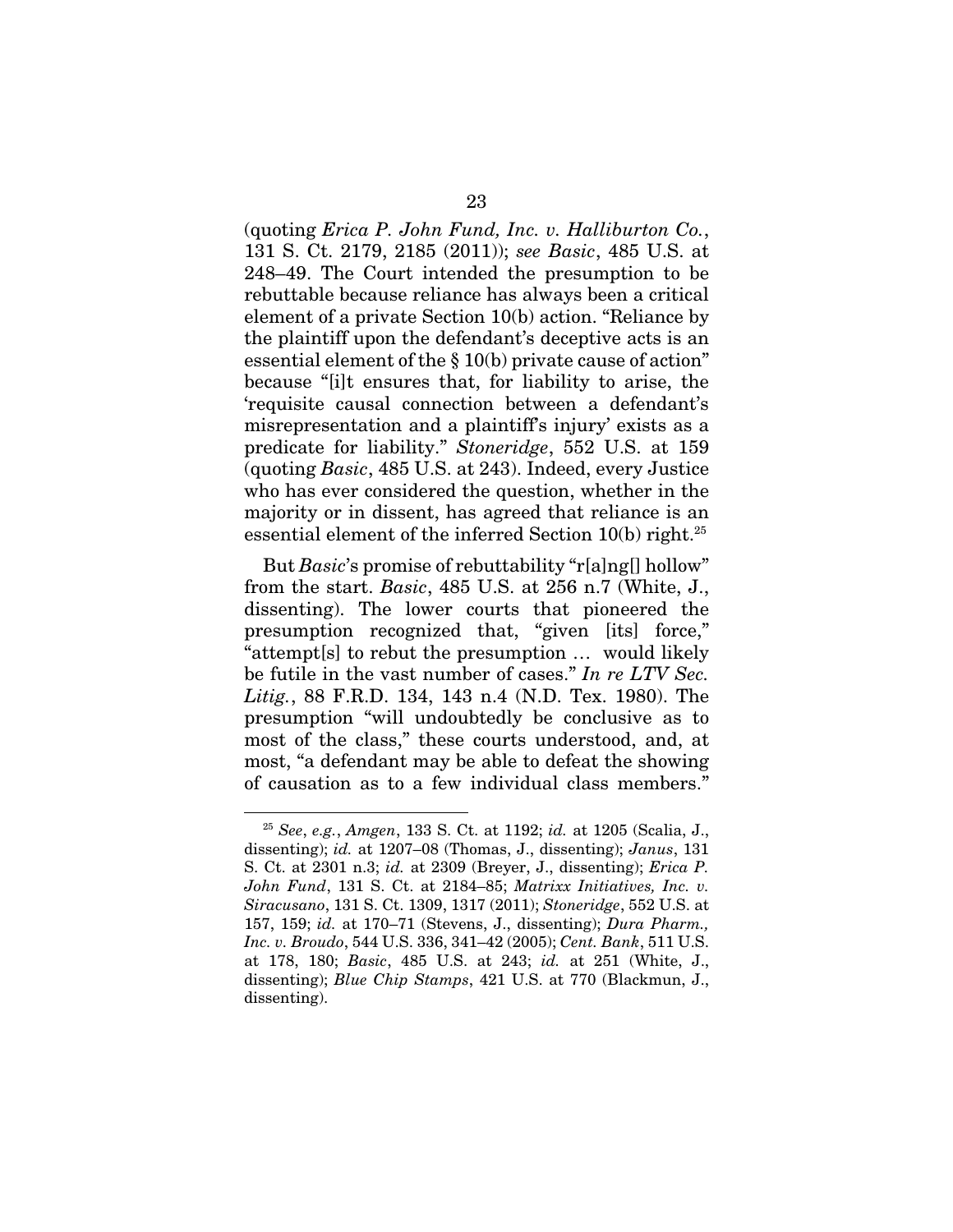*Blackie v. Barrack*, 524 F.2d 891, 906–07 n.22 (9th Cir. 1975). Even in 1988, it was thus clear that, "while, in theory, the Court allows for rebuttal of its 'presumption of reliance' … in practice … such rebuttal is virtually impossible in all but the most extraordinary case." *Basic*, 485 U.S. at 256 n.7 (White, J., dissenting).

A quarter-century of experience has now established the point beyond peradventure. As numerous commentators have observed, $26$  the presumption is rarely rebutted. To be sure, defendants have sometimes successfully prevented it from attaching in the first place, by showing that a market for a security is inefficient, or by establishing a "truth-on-themarket" defense, which "is a method of refuting an alleged misrepresentation's materiality" by showing that accurate information in the market negated its

<sup>26</sup> *See*, *e.g.*, Roger A. Cooper, Matthew M. Bunda & Anthony M. Shults, *Rebutting the Presumption of Reliance in Securities Class Actions*, N.Y.L.J., June 10, 2013, *available at* http://bit.ly/19Cfonj ("defendants have had little luck in rebutting the presumption"); Grundfest, *Damages and Reliance*, at 46–49; Patrick Hall, *The Plight of the Private Securities Litigation Reform Act in the Post-Enron Era: The Ninth Circuit's Interpretation of Materiality in* Employer-Teamster v. America West, 2004 BYU L. REV. 863, 870–71 & n.46 (2004) (rebuttal "nearly impossible"); Jeffrey L. Oldham, *Taking "Efficient Markets" out of the Fraud-on-the-Market Doctrine After the Private Securities Litigation Reform Act*, 97 NW. U. L. REV. 995, 1013 (2003); Andrew R. Simmonds, Kenneth A. Sagat & Joshua Ronen, *Dealing with Anomalies, Confusion and Contradiction in Fraud on the Market Securities Class Actions*, 81 KY. L.J. 123, 136 (1993) ("virtually impossible"); Elliot J. Weiss & John S. Beckerman, *Let the Money Do the Monitoring: How Institutional Investors Can Reduce Agency Costs in Securities Class Actions*, 104 YALE L.J. 2053, 2077 (1995) (rebuttal is a "null, or close to null, set[]").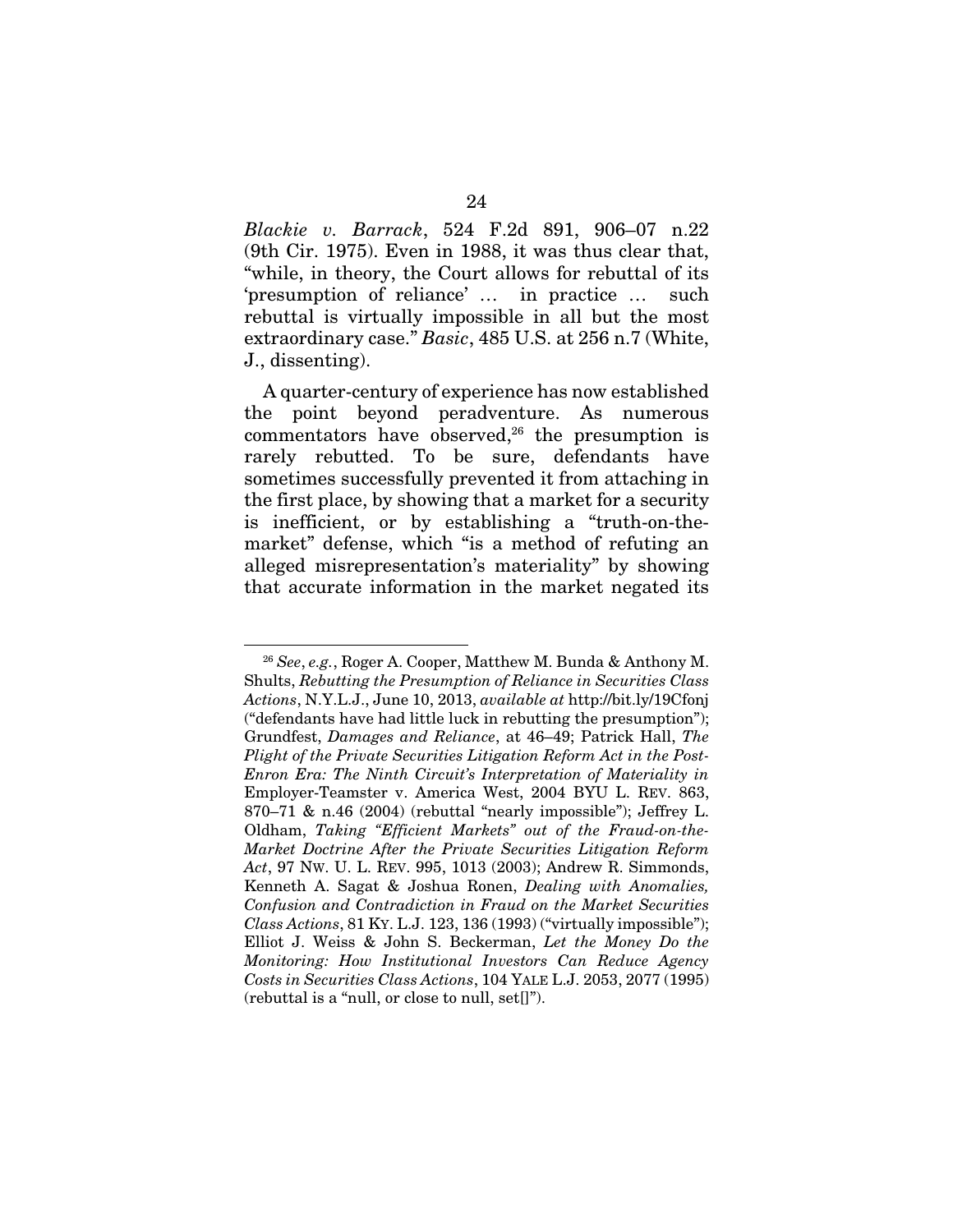effect.27 Such proof, however, "does not really 'rebut' the presumption, but rather shows that it does not apply in the first place." *GAMCO Investors, Inc. v. Vivendi, S.A.*, 927 F. Supp. 2d 88, 99 (S.D.N.Y. 2013). For the most part, "true rebuttals [have] require[d] an individualized inquiry into the buying and selling decisions of particular class members." *Id.* at 100. And the cases in which such an individualized inquiry has rebutted the presumption after it has attached "are … as rare as hen's teeth."28

That the theoretically rebuttable presumption of reliance is *de facto* irrebuttable flows from an internal contradiction central to *Basic*. The four-Justice majority there admittedly created the presumption in order to facilitate class actions. But rebuttal is an individualized inquiry, and, if successful, only bars an individual representative plaintiff from proceeding without proof of reliance.<sup>29</sup> If a proposed class representative happens to be one of the "few individual class members" as to whom "a defendant may be able to defeat the showing of causation," *Blackie*, 524 F.2d at 906–07 n.22, then all that plaintiff's counsel need do is find a new one. And there will virtually always be another class member as to whom the presumption cannot be rebutted—which is why rebuttal is "futile in

1

<sup>27</sup> *Conn. Ret. Plans & Trust Funds v. Amgen Inc.*, 660 F.3d 1170, 1177 (9th Cir. 2011) (emphasis omitted), *aff'd*, 133 S. Ct. 1184 (2013).

<sup>28</sup> Grundfest, *Damages and Reliance*, at 47 (identifying only five such cases).

<sup>29</sup> *See*, *e.g.*, *In re Pfizer Inc. Sec. Litig.*, 282 F.R.D. 38, 45–46 (S.D.N.Y. 2012); *In re WorldCom, Inc. Sec. Litig.*, 219 F.R.D. 267, 281 (S.D.N.Y. 2003); *In re Safeguard Scientifics*, 216 F.R.D. 577, 582 (E.D. Pa. 2003); *Saddle Rock Partners, Ltd. v. Hiatt*, No. 96 Civ. 9474, 2000 WL 1182793, at \*5 (S.D.N.Y. Aug. 21, 2000).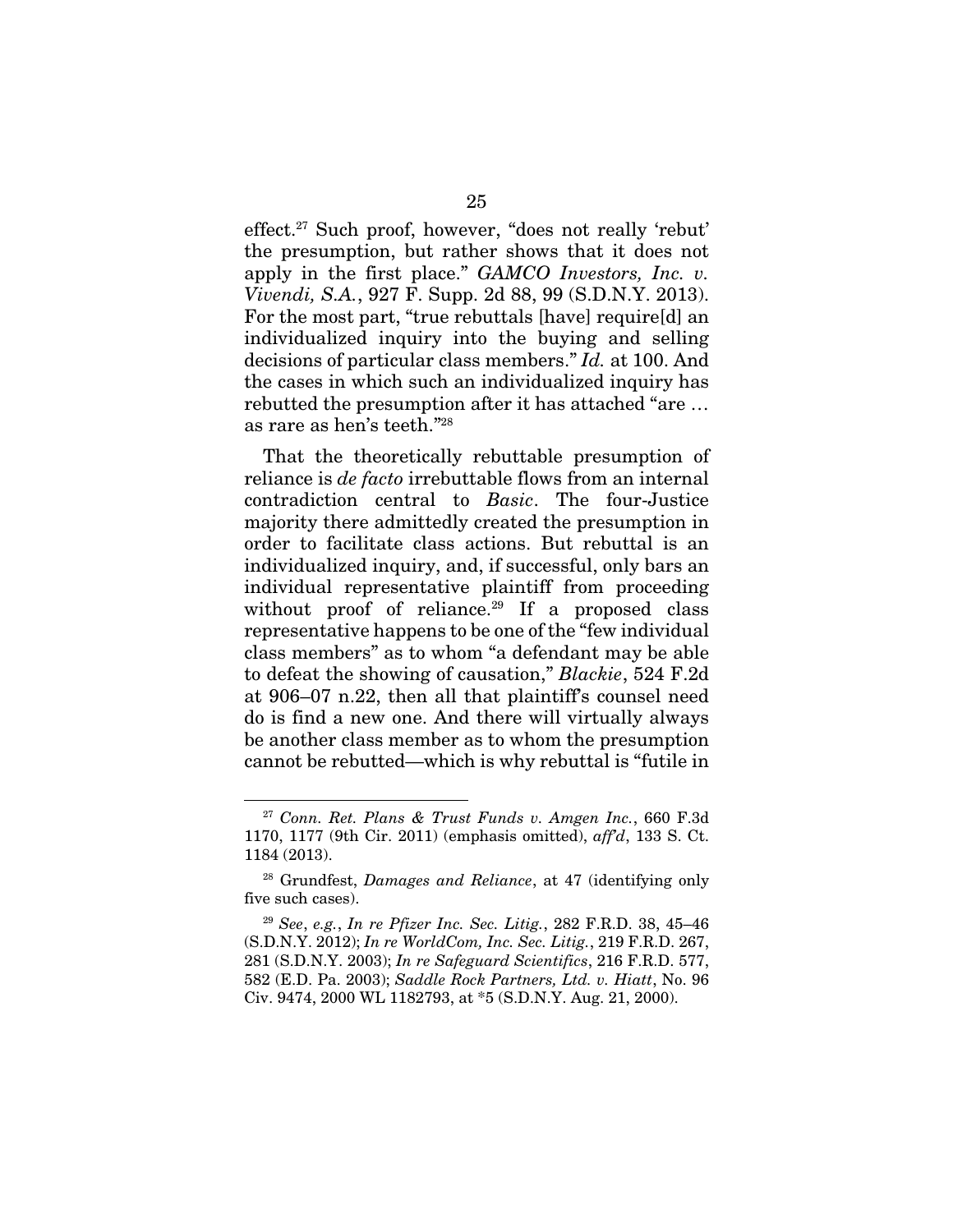the vast number of cases," *In re LTV*, 88 F.R.D. at 143 n.4, why the presumption "will undoubtedly be conclusive as to most of the class," *Blackie*, 524 F.2d at 906–07 n.22, and why "a successful rebuttal … will be exceedingly rare," *GAMCO*, 927 F. Supp. 2d at 100. To put it bluntly, "rebutting the presumption in a class action context is like inviting the defendant to play a game of 'Whack-A-Mole,' in which the moles always win."30

In short, *Basic* effectively dispenses with the element of reliance, not only in defiance of the text of the Exchange Act and its legislative history, but also in contravention of the consistent holdings of this Court that reliance *is* required under Section 10(b).

### II. *STARE DECISIS* AND CONGRESSIONAL INACTION DO NOT PRECLUDE REQUIRING PROOF OF ACTUAL RELIANCE IN SECTION 10(b) ACTIONS.

#### A. *Stare Decisis*

1. The Court need not overrule *Basic* in order to require actual reliance under Section 10(b). *Basic*  expressly stated that its "decision … is not to be interpreted as addressing the proper measure of damages in litigation of this kind." 485 U.S. at 248 n.28. Indeed, the Court has never addressed that question. To answer it, the Court must again look to Section 18(a), the closest analogue to the Section 10(b) private right. And, once again, Section 18(a) provides the answer. It states that the defendant shall be "liable … for damages *caused by such reliance*." 15 U.S.C. § 78r(a) (emphasis added).

<sup>30</sup> Grundfest, *Damages and Reliance*, at 7.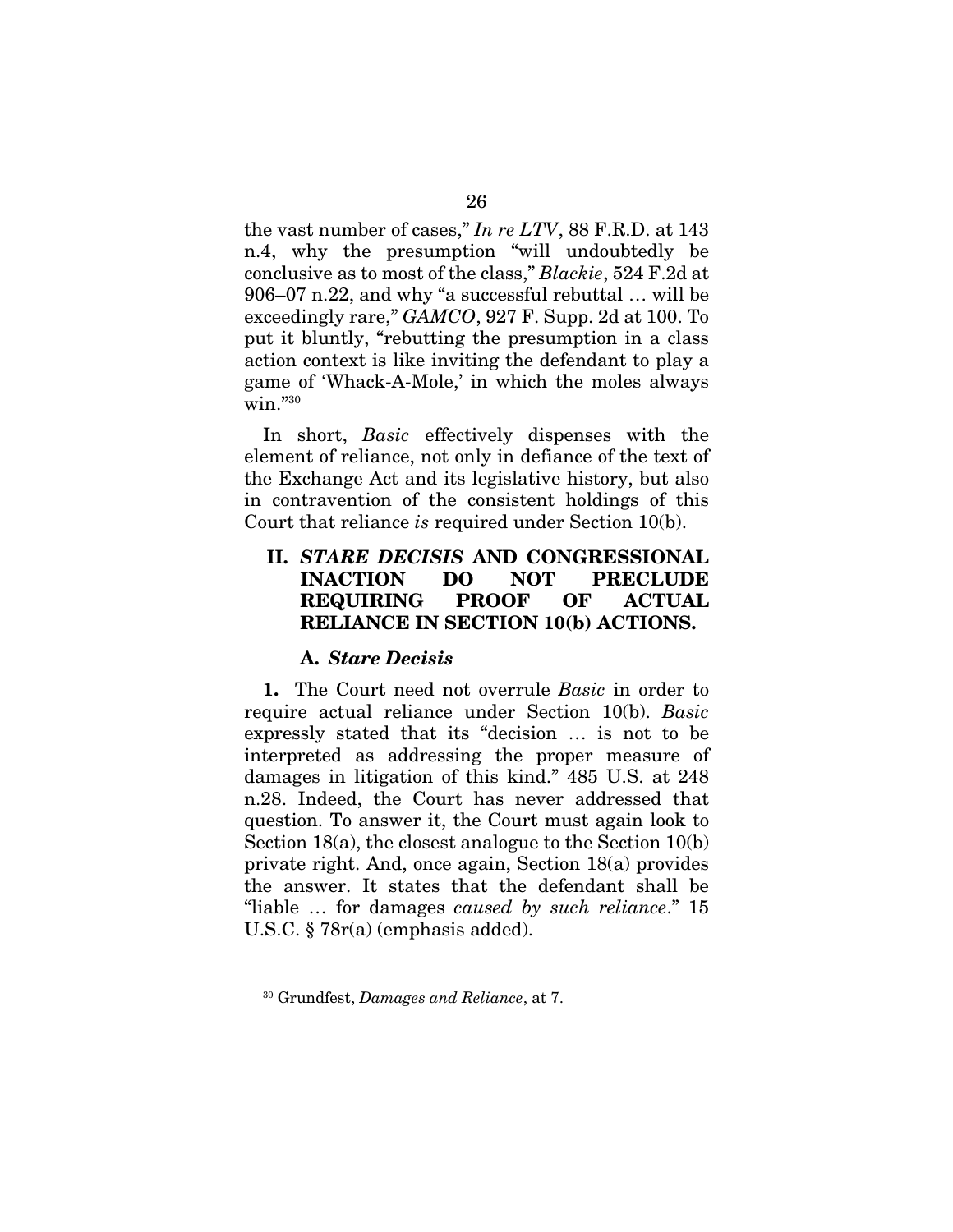Accordingly, the "proper measure of damages in litigation of this kind," the issue left open in *Basic*, is limited to losses caused by actual reliance. So even if *Basic*'s presumption of reliance suffices to establish Section 10(b)'s element of "transaction causation," *Dura Pharm. Inc. v. Broudo*, 544 U.S. 336, 341 (2005), proof of actual reliance is still required to satisfy the entirely separate elements of "economic loss" and "'loss causation," *id.* at 342.31

2. But even if requiring actual reliance were deemed incompatible with *Basic*, the doctrine of *stare decisis* would not stand as a bar. "'*[S]tare decisis* is not an inexorable command,'" *Pearson v. Callahan*, 555 U.S. 223, 233 (2009) (quoting *State Oil Co. v. Kahn*, 522 U.S. 3, 20 (1997)), but "is a principle of policy and not a mechanical formula of adherence to the latest decision," *Citizens United v. FEC*, 558 U.S. 310, 363 (2010) (quoting *Helvering v. Hallock*, 309 U.S. 106, 119 (1940)). In particular, "[w]hen governing decisions are unworkable or are badly reasoned, 'this Court has never felt constrained to follow precedent.'" *Payne v. Tennessee*, 501 U.S. 808, 827 (1991) (quoting *Smith v. Allwright*, 321 U.S. 649, 665 (1944)).

The Court has jettisoned precedents "'when subsequent cases have undermined their doctrinal underpinnings,'" *Leegin Creative Leather Prods., Inc. v. PSKS, Inc.*, 551 U.S. 877, 900 (2007) (citation omitted); "[w]here a decision has 'been questioned by Members of the Court in later decisions and [has] defied consistent application by the lower courts,'" *Pearson*, 555 U.S. at 235 (quoting *Payne*, 501 U.S. at 829–30); when "'economic realities underlying earlier decisions have changed, or … earlier judicial

<sup>31</sup> *See generally* Grundfest, *Damages and Reliance*, 2–6, 17–32.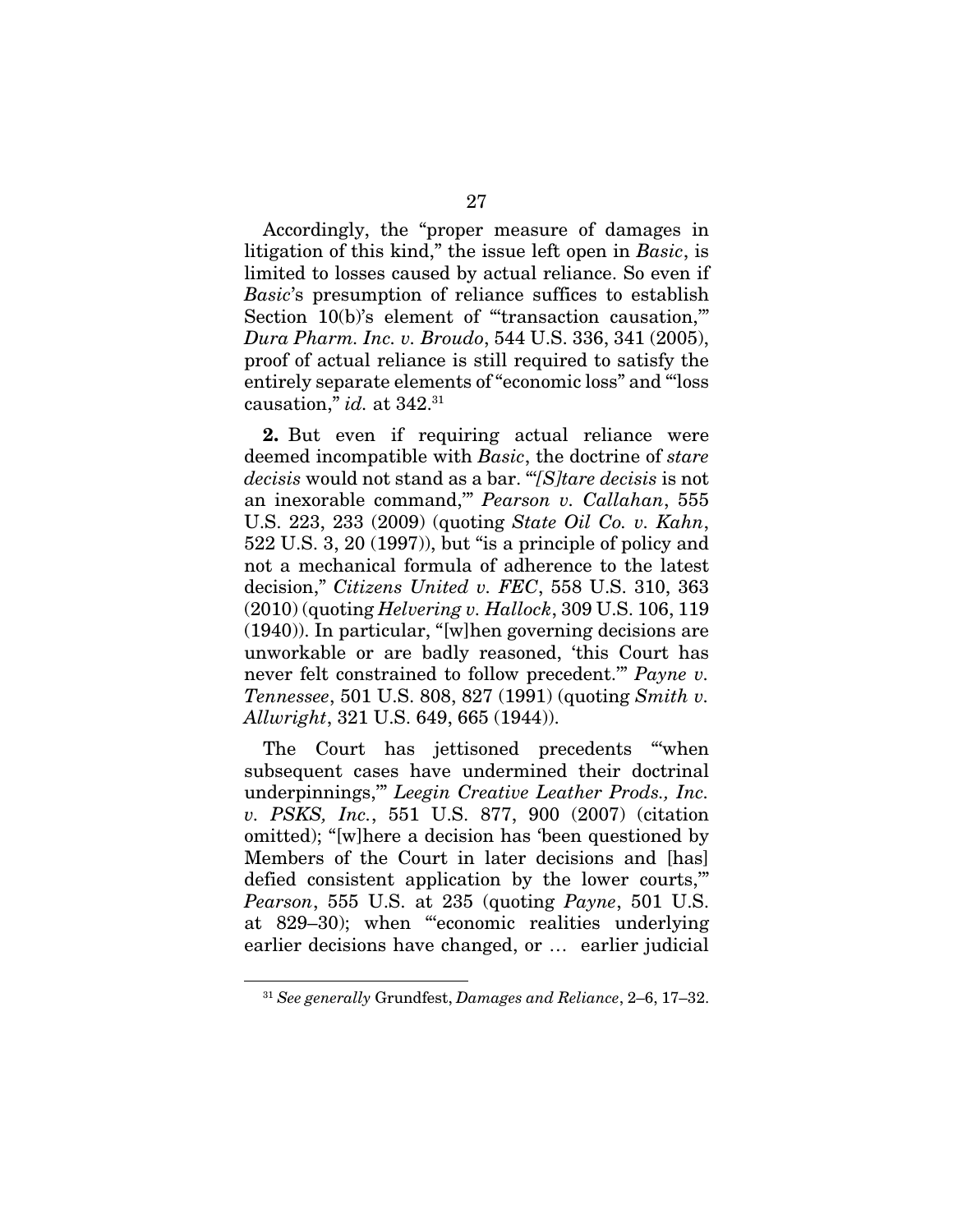perceptions of those realities were in error,'" *State Oil*, 522 U.S. at 21 (citation omitted); or when "'experience has pointed up the precedent's shortcomings," *Citizens United*, 558 U.S. at 363 (quoting *Pearson*, 555 U.S. at 233). And although the Court is usually "reluctan[t] to overrule decisions involving statutory interpretation," *State Oil*, 552 U.S. at 20, it has been far less hesitant to do so when "the precedent consists of a judge-made rule," *Pearson*, 555 U.S. at 233, or when it involves a law that "the Court has treated … as a common-law statute," and as to which "'the federal courts [have] act[ed] more as common-law courts,'" *Leegin*, 551 U.S. at 899 (citation omitted).

*Basic* meets each of these criteria. Its four-Justice majority opinion was badly reasoned: it cast aside the text and structure of the securities laws, in favor of policy decisions that "should [have] come from Congress, and not from the courts." *Basic*, 485 U.S. at 257 (White, J., dissenting). *Basic* reflects a mode of interpretation of Section 10(b) that sharply conflicts with the Court's more recent cases, which hold that "[s]tatutory intent … is determinative," *Alexander v. Sandoval*, 532 U.S. 275, 286 (2001), and stress that, under the "'separation of powers, … Congress rather than the courts controls the availability of remedies for violations of statutes,'" *Stoneridge*, 552 U.S. at 165 (citation omitted).

*Basic*'s principal judicial policy choice, moreover, rested upon an economic theory that the Court assumed was settled, but wasn't—a theory indisputably not designed to determine reliance, and one that non-economist judges have "no ability to test" and are "not well equipped" to apply. *Basic*, 485 U.S. at 253 (White, J., dissenting). Indeed, today not even the Nobel Prize Committee can agree on the status of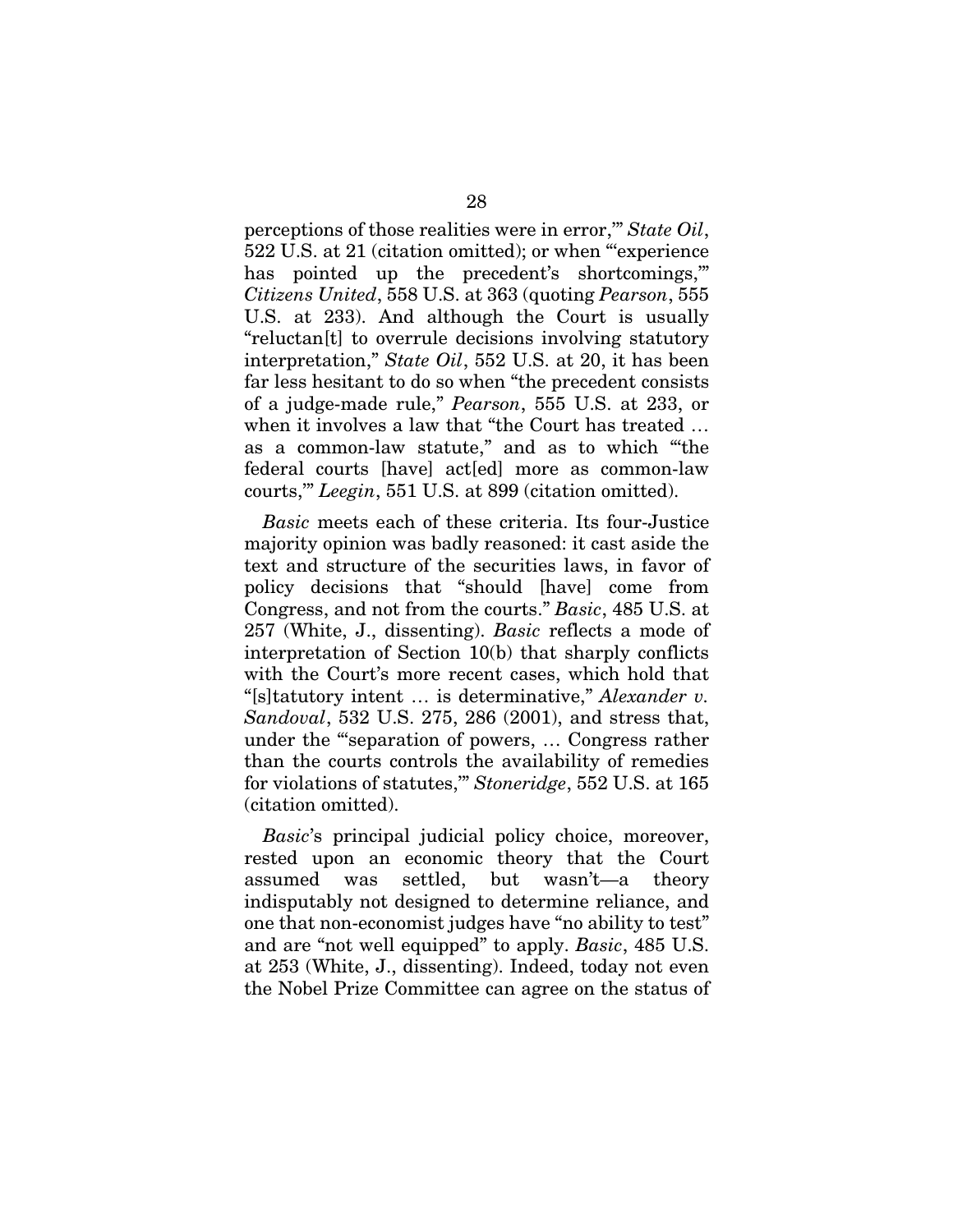the economic theory that was so fundamental to *Basic*'s rationale. *See* p. 6, above.

Experience has shown, moreover, that *Basic* has defied consistent application and is unworkable, *see* p. 7, above, which has led Members of this Court to question it, *see Amgen*, 133 S. Ct. at 1204 (Alito, J., concurring); *id.* at 1208 n.4 (Thomas, J., dissenting). And experience has proven false a central premise and promise of *Basic*—that the fraud-on-the-market presumption would be rebuttable. Beyond this, of course, *Basic* is as judge-made, and as common-law, as a statutory precedent can get: "[w]hen we deal with private actions under Rule 10b–5, we deal with a judicial oak which has grown from little more than a legislative acorn." *Blue Chip Stamps*, 421 U.S. at 737.

For any of these reasons, *Basic* is ripe to be overruled.32

#### B. Congressional Inaction

 $\overline{a}$ 

Finally, the fact that Congress has not overturned *Basic*'s presumption does not require adherence to it.

As an initial matter, "[p]ost-enactment legislative history (a contradiction in terms) is not a legitimate tool of statutory interpretation." *Bruesewitz v. Wyeth LLC*, 131 S. Ct. 1068, 1081 (2011). "'It is the intent of the Congress that enacted [the section] … that controls.'" *Oscar Mayer & Co. v. Evans*, 441 U.S. 750,

<sup>&</sup>lt;sup>32</sup> Nor is the fraud-on-the-market presumption compelled by *Affiliated Ute Citizens of Utah v. United States*, 406 U.S. 128, 152–54 (1972), which presumed reliance in a Section 10(b) omission case. That unusual case did not involve aftermarket trading of a public company's securities, or any affirmative misstatements, but rather the breach of a fiduciary "duty of disclosure" by a defendant who was "acting for" the plaintiffs. *Id.* at 152.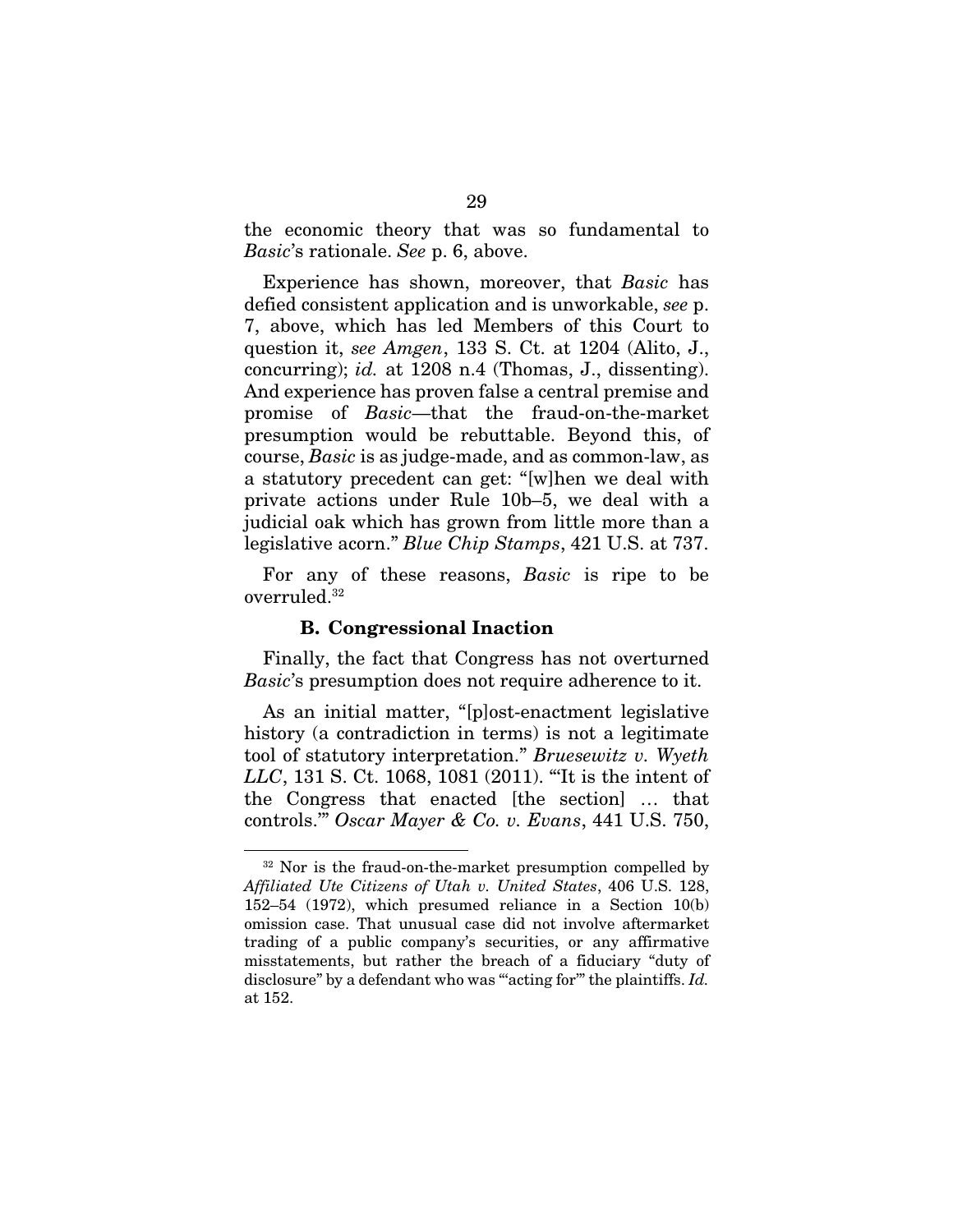758 (1979) (quoting *Int'l Bhd. of Teamsters v. United States*, 431 U.S. 324, 354 n.39 (1977)). As a result, "'subsequent history is less illuminating than the contemporaneous evidence,'" *Solid Waste Agency v. United States Army Corps of Eng'rs*, 531 U.S. 159, 170 (2001) ("*SWANCC*") (quoting *Hagen v. Utah*, 510 U.S. 399, 420 (1994)), and is in fact a "'hazardous basis for inferring the intent of an earlier' Congress," *PBGC v. LTV Corp.*, 496 U.S. 633, 650 (1990) (quoting *United States v. Price*, 361 U.S. 304, 313 (1960)).

This Court has repeatedly recognized, moreover, that "congressional inaction … 'deserve[s] little weight in the interpretive process,'" *Alexander*, 532 U.S. at 292 (quoting *Cent. Bank*, 511 U.S. at 187), and that "'Congress' failure to overturn a statutory precedent'" ordinarily provides no "'reason for this Court to adhere to it.'" *Cent. Bank*, 511 U.S. at 186 (quoting *Patterson v. McLean Credit Union*, 491 U.S. 164, 175 n.1 (1989)). "It is 'impossible to assert with any degree of assurance that congressional failure to act represents' affirmative congressional approval of the [courts'] statutory interpretation." *Cent. Bank*, 511 U.S. at 186 (quoting *Patterson*, 491 U.S. at 175 n.1 (quoting *Johnson v. Transp. Agency, Santa Clara Cty.*, 480 U.S. 616, 672 (1987) (Scalia, J., dissenting))). Accordingly, "[w]e walk on quicksand when we try to find in the absence of corrective legislation a controlling legal principle." *Helvering*, 309 U.S. at 121. Numerous decisions thus reflect this Court's "oft-expressed skepticism toward reading the tea leaves of congressional inaction." *Rapanos v. United States*, 547 U.S. 715, 749 (2006) (Scalia, J.; plurality opinion).

Indeed, not even Congress's failure to pass a specific bill overriding a precedent precludes this Court from overruling that precedent. "'[F]ailed legislative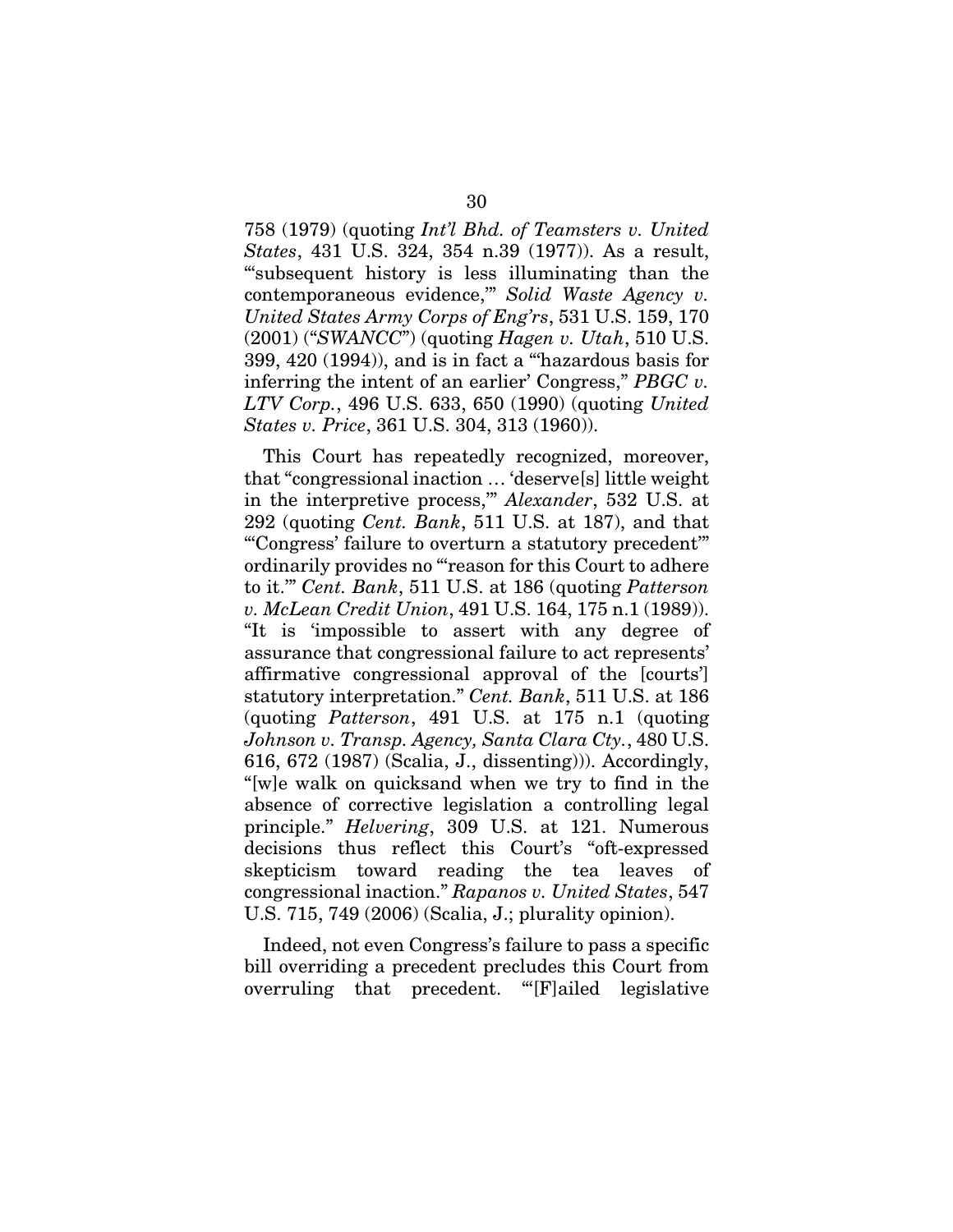proposals are "a particularly dangerous ground on which to rest an interpretation of a prior statute."" *Lockhart v. United States*, 546 U.S. 142, 147 (2005) (quoting *United States v. Craft*, 535 U.S. 274, 287 (2002) (quoting *PBGC*, 496 U.S. at 650)); *accord SWANCC*, 531 U.S. at 170; *Cent. Bank*, 511 U.S. at 187. In particular, "'because several equally tenable inferences may be drawn from [congressional] inaction'" on proposed legislation, such "'inaction lacks persuasive significance.'" *Cent. Bank*, 511 U.S. at 187 (quoting *PBGC*, 496 U.S. at 650); *accord Craft*, 535 U.S. at 287. And obviously "Congressional inaction cannot amend a duly enacted statute,'" as "'Congress may legislate … only through the passage of a bill which is approved by both Houses and signed by the President.'" *Cent. Bank*, 511 U.S. at 186 (quoting *Patterson*, 491 U.S. at 175 n.1).

Accordingly, the fact that Congress, when it enacted the Private Securities Litigation Reform Act of 1995, failed to pass "an unenacted bill that … 'would have undone *Basic*,'" *Amgen*, 133 S. Ct. at 1201 (citation omitted), cannot be treated as an endorsement of *Basic.* "A bill can be proposed for any number of reasons, and it can be rejected for just as many reasons.'" *Caraco Pharm. Labs., Ltd. v. Novo Nordisk A/S*, 132 S. Ct. 1670, 1686 (2012) (quoting *SWANCC*, 531 U.S. at 170). "We have no idea whether the Members' failure to act in [1995] was attributable to their belief that [*Basic* and the fraud-on-the-market presumption] were correct, or rather to their belief that the courts would eliminate any excesses, or indeed to their unwillingness to confront the [securities plaintiffs' bar] lobby." *Rapanos*, 547 U.S. at 750 (plurality opinion).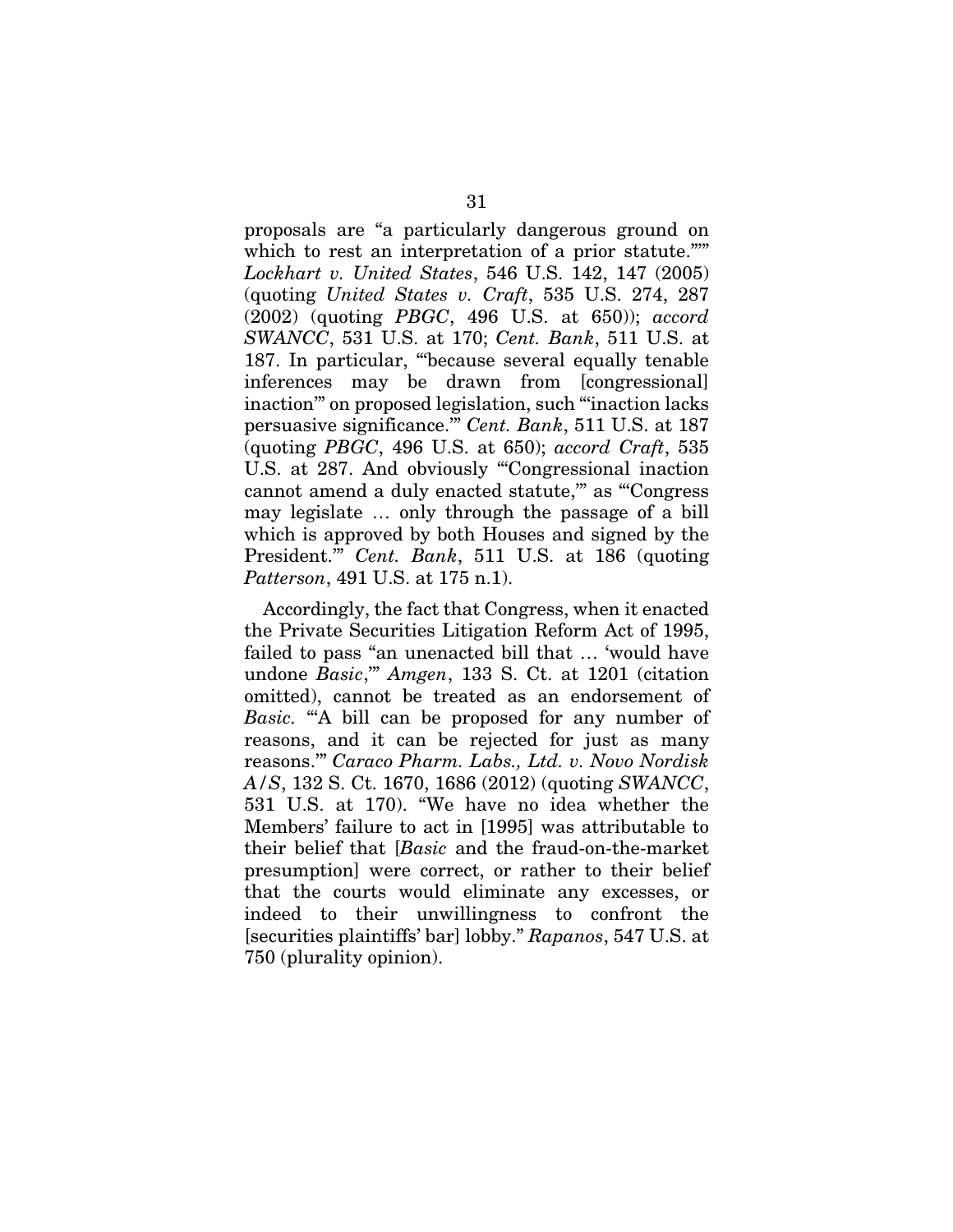To these might be added any number of other possibilities: "The 'complicated check on legislation' erected by our Constitution creates an inertia that makes it impossible to assert with any degree of assurance that congressional failure to act represents (1) approval of the status quo, as opposed to (2) inability to agree upon how to alter the status quo, (3) unawareness of the status quo, (4) indifference to the status quo, or even (5) political cowardice." *Johnson*, 480 U.S. at 672 (Scalia, J., dissenting; quoting THE FEDERALIST NO. 62, at 378 (C. Rossiter ed. 1961)). Members of Congress might have failed to act, moreover, in order to spend their political capital on other measures, or to avoid a filibuster. Or—of particular relevance here—they might have been trying to avoid a presidential veto, or to muster enough votes to override one: the PSLRA itself was vetoed, and the veto was overridden—by just *two* votes in the Senate. *See* 109 Stat. 737, 765 (1995); 141 CONG. REC. S19180 (daily ed. Dec. 22, 1995). To extract "a controlling legal principle" from the PSLRA's failure to address *Basic* would thus indeed "walk on quicksand." *Helvering*, 309 U.S. at 121.

But even if "the danger of placing undue reliance on the concept of congressional 'ratification'" were disregarded, *Patterson*, 491 U.S. 175 n.1, what Congress actually did in 1995 refutes such a ratification here. If the PSLRA's legislative history shows anything, it is that Congress *rejected* the *Basic* presumption. The bill that initially passed the House contained a provision that would have explicitly *codified* the presumption. H.R. 1058, 104th Cong. § 4 (Mar. 8, 1995), *available at* http://1.usa.gov/19zAAkR.33

1

<sup>33</sup> Section 4 of the bill would have added a new Section  $10A(d)(3)$  to the Exchange Act that would have established "a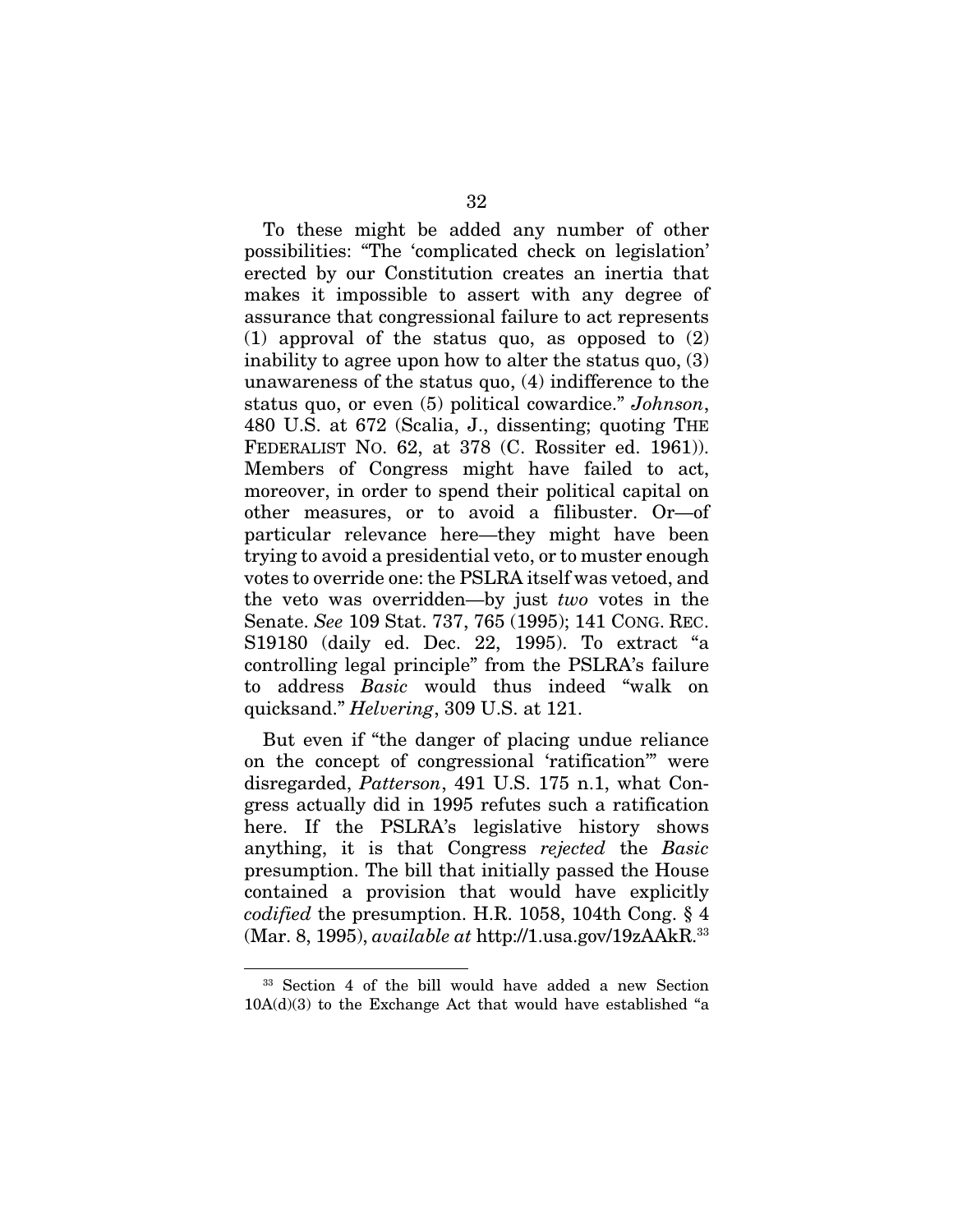The version approved by the Senate omitted this provision, *see* S. 240, 104th Cong. (June 19, 1995); 141 CONG. REC. S9219–25 (daily ed. June 28, 1995), as did the conference report that ultimately became law, H. CONF. REP. NO. 104–369, at 1–30 (1995). At the very least, the conflicting inferences that may be drawn from the PSLRA's history suggest that reliance on that history, to use Judge Leventhal's famous metaphor, would be "the equivalent of entering a crowded cocktail party and looking over the heads of the guests for one's friends." *Conroy v. Ansikoff*, 507 U.S. 511, 519 (1993) (Scalia, J., concurring in judgment).

Given what it sought to accomplish through the PSLRA, moreover, it is fanciful to suggest that Congress in 1995 endorsed a presumption that guts the requirement of reliance under Section 10(b).34 The PSLRA "demonstrate[s] Congress's desire to reduce the amount of meritless securities litigation, an aim that is inconsistent with a sweeping presumption that facilitates more litigation without any relation to the merits of a claim, as found in *Basic*."35

Most notably, the PSLRA contains an important damages-limitation provision that is "fundamentally inconsistent with the logic of the efficient market

1

rebuttable presumption … that the plaintiff relied on [the] market price" of a security under circumstances specified in a new Section 10A(d)(2). *Ibid.* 

<sup>34</sup> Nor did Congress acquiesce in *Basic* when it passed SLUSA, the Securities Litigation Uniform Standards Act of 1998. SLUSA merely addressed the "shift" in "securities class action lawsuits … from Federal to State courts" that occurred in the PSLRA's wake. Pub. L. 105–353, § 2(2), 112 Stat. 3227 (1998); *see Merrill Lynch, Pierce, Fenner & Smith Inc. v. Dabit*, 547 U.S. 71, 82 (2006).

<sup>35</sup> Oldham, 97 NW. U. L. REV. at 998.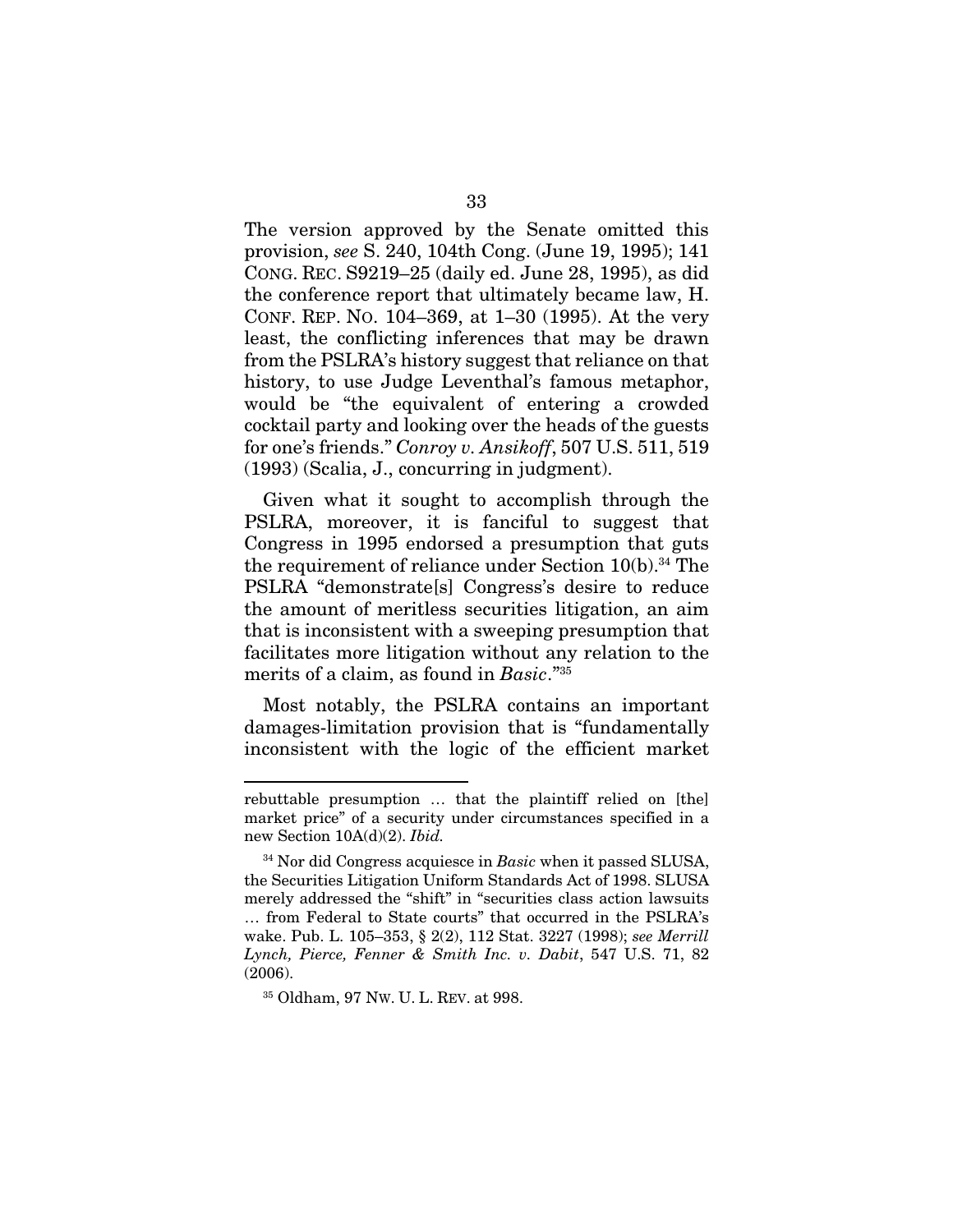theory that serves as the basis for the fraud on the market presumption."36 That so-called "look-back" provision limits recovery by requiring that damages from a misstatement or omission be calculated not from a security's price when a corrective statement is made, but from "the mean trading price … during the 90-day period" *after* that point.37 The logic of this rule is that "stock prices will overreact to corporate information," and that "the market takes a significant period of time to accurately reflect" that information a notion "fundamentally inconsistent with,"38 and, indeed, "anathema to,"39 *Basic*.

In short, "the tea leaves of congressional inaction" in 1995, *Rapanos v. United States*, 547 U.S. at 749 (plurality opinion), provide no reason to annul the action that Congress actually *did* take in 1934, when it enacted Sections 10(b) and 18(a) into law.

<sup>36</sup> Grundfest, *Reliance and Damages*, at 40; *accord*, *e.g.*, Oldham, 97 NW. U. L. REV. at 998, 1028; Michael Y. Scudder, Comment, *The Implications of Market-Based Damages Caps in Securities Class Actions*, 92 NW. U. L. REV. 435, 461 (1997).

<sup>37 15</sup> U.S.C. § 78u–4(e)(1).

<sup>38</sup> Oldham, 97 NW. U. L. REV. at 1027–28.

<sup>39</sup> Grundfest, *Reliance and Damages*, at 42.